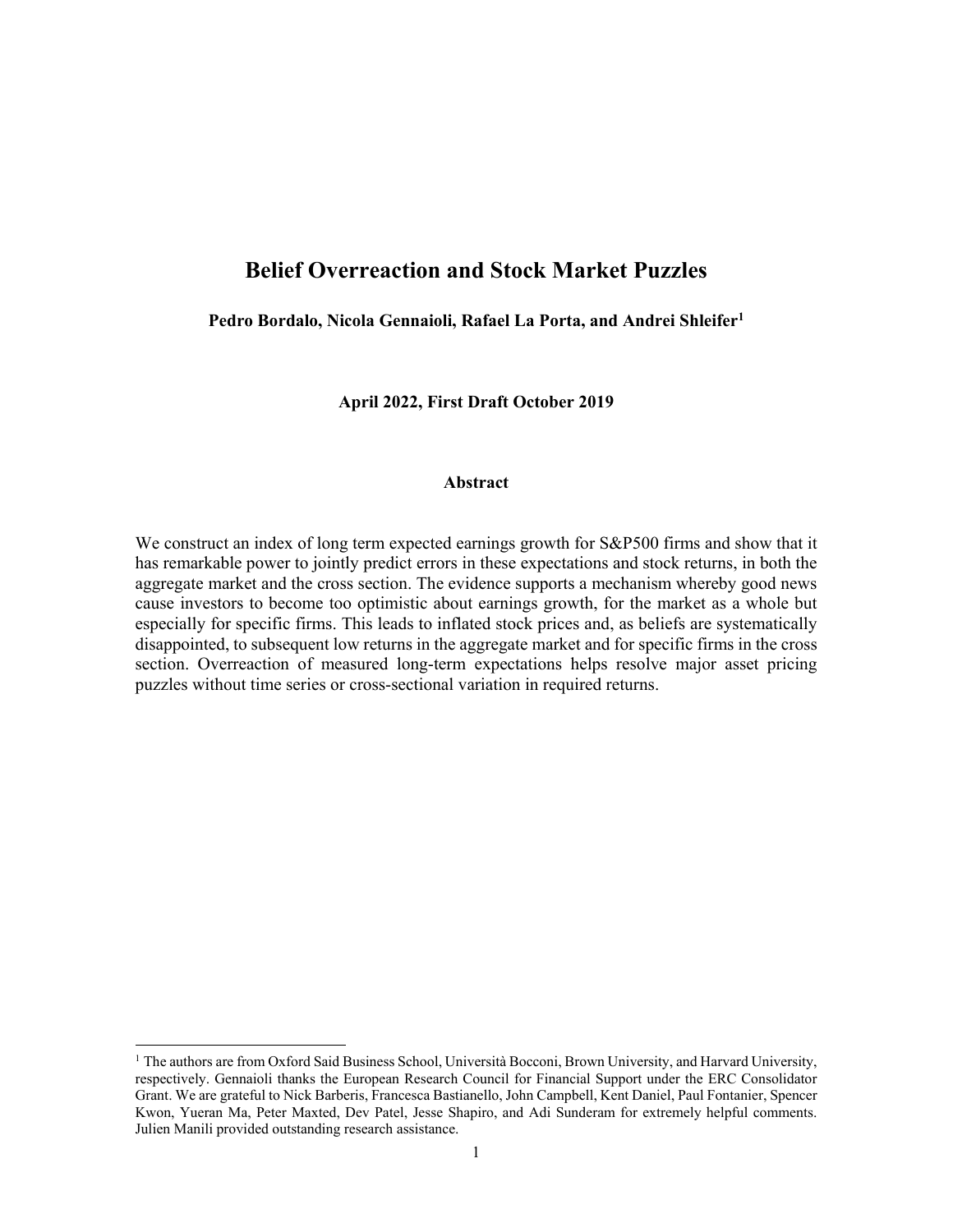# **1. Introduction**

In the dividend discount model, the price of a stock at time  $t$  is given by:

$$
P_t = \sum_{s=t+1}^{\infty} \frac{\mathbb{E}_t(D_s)}{(1+r)^{s-t}}
$$

where r is the constant required return and  $\mathbb{E}_t(D_s)$  is the rational expectation of the dividend per share at time s. Research over the past four decades shows that this model is a poor description of stock market movements. There are two related problems. First, stock prices are much more volatile than the present value of dividends or earnings (Shiller 1981, Leroy and Porter 1981). In the dividend discount model, all price volatility should be due to news about these fundamentals. Second, the current price dividend ratio has a weak positive correlation with future growth in dividends or earnings but a strong negative correlation with future returns (Campbell and Shiller 1988). This is also inconsistent with the model, in which the price dividend ratio reflects rational forecasts of future dividends and required returns are constant.

 The conventional explanation of such "excessive" stock price movements is time varying required returns. Returns may vary due to changes in risk preference (e.g., Campbell and Cochrane 1999), or due to long run or disaster risk (Rietz 1988, Bansal and Yaron 2004, Barro 2006). In these theories, expectations are rational. In good times investors require and expect low returns, so stocks are expensive. As conditions revert to normal, required returns rise and stocks become cheaper. This approach has two problems. First, the prediction that investors expect low returns in good times is counterfactual: survey expectations of returns are higher in good than in bad times (Greenwood and Shleifer 2014). Second, changes in risk attitudes, in long run risk, or in disaster risk are hard to measure.

Here we pursue an orthogonal approach: we keep required returns constant and relax rational expectations of fundamentals. We discipline departures from rationality using data on analyst expectations of future earnings growth of listed firms. We show that expectations of long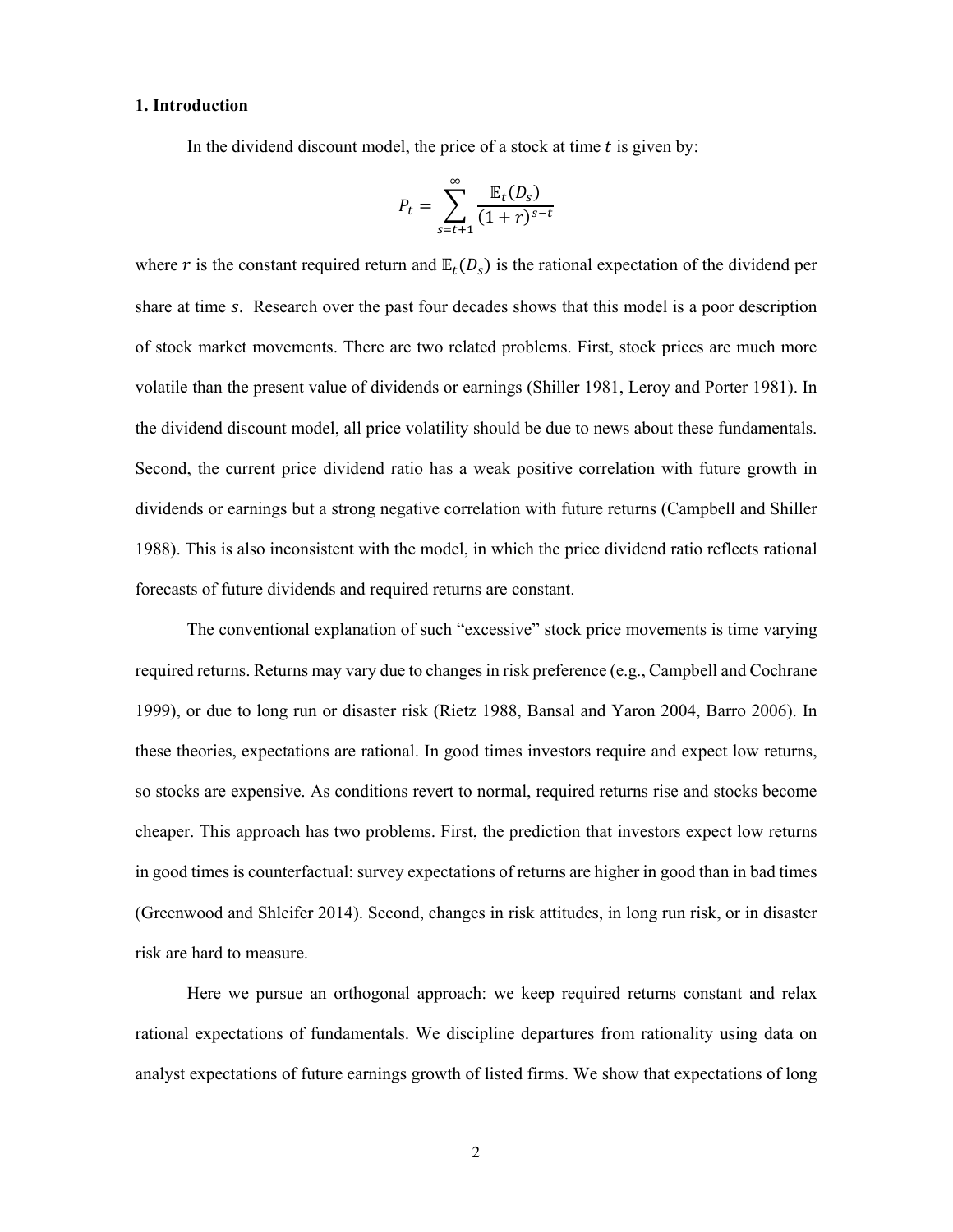term growth,  $LTG$ , display a remarkable ability to forecast returns for the aggregate market and in the cross section, indicating that beliefs about the long term are a key source of anomalies.

In Section 2 we showcase the promise of expectations data for helping solve major stock market puzzles. We present two facts. First, measured expectations of earnings growth are volatile enough that they solve Shiller's excess volatility puzzle, even with constant required returns. Second, high current expected long-term earnings growth predicts lower future aggregate stock returns. The predictive power of  $LTG$  is large compared to that of model-based measures of required returns or of prominent macroeconomic predictors.

Section 3 studies the mechanism behind these facts by linking forecast errors and returns. We first show that  $LTG$  overreacts: upward  $LTG$  revisions predict disappointment of growth forecasts. We connect this fact to price anomalies by showing that predicted disappointment is associated with low returns. This link also holds at the level of individual firms, controlling for multiple aggregate shocks. These findings point to a model in which an overreaction to good news causes excess optimism about aggregate fundamentals, inflating stock prices. In the future, systematically disappointing earnings growth causes a price reversal and hence low returns.

In Section 4 we study whether fluctuations in aggregate optimism can account for return differentials and co-movement in the cross-section. La Porta (1996) showed that stocks with high  $LTG$  earn lower average returns than stocks with low  $LTG$ . We first show that this return differential widens after times of high aggregate optimism. We next show the connection to overreaction: high aggregate optimism also predicts stronger forecast disappointment for high  $LTG$  firms compared to low  $LTG$  ones. This evidence is consistent with a mechanism in which high  $LTG$  stocks overreact more than low  $LTG$  stocks to aggregate good news, perhaps because they belong to the "hot sector" of the moment. Remarkably, we find that a similar mechanism also sheds light on the well-known book-to-market, profitability and investment factors (Fama and French 1993). The short arm in these factors disappoints more sharply, both in returns and in realized earnings growth, after periods of high aggregate optimism.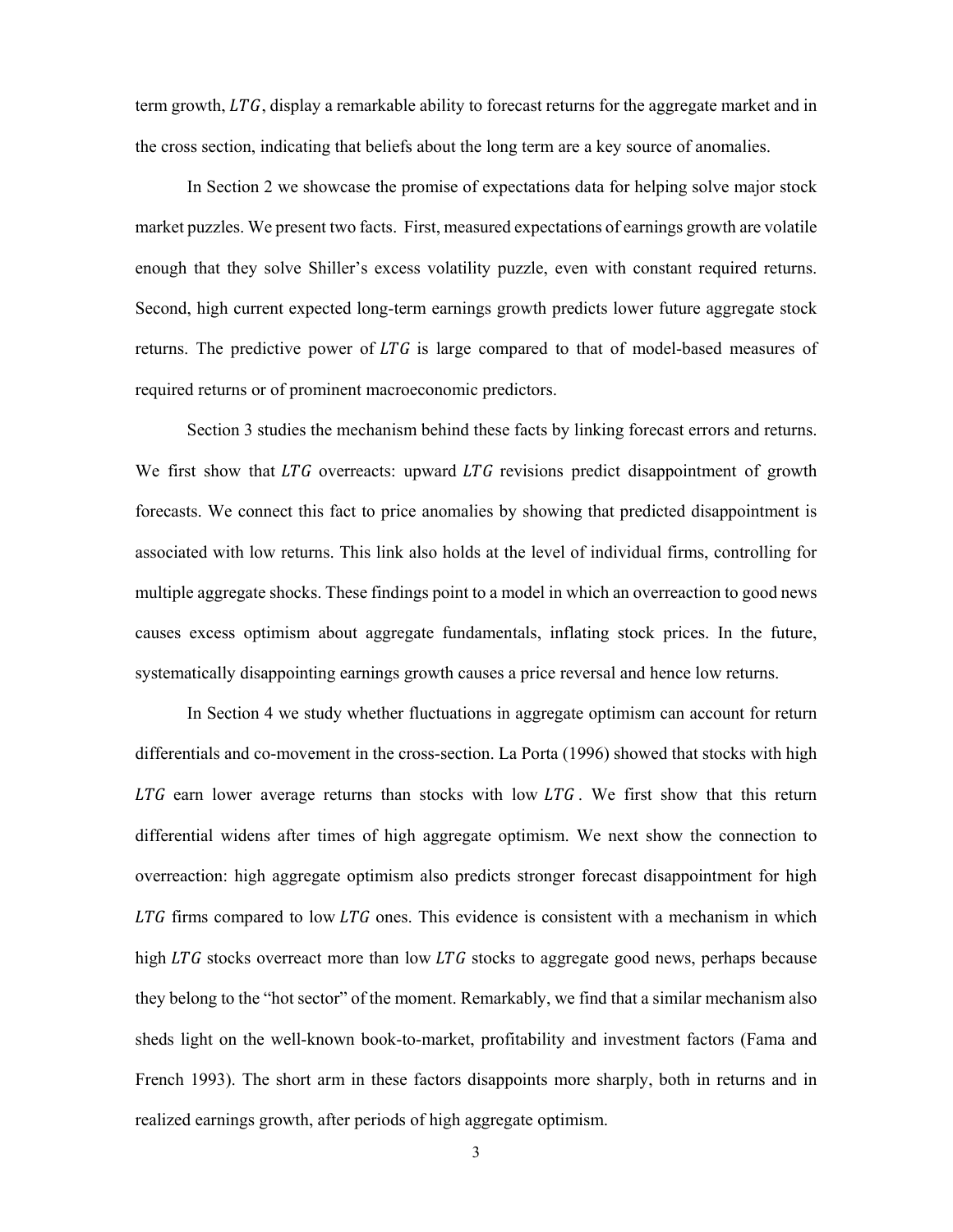In sum, overreaction in measured expectations of long-term fundamentals can help unify longstanding puzzles in finance, ranging from aggregate stock market volatility (typically explained with time varying required returns) to cross sectional return differentials (typically explained with cross sectional differences in exposure to risk factors (Fama and French 1993)). Our results show the promise of using beliefs data and non-rational belief formation models for finding realistic and parsimonious mechanisms of return predictability.

Several recent papers study stock market puzzles using measured expectations.<sup>2</sup> Bordalo et al. (BGLS 2019) account for the La Porta (1996) *LTG* spread through belief over-reaction, but do not connect it to the aggregate market. De la O and Myers (2020) show that analysts' forecasts of short-term earnings have strong explanatory power for the aggregate price earnings and price dividend ratios. Nagel and Xu (2019) show that past dividend growth negatively predicts future market returns and positively correlates with expectations of earnings growth. Compared to the last two papers, our innovation is to use beliefs data to jointly predict returns and forecast errors, in both the aggregate and the cross section, highlighting the common mechanism of overreaction.

We offer a new angle on macro-financial volatility. In macroeconomics, departures from rational expectations typically take the form of rational inattention (Sims 2003, Woodford 2003, Gabaix 2019), or overconfidence (Kohlhas and Walther 2021). These mechanisms generate rigidity in consensus beliefs and prices (Mankiw and Reis 2002). We document the importance of the opposite phenomenon of belief overreaction. Compared to Bordalo et al. (2020), who find overreaction by individual professional forecasters, we find overreaction in consensus expectations and connect it to excess stock market volatility. Our analysis opens new avenues for thinking about macro-financial volatility as the byproduct of belief volatility, in line with recent work in macroeconomics (Bianchi et al. 2021, Bordalo et al. 2021, L'Huillier et al. 2021).

<sup>&</sup>lt;sup>2</sup> Frankel and Lee (1998), Lee, Myers, and Swaminathan (1999), Lee and Swaminathan (2000), Bachetta et al (2009), and Koijen and Nieuwerburgh (2011) also use beliefs data to study asset prices. Cutler, Poterba, Summers (1990), DeLong et al (1990b), Barberis et al 2015, Adam, Beutel and Marcet (2017) study price extrapolation, which is also consistent with returns expectations data (Greenwood and Shleifer 2014, Giglio et al 2021).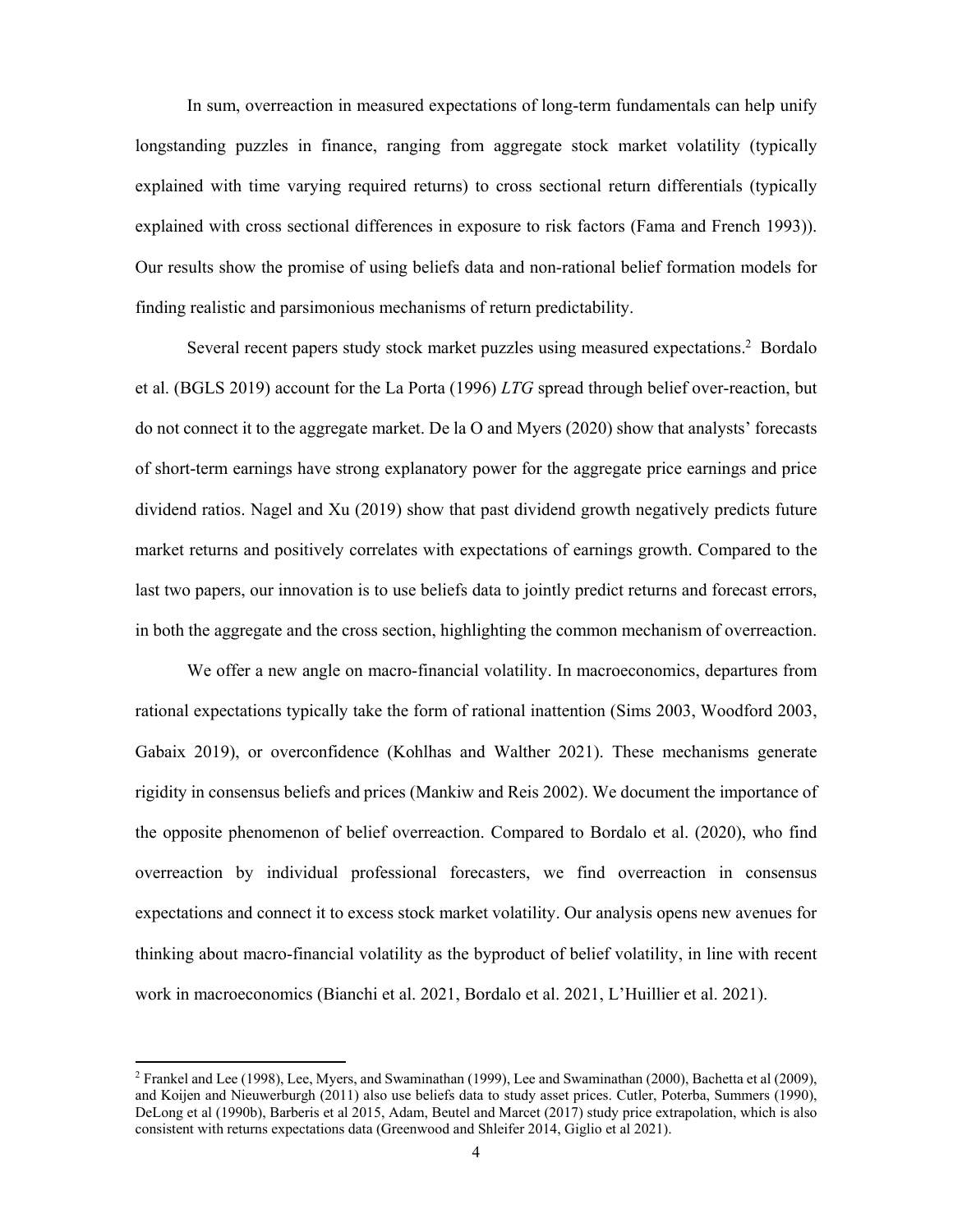# **2. Data and Basic Facts**

 $\overline{a}$ 

We gather monthly data on analyst forecasts for firms in the S&P 500 index from the IBES Unadjusted US Summary Statistics file. We focus on median forecasts of a firm's earnings per share ( $EPS_{it}$ ) and long-term earnings growth ( $LTG_{it}$ ). IBES defines  $LTG$  as the "...expected annual increase in operating earnings over the company's next full business cycle. These forecasts refer to a period of between three to five years." Data coverage starts on  $3/1976$  for  $EPS_{it}$  and 12/1981 for LTG<sub>it</sub>. (Data on dividend forecasts starts in 2002 and uses shorter horizons.) We fill in missing forecasts by linearly interpolating  $EPS_{it}$  at horizons ranging from 1 to 5 years (in oneyear increments). Beyond the second fiscal year we assume that analysts expect  $EPS_{it}$  to grow at the rate  $LTG_{it}$  starting with the last non-missing positive EPS forecast.

Analysts may distort their forecasts due to agency conflicts. As showed in BGLS (2019), this is unlikely to affect the time series variation in forecasts, which is key here. Furthermore, all brokerage houses typically cover S&P 500 firms, so investment banking relationships and analyst sentiment are unlikely to influence the decision to cover firms in the S&P 500.<sup>3</sup> Our focus on median forecasts further alleviates these concerns, reducing the impact of outliers.

We aggregate the earnings forecasts of S&P 500 firms into an index of aggregate beliefs. We multiply each forecast  $EPS_{it}$  by the number of shares outstanding in month  $t$  and sum these forecasts across all S&P 500 firms. We then divide this aggregate earnings forecast by the total number of shares in the S&P 500 index to obtain the expected earning per share  $EPS_t$ . (Log) earnings growth one or two-years ahead are computed based on  $EPS_t$ .<sup>4</sup>

We aggregate  $LTG$  forecasts by value-weighting firm level forecasts:

<sup>&</sup>lt;sup>3</sup> For example, in December of 2018, nineteen analysts followed the median S&P500 firm, while four analysts followed the median firm not in S&P500. Analysts are also less likely to rate as "buy" firms in the S&P500 index. 4 The number of shares in the index (what S&P refers to as the divisor) is the ratio of the market capitalization of S&P 500 and the S&P 500 index. It is 100 in the base year and it is adjusted due to shares outstanding, the index composition, and corporate actions. We compute growth forecasts using aggregate earnings because many firm-level observations have zero or very low current earnings. We set an observation in a given month to missing if the market cap of firms for which we have forecasts at a given horizon is less than 90% of the market cap of the index.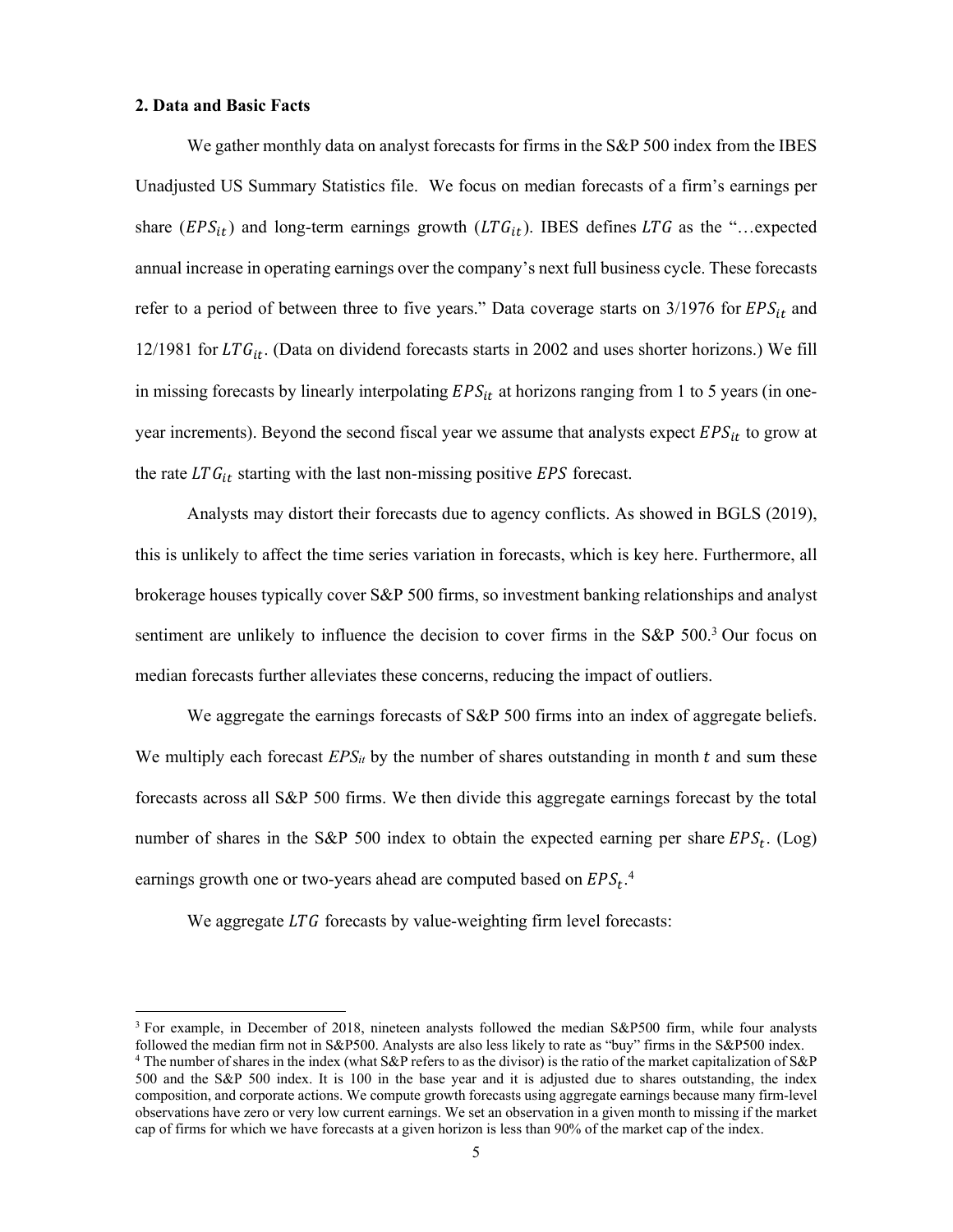$$
LTG_{t} = \sum_{i=1}^{S} LTG_{i,t} \frac{P_{i,t} \cdot Q_{i,t}}{\sum_{i=1}^{S} P_{i,t} \cdot Q_{i,t}}
$$

where *S* is the number of firms in the S&P 500 index with IBES data on  $LTG_{it}$ ,  $P_{it}$  is the stock price of firm *i* at time *t*, and  $Q_{i,t}$  is the number of shares outstanding of firm *i* at time  $t$ <sup>5</sup>

Figure 1 plots one year ahead and long term expected earnings growth.  $LTG_t$  is more persistent than expected short term growth. In particular, it does not exhibit short run reversals such as the expected short term growth peak in 2009. As we show later, the persistence of  $LTG_t$ allows it to capture the low frequency predictability of returns.



**Figure 1.** We plot the expected short- and long-term growth in earnings ( $\mathbb{E}_t^O[e_{t+1}] - e_t$  in green and  $LTG_t$ in red, respectively, where  $e_t = \log EPS_t$  and  $\mathbb{E}^0_t$  represents measured expectations). The scale for shortterm earnings ( $\mathbb{E}_{t}^{0}[e_{t+1}] - e_{t}$ ) is on the right. The sample period is 12/1981 to 12/2020.

### **2.1 Shiller's Excess volatility Puzzle**

-

To assess whether beliefs about fundamentals can account for stock market volatility, we construct a price index  $\tilde{p}_t$  using measured expectations of future earnings growth and compare it to the actual stock price  $p_t$ . We follow Campbell and Shiller (1987, 1988), who express the log return  $r_{t+1}$  obtained by holding the stock market between t and  $t + 1$  as:

<sup>&</sup>lt;sup>5</sup> Nagel and Xu (2019) weigh LTG<sub>i,t</sub> using firm level earnings forecasts. The correlation between their index and our  $LTG_t$  is 95.44%. Since stocks with high LTG often have negative earnings, our preferred measure is  $LTG_t$ .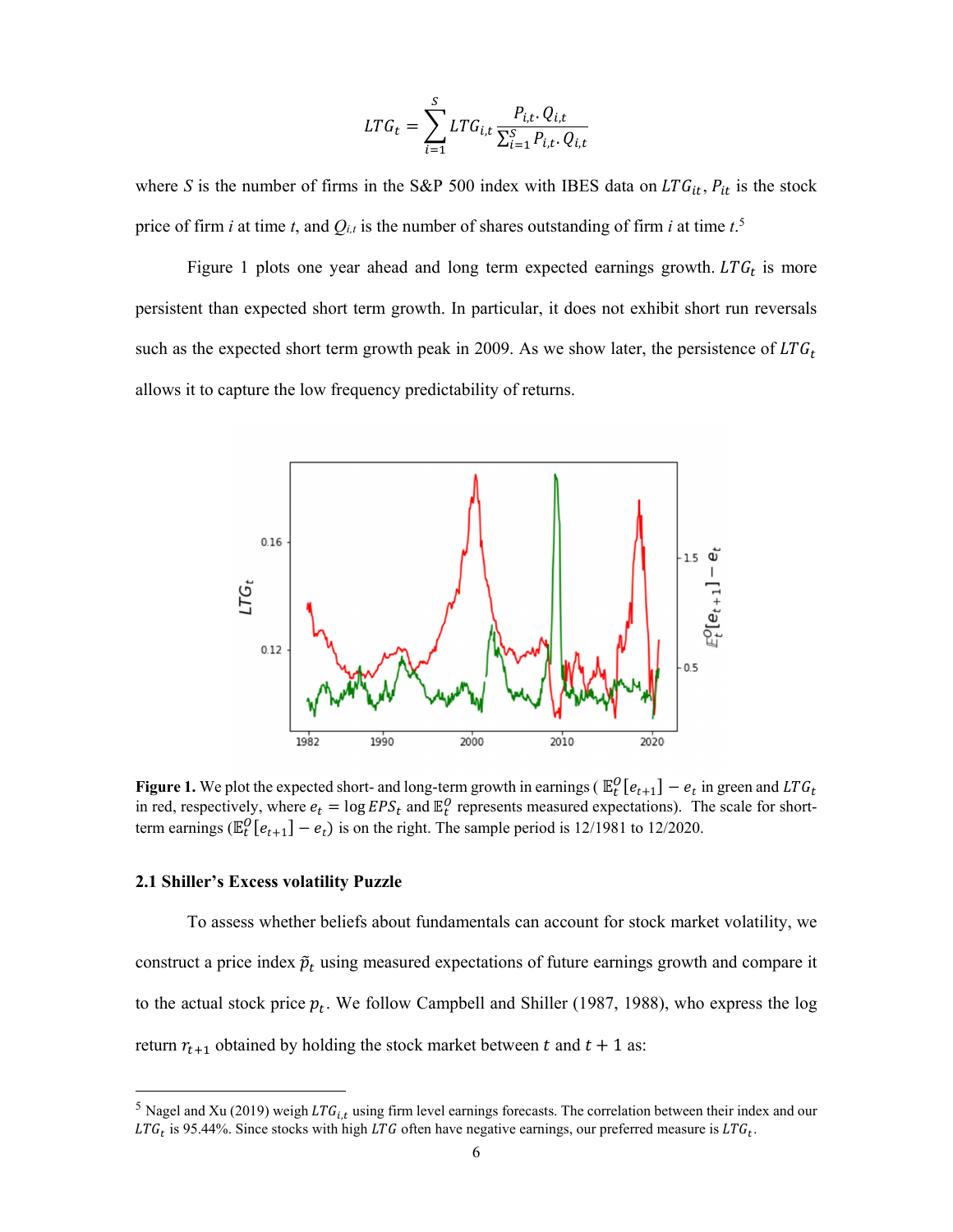$$
r_{t+1} = \alpha p_{t+1} + (1 - \alpha)d_{t+1} - p_t + k,\tag{1}
$$

where  $p_t$  and  $p_{t+1}$  are the log stock prices at t and  $t + 1$ ,  $d_{t+1}$  is the log dividend at  $t + 1$ , k is a constant, and  $\alpha = e^{pd}/(1 + e^{pd}) < 1$  depends on the average log price dividend ratio  $pd$ . Iterating Equation (1) forward and imposing the transversality condition, we obtain:

$$
p_t - d_t = \frac{k}{1 - \alpha} + \sum_{s \ge 0} \alpha^s g_{t+1+s} - \sum_{s \ge 0} \alpha^s r_{t+1+s},
$$
 (2)

where  $g_{t+s+1} \equiv d_{t+s+1} - d_{t+s}$  is dividend growth between  $t + s$  and  $t + s + 1$ .

In Equation (2), variation in the price to dividend ratio is due to expected variation in future dividend growth (captured by the  $g_{t+1+s}$  terms), required returns (captured by the  $r_{t+1+s}$  terms), or both. Rational expectations explanations of excess stock price volatility introduce time varying required returns. We instead keep required returns and expectations of future returns constant at r, while allowing for non-rational beliefs about future dividend growth, which we denote by  $\mathbb{E}_t(.)$ . Taking the expectation of (2) under these assumptions gives:

$$
\tilde{p}_t = d_t + \frac{k - r}{1 - \alpha} + \sum_{s \ge 0} \alpha^s \widetilde{\mathbb{E}}_t(g_{t+1+s}),\tag{3}
$$

where  $\tilde{p}_t$  denotes the price under possibly non-rational beliefs  $\tilde{E}_t(.)$ . In Equation (3), excess price volatility arises from possibly non-rational changes in  $\mathbb{E}_t(g_{t+1+s})$ .

We build an empirical counterpart of  $\tilde{p}_t$  by rewriting Equation (3) in terms of earnings per share and expected earnings growth, and by inserting measured expectations into it:

$$
\tilde{p}_t = e_t + \frac{\tilde{k} - r}{1 - \alpha} + \ln\left(\frac{\mathbb{E}_t^O EPS_{t+1}}{EPS_t}\right) + \alpha \ln\left(\frac{\mathbb{E}_t^O EPS_{t+2}}{\mathbb{E}_t^O EPS_{t+1}}\right) + \sum_{s=2}^{10} \alpha^s \, LTG_t + \frac{\alpha^{10}}{1 - \alpha} \, g,\tag{4}
$$

where as in Figure 1  $\mathbb{E}_t^0$  denotes measured beliefs, which proxy for market beliefs  $\mathbb{E}_t$ , and where we set the conventional values  $\alpha = (1 + e^{-pd})^{-1} \sim 0.9774$ ,  $r = 8.48\%$  (the sample mean) and  $\tilde{k} = k + (1 - \alpha)$  de = 0.0927, where de is the average log payout ratio.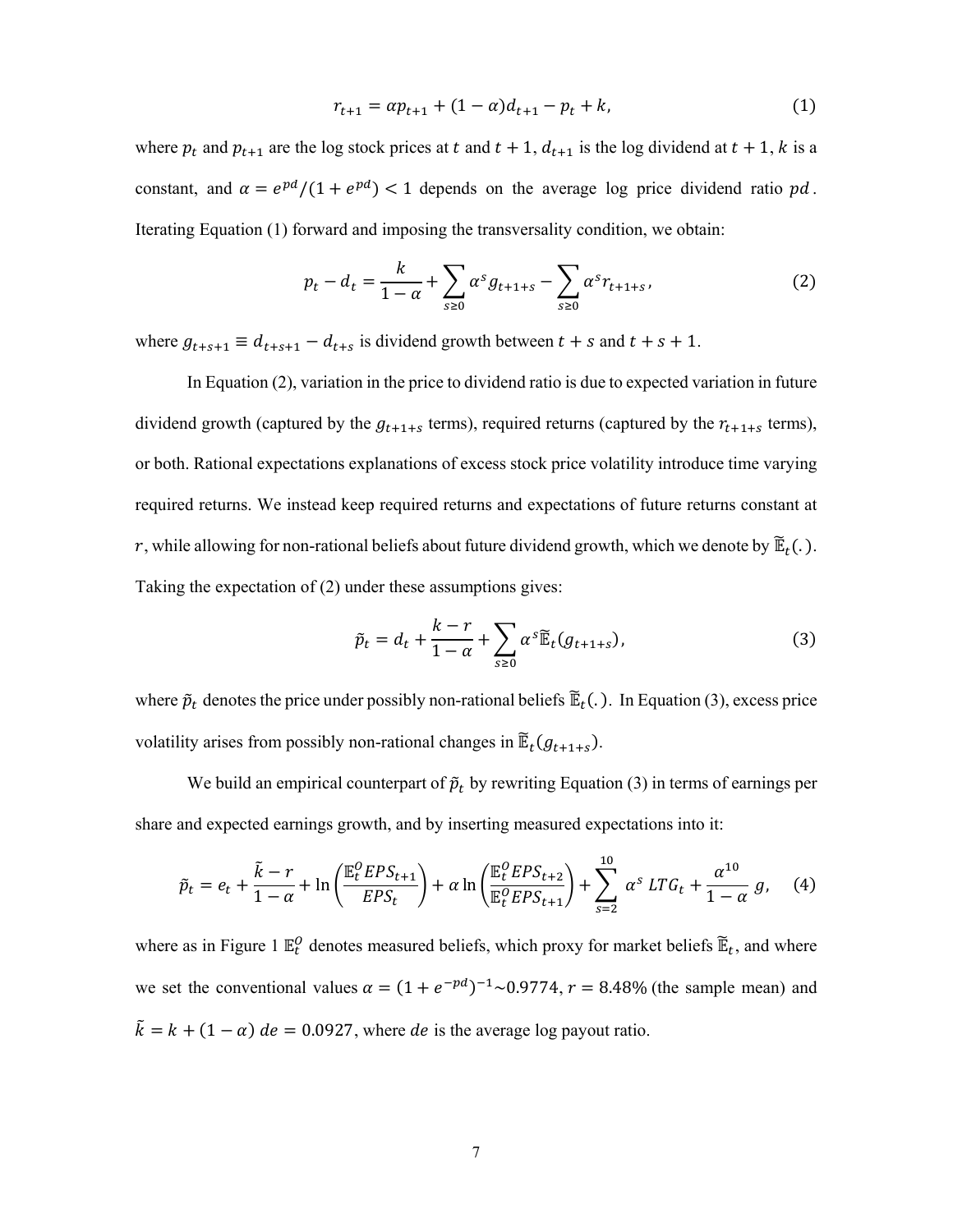We measure expected growth between  $t$  and  $t + 2$  using forecasted earnings, and between  $t + 3$  and  $t + 10$  using  $LTG_t$ .<sup>6</sup> We employ  $LTG_t$  up to 10 years ahead because this is the average duration of a business cycle in our data. We have no expectations data for longer horizons. Beyond  $t + 11$  we set the constant growth  $g = 6.35\%$  such that the level of our price index  $p_t^0$  is consistent with the average stock price.<sup>7</sup> We use nominal earnings growth values, but Appendix B (Figure B.1) shows that our results are robust when we account for inflation.

Figure 2 plots the market price  $p_t$  (green line) against our price index  $\tilde{p}_t$  (red line). It also plots the rational price  $p_t^{RE}$  (blue line), computed following Shiller's (2014) methodology.<sup>8</sup>



Figure 2. We plot in logscale the levels of the S&P500 index (green line), the rational benchmark index ( $p_t^{RE}$ , blue line, footnote 10), and the price index based on earnings forecasts ( $\tilde{p}_t$ , red line, Equation 4).

Expectation-based prices  $\tilde{p}_t$  are remarkably well aligned with the actual price  $p_t$ , especially at low frequencies. When the actual price is above the rational benchmark  $p_t^{RE}$ , so is

 $\overline{a}$ 

$$
p_t^{RE} = d_t + \sum_{s=t}^{t} a^{s-t} (d_{s+1} - d_s) + \alpha^{T-t} * (p_{2020}^* - d_{2020}) + \sum_{s=t}^{t+1} a^{s-t} (k - r)
$$

.

<sup>&</sup>lt;sup>6</sup> It is not obvious whether LTG captures  $g = \sqrt[T]{\mathbb{E}[(1 + g_1)...(1 + g_T)} - 1$ , or the average point estimate  $g =$  $(\hat{g}_1 + \cdots + \hat{g}_T)/T$ . We take the former interpretation, but the distinction is not key for studying return predictability. <sup>7</sup> That is, g is the average of the growth rate  $g_t$  obtained by solving, at each time t, the equation  $p_t = e_t + \frac{\tilde{k} - r}{1 - \alpha} +$  $\alpha \ln \left( \frac{\mathbb{E}^O_t EPS_{t+2}}{\mathbb{E}^O_t EPS_{t+2}} \right)$  $\frac{E_{\ell}^{0} EPS_{t+2}}{E_{\ell}^{0} EPS_{t+1}}$  +  $\sum_{s=2}^{10} \alpha^{s} LTG_{t} + \frac{\alpha^{10}}{1-\alpha} g_{t}$ . Results are virtually identical if we apply to *LTG* the estimated decay of observed cyclically adjusted earnings (see Appendix B, Table B.2).

<sup>&</sup>lt;sup>8</sup> Starting from the terminal price  $p_T^* = \ln\left(\frac{p_T}{r-g}\right)$  at  $T = 2020$ , the index  $p_t^{RE}$  is computed backwards, using the actual dividends over time, and setting  $g = 5.81\%$  and  $r = 8.48\%$  to reflect sample averages. That is: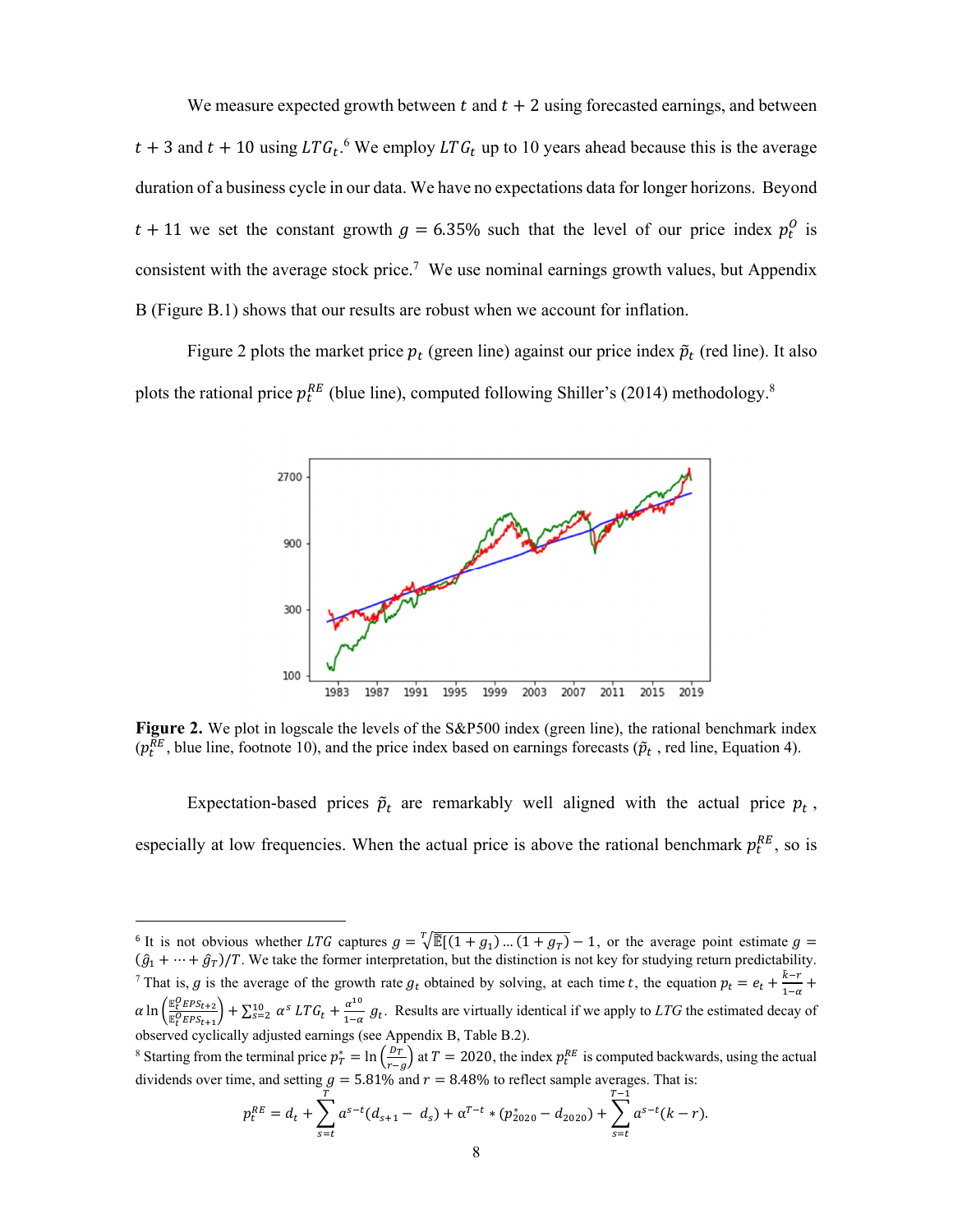$\tilde{p}_t$ ; and conversely when the actual price is below the rational benchmark. Table 1 shows that the standard deviation of one year changes in our index  $\tilde{p}_t$  is quantitatively very close to that of the one-year change in the actual stock price, and much higher than that obtained using the rational benchmark. In Appendix B, Table B.2 we show that very similar results obtain if we construct a price index using expectations of dividends, which are available only after 2002.9 Measured expectations solve Shiller's excess volatility puzzle.

# **Table 1 Volatility of log price changes**

This table reports the standard deviation and 95<sup>th</sup> confidence interval of one-year change in: (a) the log of the price of the S&P500 index,  $\Delta p$ , (b) the rational benchmark index,  $\Delta p^{RE}$  (footnote 8), and (c) the price index based on earnings forecasts (Equation 4),  $\Delta \tilde{p}$ . The sample period is 12/1982 to 12/2020.

| <b>Earnings-based index</b>                                                                       |       |         |          |  |  |
|---------------------------------------------------------------------------------------------------|-------|---------|----------|--|--|
| $\Delta p^{RE}$<br>Δõ<br>$\Delta p$                                                               |       |         |          |  |  |
|                                                                                                   | 14.8% | $0.7\%$ | $14.6\%$ |  |  |
| 95 <sup>th</sup> Confidence Interval<br>$13.7\% - 15.6\%$<br>$13.9\% - 15.9\%$<br>$0.6\% - 0.7\%$ |       |         |          |  |  |

Appendix B, Table B.1 further shows that the price earnings ratio  $\tilde{p}_t - e_t$  constructed using our index has strong explanatory power for time variation in the actual ratio  $p_t - e_t$ . De la O and Myers (2021, 2022) show that expectations of short term earnings growth explain most of the variation in the price earnings ratio, consistent with the idea such variation mostly comes from the dynamics of earnings as opposed to prices (see also Adam and Nagel 2022). To construct  $\tilde{p}_t$ we use in addition expectations of long term earnings growth,  $LTG_t$ . Fluctuations in  $LTG_t$  are critical to account for prices and hence for return predictability, as we show next.<sup>10</sup>

# **2.2 Return Predictability**

<sup>&</sup>lt;sup>9</sup> Following Campbell and Shiller (1987), Appendix B, Table B.3 shows that the cointegrated series  $\tilde{P}_t - \frac{D_t}{r}$ , where  $\tilde{P}_t = e^{\tilde{p}_t}$  is the price level from Equation (4), captures most of the excessive volatility of its empirical counterpart. <sup>10</sup> Hillenbrand and McCarthy (2022) regress the price earnings ratio on measured beliefs and on required return proxies. The  $R^2$  of the regression using measured beliefs is 77%, which increases to 84% when proxies for required returns are added. In this analysis, consistent with our results,  $LTG_t$  is the variable with largest explanatory power.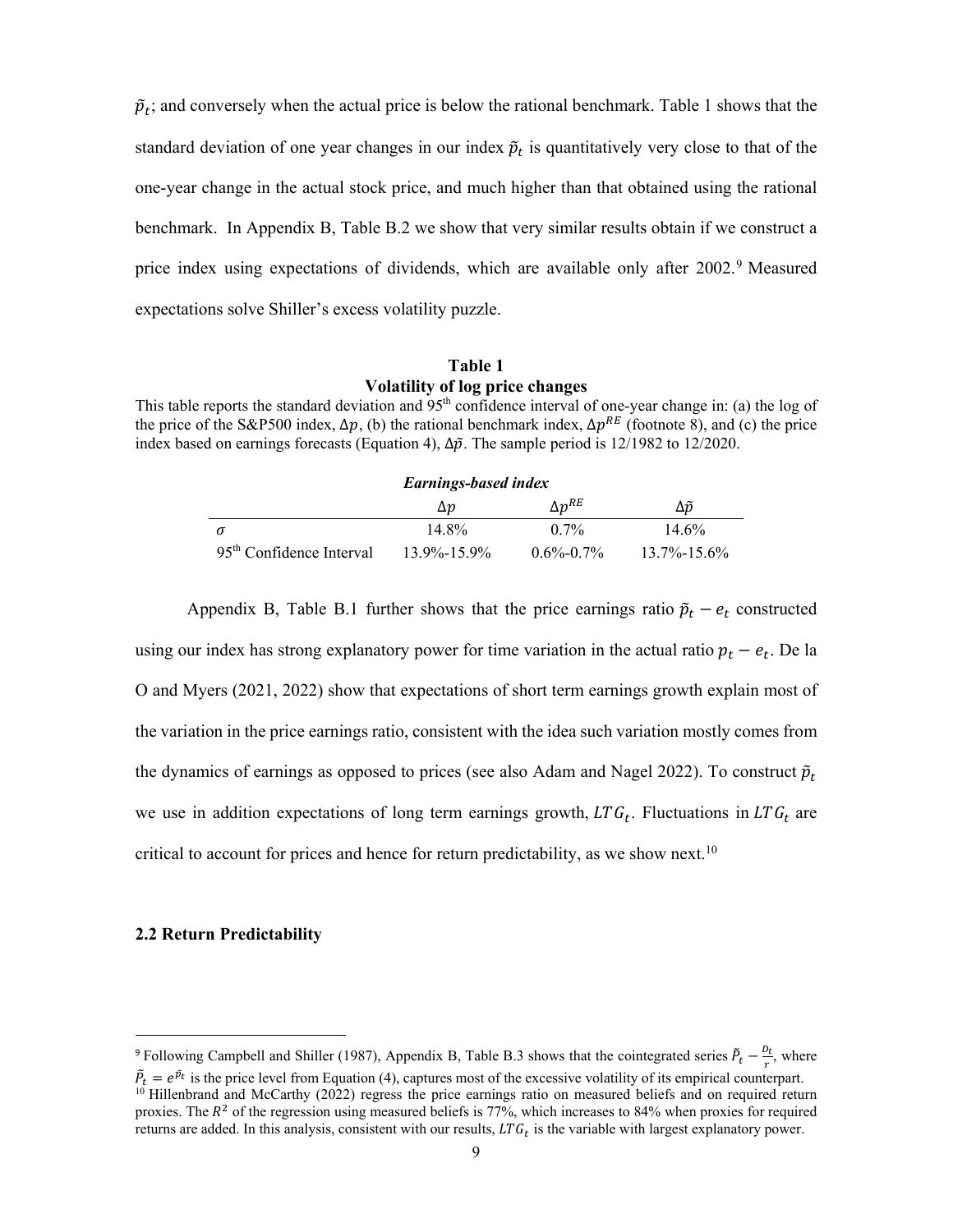We regress future cumulative raw aggregate stock returns over 1, 3 and 5 years on our

three measures of expected earnings growth: at one and two years, and long term. Table 2 reports

the results (results are similar if we use excess returns, see Appendix B, Table B.4).

#### **Table 2**

# **Return Predictability and Expectations of Earnings Growth**

We examine the association between earnings growth forecasts and returns at different horizons. The dependent variables are the (log) one-year return in column [1] and the discounted value of the cumulative 3- and 5-year return in columns [2] and [3], respectively. The independent variables are the forecast for earnings growth: (a) in the long run  $LTG_t$ , (b) one-year ahead,  $\mathbb{E}^0_t[e_{t+1} - e_t]$ , and (c) between year  $t+1$ and  $t + 2$ ,  $\mathbb{E}_{t}^{0}[e_{t+2} - e_{t+1}]$ . All variables are standardized and intercepts are not shown. The sample period is 1981:12-2015:12. We adjust standard errors for serial correlation using the Newey-West correction (number of lags ranges from 12 in the first column to 60 in the last one). Superscripts:  $a$ significant at the 1% level,  $\frac{1}{2}$  significant at the 5% level,  $\frac{1}{2}$  significant at the 10% level.

|                                                        | (1)           | (2)                             | (3)                    |  |  |
|--------------------------------------------------------|---------------|---------------------------------|------------------------|--|--|
|                                                        | $r_{t+1}$     | $\alpha^{j-1}r_{t+j}$           |                        |  |  |
|                                                        |               | <b>Panel A: Returns and LTG</b> |                        |  |  |
| $LTG_t$                                                | $-0.2389^{b}$ | $-0.4019$ <sup>a</sup>          | $-0.4349$ <sup>a</sup> |  |  |
|                                                        | (0.0928)      | (0.0944)                        | (0.0831)               |  |  |
| <b>Observations</b>                                    | 409           | 409                             | 409                    |  |  |
| Adjusted $R^2$                                         | $9\%$         | 24%                             | 25%                    |  |  |
| <b>Panel B: Returns and growth forecast for year 1</b> |               |                                 |                        |  |  |
| $\mathbb{E}_{t}^{0}[e_{t+1}-e_{t}]$                    | $-0.0335$     | 0.0467                          | $0.1556^{\circ}$       |  |  |
|                                                        | (0.1027)      | (0.0716)                        | (0.0587)               |  |  |

|                                     |           | <b>Panel C: Returns and growth forecast for year 2</b> |          |
|-------------------------------------|-----------|--------------------------------------------------------|----------|
| $\mathbb{E}^0_t[e_{t+2} - e_{t+1}]$ | $-0.0527$ | 0.0408                                                 | 0.2113   |
|                                     | (0.0885)  | (0.1556)                                               | (0.1686) |
| <b>Observations</b>                 | 404       | 404                                                    | 404      |

Observations 404 404 404 Adjusted  $R^2$  0% 0% 3% 3%

Adjusted  $R^2$  0% 0% 6%

 $\overline{a}$ 

High current expectations of long term earnings growth strongly predict low future returns.

LTG accounts for 25% of variation in realized returns over the following five years.<sup>11</sup> In contrast,

<sup>&</sup>lt;sup>11</sup> It is well known that the OLS estimator in predictive regressions using lagged stochastic regressors, such as  $LTG_t$ , may be biased (Stambaugh 1999). The bias arises because the disturbances in the regression for returns may be correlated with future values of  $LTG_t$ . We follow the methodology of Kothari and Shanken (1997): we use simulations to compute the coefficient that we would estimate under the null of no predictability and bootstrap a p-value for the OLS value in Table 2. We find that, under the null that the  $LTG_t$  coefficient is zero, the predicted values of the  $LTG_t$ coefficients are: -0.0128 in column 1, -0.0197 in column 2, and -0.0163 in column 3. The p-values for the LTG coefficients in Table 2 under the null of no predictability are: 2.11% in column 1, 3.30% in column 2, and 0.71% in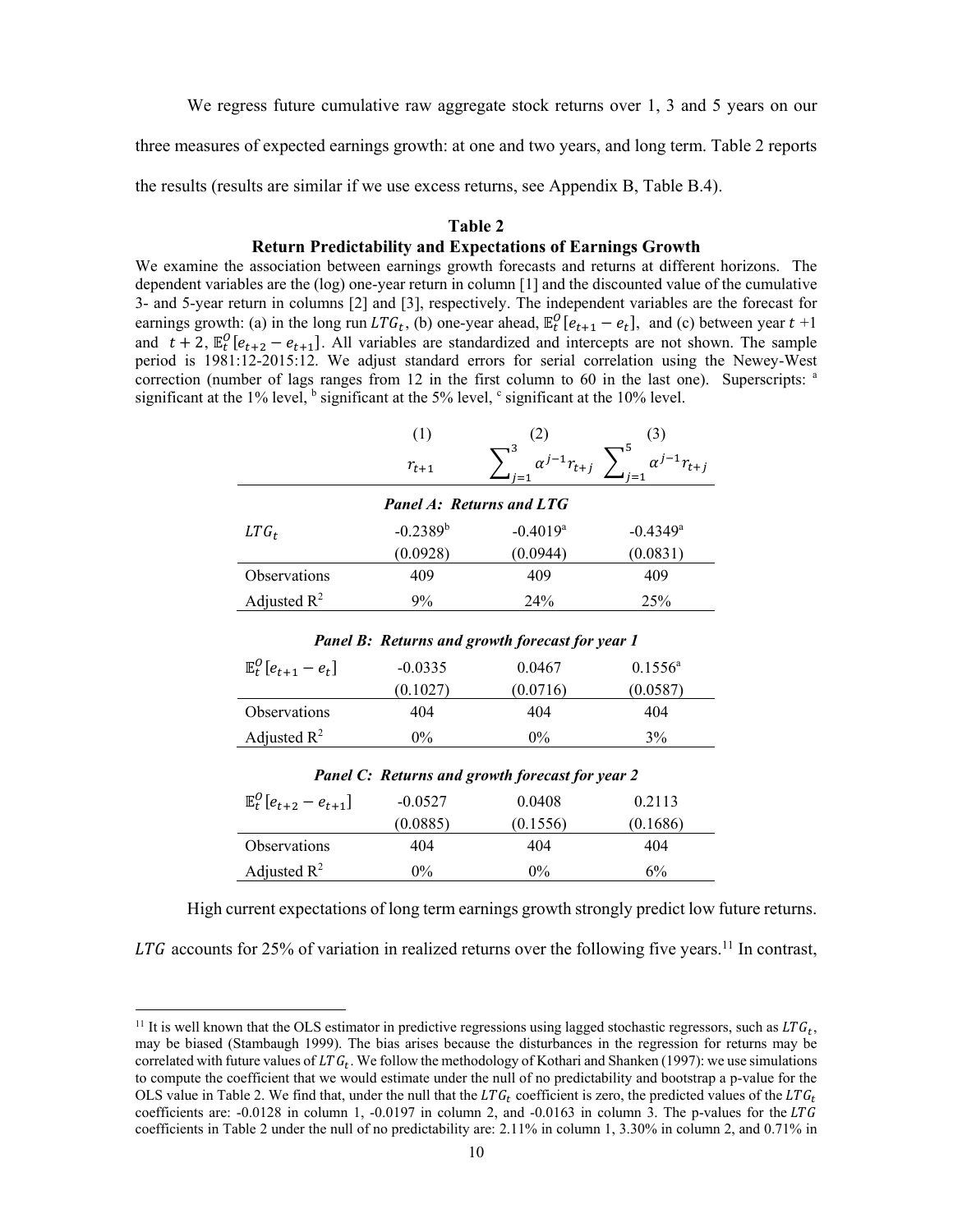expectations of short term earnings growth do not predict returns or have a very weak explanatory power (one year ahead earnings expectations only account for 3% of five years ahead return variation). To our knowledge, this is the first time series evidence of strong return predictability using measured long term earnings growth expectations.<sup>12</sup>

Where does the predictive power of measured expectations come from? One possibility is that  $LTG_t$  spuriously reflects time varying required returns. This could happen if analysts estimate  $LTG_t$  by fitting in Equation (2) the growth rate of earnings that justifies the current stock price while erroneously assuming constant required returns. We assess this in two ways.

As a first test, we run the predictive regression of Table 2 controlling for the three leading proxies of time varying required returns: surplus consumption (Campbell and Cochrane 1999), the consumption wealth ratio (cay, Lettau and Ludvigson 2001), and  $SVIX<sup>2</sup>$  (Martin 2017). The first indicator proxies for fluctuations of marginal utility in habit formation models, the second for time varying required returns in a large class of rational expectations models, and the third for the required return of a rational log utility investor fully invested in the market.

Table 3 reports the results from this exercise in columns (1), (2) and (3). In columns (4)- (7) we assess the robustness of  $LTG_t$  to well-established macroeconomic predictors of stock returns: the term spread, the credit spread, Bloom's uncertainty index, and the Kelly Pruitt factor (Kelly and Pruitt 2013). These additional measures are not constructed to proxy for required returns but allow us to assess how  $LTG_t$  fares compared to them in predicting returns.

#### **Table 3**

# **Return Predictability, Expectations and Measures of Required Returns**

We study the association between realized returns, ex-ante proxies for required returns and macroeconomic predictors of returns. The dependent variable is the discounted value of the cumulative return between year t and  $t + 5$ . The independent variables are: (a) the forecast for earnings growth in the long run  $LTG_t$ , (b) the Campbell and Cochrane (1999) surplus consumption ratio  $spc_t$  in column [1], (c) the Lettau and Ludvigson (2001) consumption-wealth ratio *cay*t in column [2], (d) the Martin (2013) expected return on

column 3. Moreover, a mechanical link between return disturbances and future  $LTG_t$  is less of a concern here: the correlation between the residuals of regressions of future returns  $r_{t+1}$  and future  $LTG_{t+1}$  on  $LTG_t$  i

 $12$  Nagel and Xu (2021) show that past earnings growth predicts returns and *LTG* forecasts, but they do not show either that  $LTG$  predicts returns or that overreaction in  $LTG$  accounts for return predictability. De la O and Myers (2022) show that short term earnings expectations help predict returns at a very long (10 year) horizon, consistent with our result in Table 2, panel B. However, this relationship disappears once we control for  $LTG$ .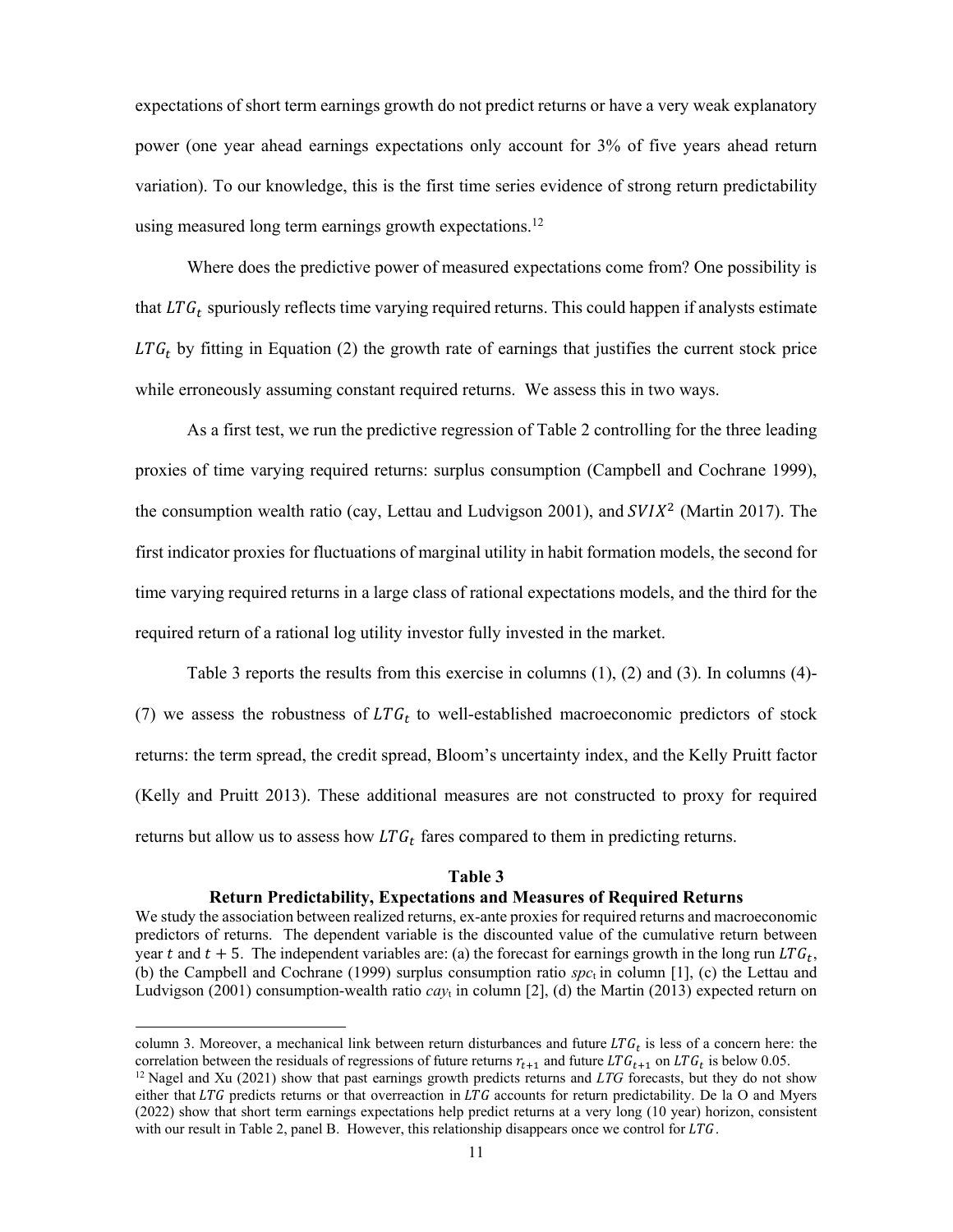the market SVIX $t^2$  in column [3] (at one year horizon), (e) the term spread defined as the log difference between the gross yield of 10-year and 1-year US government bonds from the St. Louis Fed in column [4], (f) the credit spread defined as the log difference between the gross yield of BAA and AAA bonds from the St. Louis Fed in column [5], (g) the Baker et al. (2016) economic policy uncertainty index in column [6], and (h) the Kelly and Pruitt (2013) optimal forecast of aggregate equity market returns in column [7]. The sample period is 1981:12-2015:12. Data is quarterly in column [2], monthly elsewhere. All variables are standardized and intercepts are not shown. The sample period is 1981:12-2015:12. We adjust standard errors for serial correlation using the Newey-West correction (with 60 lags). Superscripts: <sup>a</sup> significant at the 1% level,  $\frac{1}{2}$  significant at the 5% level, and  $\frac{1}{2}$  significant at the 10% level.

|                         | (1)                    | (2)                    | (3)                    | (4)                                  | (5)                                    | (6)                                        | (7)                            |
|-------------------------|------------------------|------------------------|------------------------|--------------------------------------|----------------------------------------|--------------------------------------------|--------------------------------|
|                         |                        |                        |                        | Dependent Variable: Five-year Return |                                        | $\alpha^{j-1}r_{t+j}$<br>$\rightarrow$ i=1 |                                |
| $LTG_t$                 | $-0.4522$ <sup>a</sup> | $-0.5569$ <sup>a</sup> | $-0.3946$ <sup>a</sup> | $-0.4761$ <sup>a</sup>               | $-0.4345^{\rm a}$                      | $-0.4682$ <sup>a</sup>                     | $-0.7542^{\text{a}}$           |
|                         | (0.1033)               | (0.1179)               | (0.1016)               | (0.1198)                             | (0.1031)                               | (0.1217)                                   | (0.2648)                       |
| $X_{t}$                 | $-0.1387$              | 0.1894                 | $0.3852^{b}$           | 0.2297                               | 0.1672                                 | 0.1945                                     | $-0.2800$                      |
|                         | (0.1035)               | (0.1766)               | (0.1782)               | (0.1875)                             | (0.1365)                               | (0.1994)                                   | (0.2708)                       |
| <b>Observations</b>     | 409                    | 137                    | 193                    | 372                                  | 409                                    | 409                                        | 134                            |
| Adjusted $\mathbb{R}^2$ | 27%                    | 28%                    | 47%                    | 37%                                  | 27%                                    | 29%                                        | 27%                            |
| $X_{t}$                 | $Spc_t$                | $cay_t$                | $SVIX_t^2$             | Term<br>$S$ <i>pread<sub>t</sub></i> | Credit<br>$S$ <i>pread<sub>t</sub></i> | Uncertainty<br>$Index_t$                   | <b>Kelly Pruitt</b><br>$MRP_t$ |

The explanatory power of *LTG* is extremely robust: its coefficient is fairly stable between -0.4 and -0.5 of a standard deviation in magnitude and highly statistically significant across specifications. Across proxies for time varying returns, the  $spc$  and  $cay$  measures are themselves insignificant and do not add explanatory power.  $SVIX<sup>2</sup>$  adds substantial explanatory power, but in a way essentially orthogonal to  $LTG_t$ : the  $R^2$  of  $SVIX^2$  alone is 19%.

Thus,  $LTG_t$  does not proxy for existing measures of time varying returns, validating it as a measure of expectations. Columns (4)-(7) show that expectations data have strong explanatory power compared to standard macro predictors of stock returns as well. None of these predictors is statistically significant once we control for  $LTG_t$  and the gain in  $R^2$  compared to Table 2 is modest. Expectations of future fundamentals are a promising driver of stock returns.<sup>13</sup>

As a second test for the ability of  $LTG_t$  to capture changes in beliefs about earnings growth as opposed to changes in required returns, we analyse  $LTG_t$  revisions. If analysts mechanically fit

 $13$  These results are robust to considering shorter horizons (1 and 3 years) and also to the inclusion of other measures of required returns (Appendix C, Table C.1).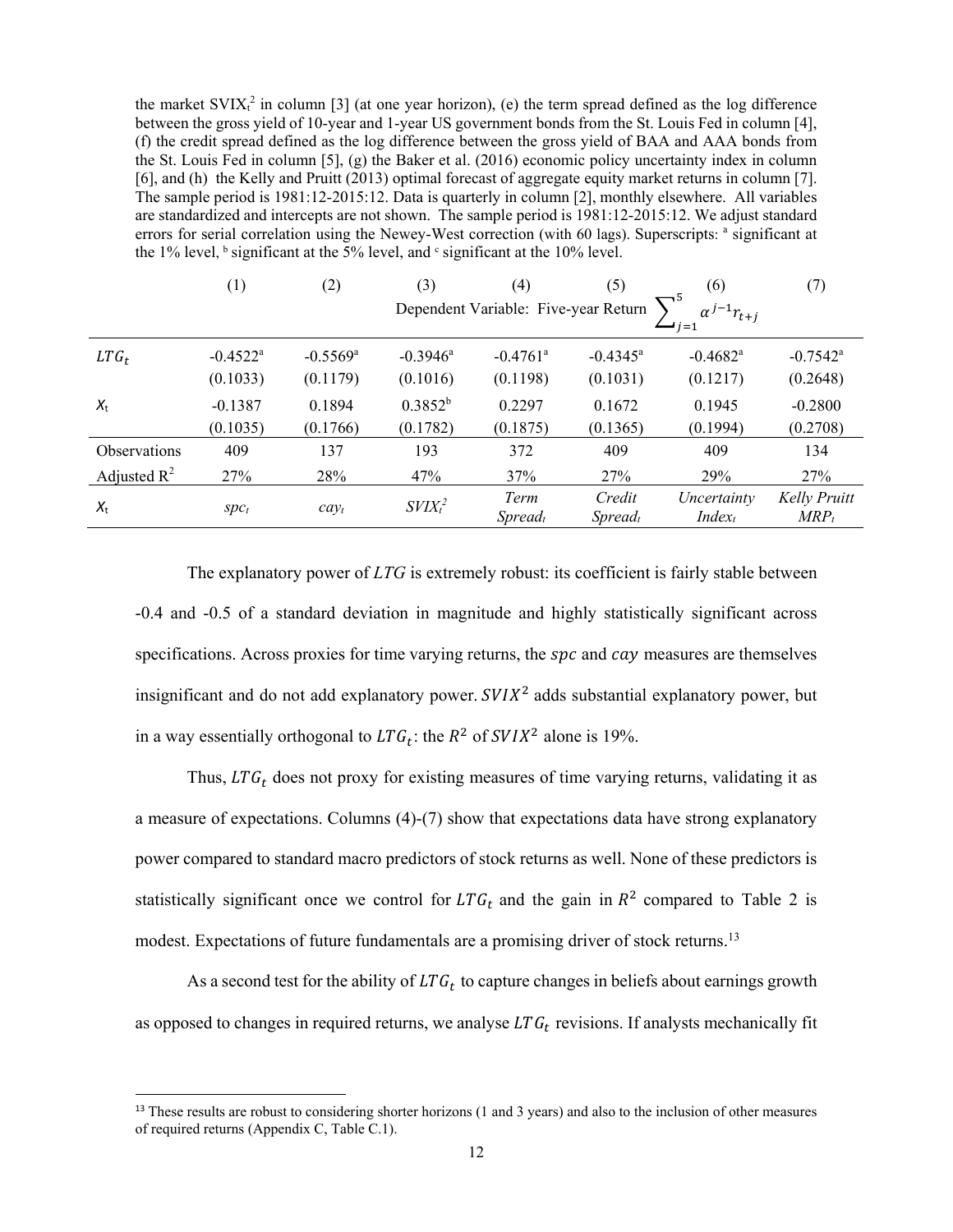LTG from prices, producing a spurious correlation with required returns, then changes in  $LTG_t$ should be primarily explained by past or expected stock returns. If instead analysts revise  $LTG$  by adjusting their previous forecast based on fundamental news, measures of past fundamentals should be a more important driver of changes in  $LTG$ , even after controlling for past or expected stock returns. Because  $LTG<sub>t</sub>$  may also be updated based on intangible news, such as the arrival of new technologies, we should not expect past fundamentals to account for 100% of its revisions.

Table 4 reports, in column (1), the regression of the one year revision  $\Delta LTG_t$  on  $LTG_{t-1}$ and on earnings surprises relative to cyclically adjusted earnings,  $e_t - cae_{t-5}$ . The latter proxy of past fundamentals captures periods of sustained earnings growth, which are more relevant to assess long term fundamentals than temporary growth episodes. In column (2) we add stock returns in the past year and one-year ahead expected return from the CFO Survey<sup>14</sup>. In columns (3), (4), and (5) we add the proxies for discount rates we already used in Table 3.

#### **Table 4**

# **Determinants of LTG revisions**

We study the association between one-year changes in the forecast for growth in the long run and ex-ante proxies for required returns. The dependent variable is the change in the forecast for growth in earnings in the long run  $LTG_t$  between year t and t-1,  $\Delta LTG_t$ . The independent variables are: (a) the one-year lagged value of  $LTG_t$ , (b) log of earnings for the S&P500 in year t relative to cyclically-adjusted earnings in year  $t-5$ ,  $e_t - cae_{t-5}$ , (c) the (log) return on the S&P500 between year  $t-1$  and  $t, r_{t-1}$ , (d) the forecast for the S&P500's one-year return from the Graham and Harvey survey,  $\mathbb{E}_t^0[r_{t+1}]$ , (e) the Campbell and Cochrane (1999) surplus consumption ratio, *spc*<sub>t</sub>, in column [3], (f) the Lettau and Ludvigson (2001) consumption-wealth ratio,  $cav_t$ , in column [4] and (g) the Martin (2013) expected return on the market SVIX<sup>2</sup> in column [5]. Data is monthly (quarterly) in columns [1], [3], and [5] ([2] and [4]). All variables are standardized and intercepts are not shown. The sample period is 1981:12-2020:12. Newey-West standard errors are shown in parentheses (with 12 lags). Superscripts: <sup>a</sup> significant at the 1% level, <sup>b</sup> significant at the 5% level, and  $\epsilon$  significant at the 10% level.

|                           | (1)                    | (2)                    | (3)                                   | $\left( 4\right)$      | (5)              |
|---------------------------|------------------------|------------------------|---------------------------------------|------------------------|------------------|
|                           |                        |                        | Dependent Variable: ΔLTG <sub>t</sub> |                        |                  |
| $LTG_{t-1}$               | $-0.4349$ <sup>a</sup> | $-0.4624$ <sup>a</sup> | $-0.4393$ <sup>a</sup>                | $-0.3232$ <sup>a</sup> | $-0.3338^{b}$    |
|                           | (0.1616)               | (0.1090)               | (0.1429)                              | (0.1187)               | (0.1510)         |
| $e_t - cae_{t-5}$         | $0.3938$ <sup>a</sup>  | $0.3006^{\rm a}$       | $0.3274$ <sup>a</sup>                 | $0.3883^{\rm a}$       | $0.4663^{\rm a}$ |
|                           | (0.0827)               | (0.0561)               | (0.0770)                              | (0.0889)               | (0.1173)         |
| $r_{t-1}$                 |                        | 0.0572                 |                                       |                        |                  |
|                           |                        | (0.1023)               |                                       |                        |                  |
| $\mathbb{E}^0_t[r_{t+1}]$ |                        | 0.1222                 |                                       |                        |                  |
|                           |                        | (0.1367)               |                                       |                        |                  |

14 Available at https://www.richmondfed.org/cfosurvey.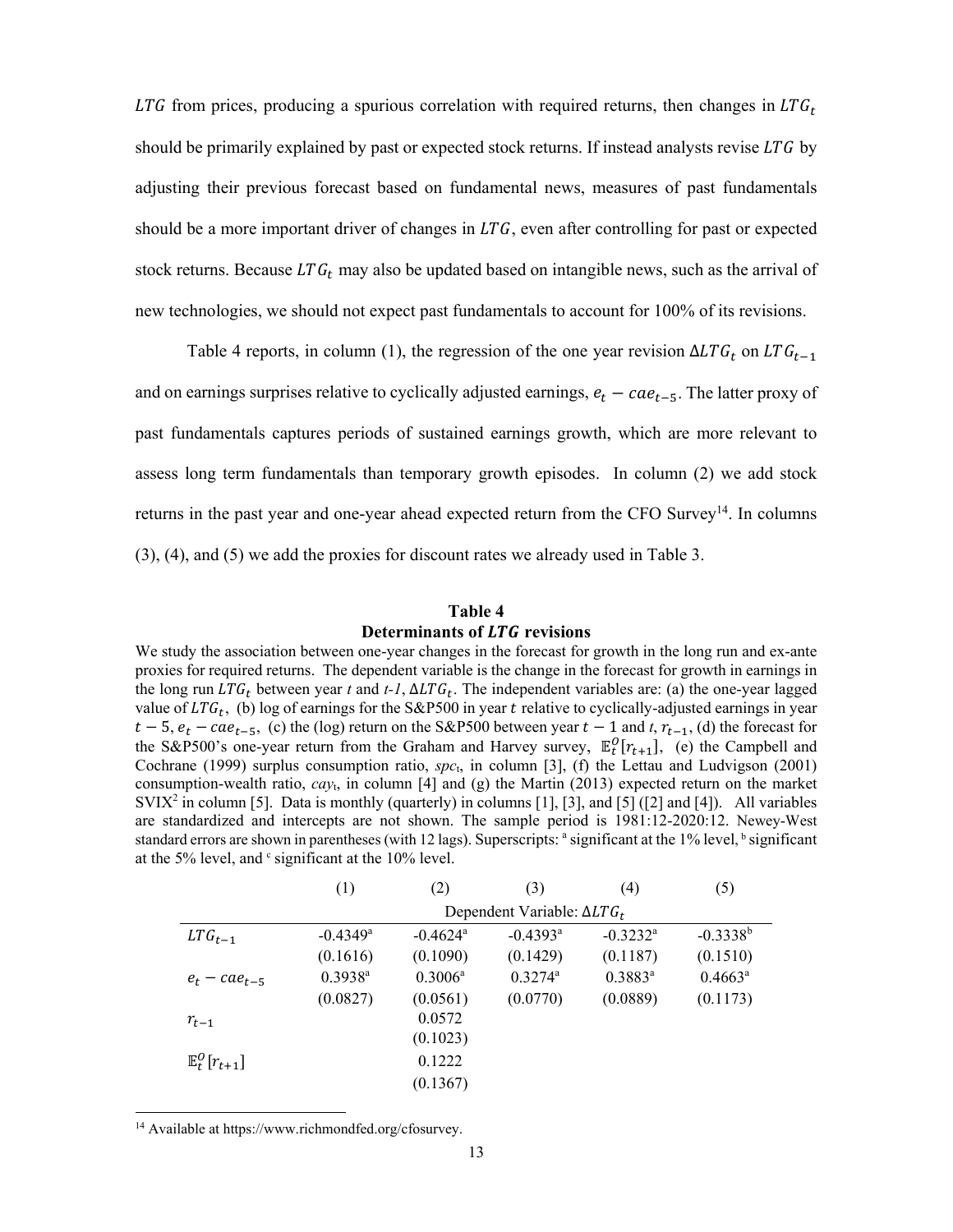| $X_{t}$                 |     |     | $0.2291^{\rm a}$ | $-0.0928$ | 0.1459     |
|-------------------------|-----|-----|------------------|-----------|------------|
|                         |     |     | (0.0655)         | (0.1214)  | (0.1754)   |
| <b>Observations</b>     | 457 | 76  | 457              | 148       | 193        |
| Adjusted $\mathbb{R}^2$ | 31% | 38% | 36%              | 32%       | 52%        |
| $X_{t}$                 |     |     | $SDC_t$          | $cav_t$   | $SVIX_t^2$ |

In column (1), the negative and highly significant coefficient on  $LTG_{t-1}$  shows that  $LTG_t$ , while persistent, tends to mean revert. It is sharply revised upward after periods of sustained earnings growth, as evident from the positive and highly significant coefficient on past earnings. These two forces alone account for roughly one third of the variation in *LTG* revisions.

None of these conclusions changes materially when we control for past and expected returns: in column (2) both coefficients are insignificant and only marginally improve explanatory power. The same is true when in columns (3), (4) and (5) we control for the discount rate proxies spc, cay, and  $SVIX^2$ . In Appendix C, Table C.2, we also control for the macroeconomic predictors, and the explanatory power of  $LTG_{t-1}$  and  $e_t - cae_{t-5}$  is confirmed.

Overall, then,  $LTG_t$  appears to be a reliable proxy for expectations about long term earnings growth and a strong predictor of future stock market returns. This is consistent with the possibility that  $LTG_t$  captures the role of non-rational market expectations of long term fundamentals.<sup>15</sup> The next section characterizes the departures of  $LTG_t$  from rationality and directly links them to return predictability. Because in Table 2 only  $LTG_t$  reliably predicts future returns, in the rest of the paper we focus on this measure of expectations.

# **3. Expectations and Stock Returns**

 $\overline{a}$ 

To organize the analysis, we lay out a reduced form model of beliefs that nests the two leading departures from rationality studied in macroeconomic and finance: overreaction to news, as in models of diagnostic expectations (Bordalo, Gennaioli, and Shleifer 2018, BGLS 2019), but

<sup>&</sup>lt;sup>15</sup> The notion that  $LTG_t$  proxies for long term aggregate fundamentals is consistent with work showing that analyst earnings expectations are a stronger predictor of aggregate investment than stock market based measures of firmlevel q (Cummins, Hasset, Oliner 2006).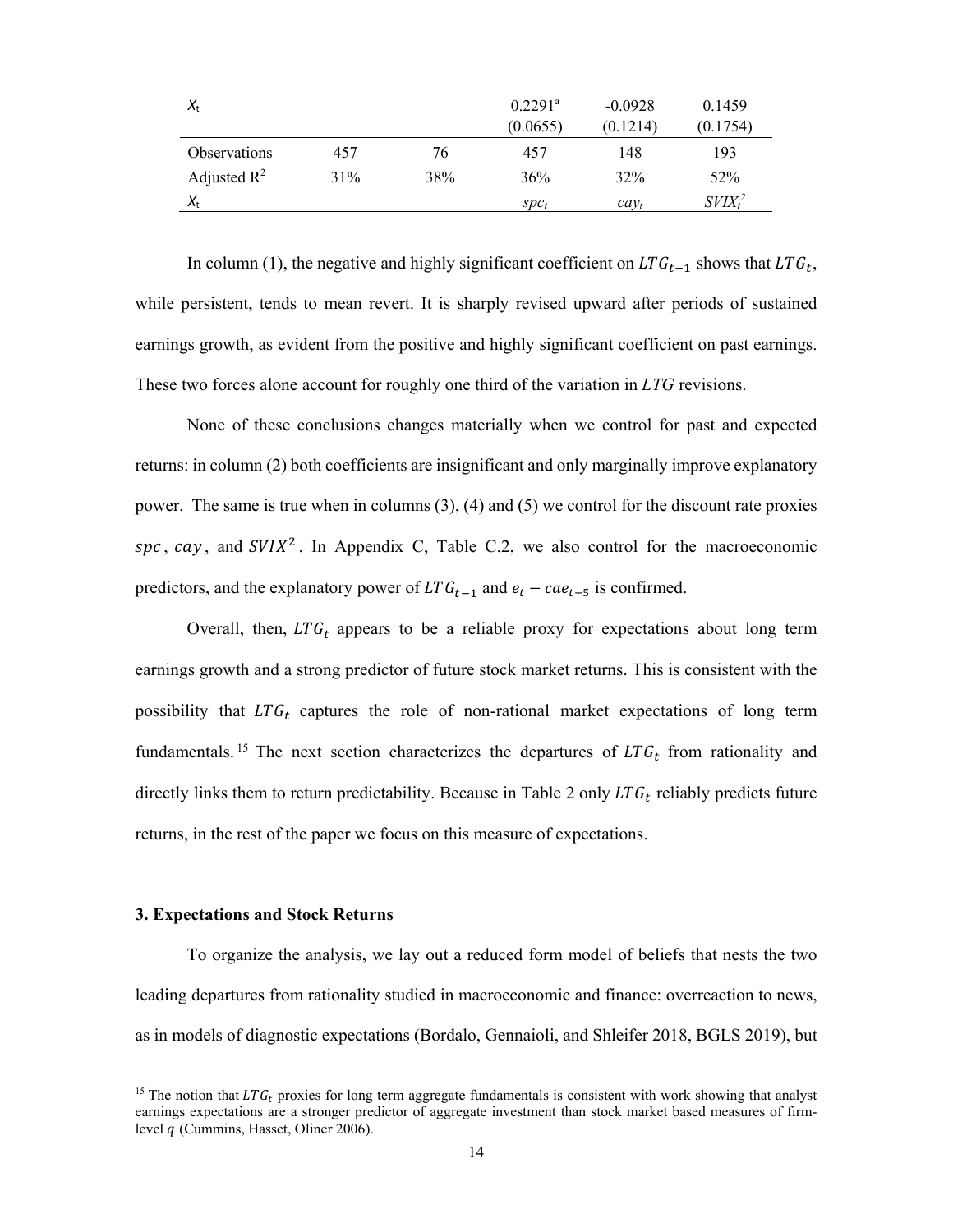also as in earlier models (e.g., Barberis et al. 1998), and underreaction to news, as in models of rational or non-rational inattention (Sims 2003, Gabaix 2013, Huang and Liu 2007, Bouchaud et al. 2019). The model highlights the distinctive predictions of these theories with respect to the forecast errors and their link to return predictability.

The average firm in the economy, which we call "the market," has dividend growth:

$$
g_{t+1} = \mu g_t + v_{t+1}, \tag{6}
$$

where is  $v_{t+1}$  is an i.i.d. Gaussian shock with mean zero and variance  $\sigma_v^2$  and  $\mu \in [0,1]$ . We make this assumption for tractability. In a previous version of the paper we showed that our key results hold under a general covariance stationary process (BGLS 2020).

The shock  $v_{t+1}$  captures tangible news arriving at  $t + 1$  such as earnings surprises, proxied for instance by the measure  $e_t - cae_{t-5}$ , but it can also capture intangible news learned at t but affecting future earnings, such as the introduction of a new technology. In the latter case the shock to earnings growth is  $v_{t+1} = \tau_{t+1} + \eta_t$ , where  $\tau_{t+1}$  is tangible news,  $\eta_t$  intangible news, and the variance of  $v_{t+1}$  reflects the two components  $\sigma_v^2 = \sigma_\tau^2 + \sigma_\eta^2$ . Daniel and Titman (2006) stress the role of intangible news by showing that returns cannot be predicted using past fundamentals. Nagel and Xu (2019) instead show that a measure of five years dividend growth helps predict future returns. We are agnostic about the source of news. By using expectations data we capture both tangible and intangible news. In Appendix E, we show that expectations data have considerable explanatory power even controlling for past fundamental growth.

We model departures from rationality as a time varying distortion  $\epsilon_t$  whose impact on beliefs decays with the forecast horizon according to the true persistence  $\mu$  of fundamentals. Formally, at time t expectations about dividend growth at  $t + s$  are given by:

$$
\widetilde{\mathbb{E}}_t(g_{t+s}) = \mathbb{E}_t(g_{t+s}) + \mu^{s-1} \epsilon_t, \tag{7}
$$

where  $s > 1$  is the forecast horizon,  $\mathbb{E}_t(g_{t+s}) = \mu^{s-1}(\mu g_t + \eta_t)$  is the rational forecast based on (6). The believed distribution of  $g_{t+s}$  is rational up to the time varying shift  $\mu^{s-1} \epsilon_t$ .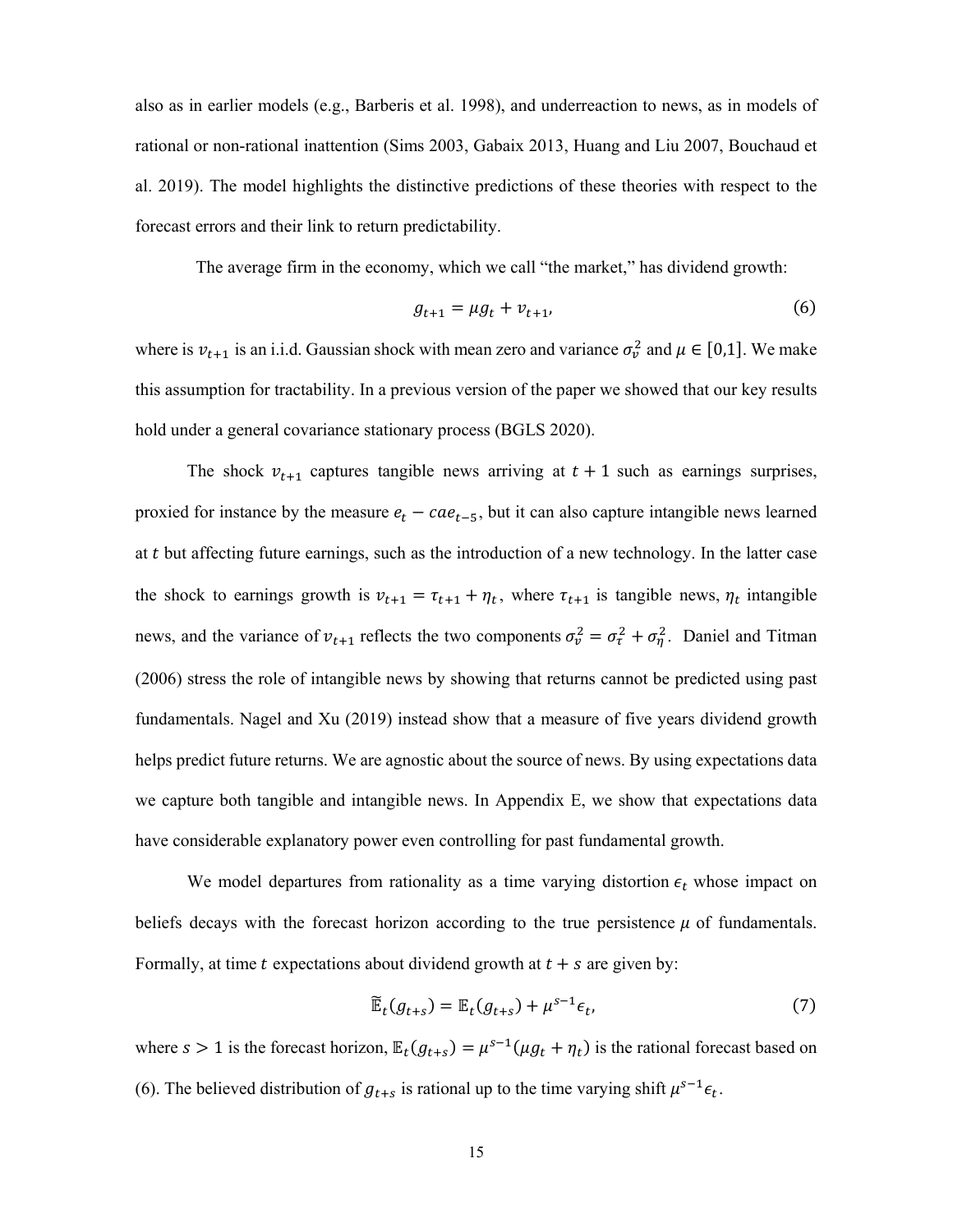The distortion  $\epsilon_t$  follows an AR(1) process,  $\epsilon_t = \rho \epsilon_{t-1} + u_t$ , where  $\rho \in [0,1]$  and  $u_t$  is an expectations shock. Parameter  $\rho$  captures the observed persistence in  $LTG_t$ . We impose  $\rho < \mu$ to reproduce one key fact in Table 4, namely the negative correlation between  $LTG_t$  revisions and lagged forecast  $LTG_{t-1}$ , i.e.,  $cov[\tilde{\mathbb{E}}_{t+1}(g_{t+s}) - \tilde{\mathbb{E}}_t(g_{t+s}), \tilde{\mathbb{E}}_t(g_{t+s})] < 0$ . This implies that excess optimism or pessimism gradually yet systematically revert over time.

The over- vs under-reaction in beliefs is incorporated into the expectations shock  $u_t$ . We assume that  $u_t$  is proportional to news, captured by the rational belief revision at  $t$ . Formally,  $u_t = \theta(\mu \tau_t + \eta_t)$ . If  $\theta = 0$ , expectations are rational. If  $\theta > 0$ , investors overreact, exaggerating the impact of news on expectations. If  $\theta$  < 0, investors underreact, dampening the effect of news on expectations compared to the rational case. We assume  $\theta > -1$ , which ensures that good news are not viewed as bad and vice versa. Appendix A shows that for  $\theta > 0$  Equation (7) is a special case of the diagnostic expectations model (Bordalo et al. 2018) with a slow-moving benchmark distribution in which overreaction to past news decays exponentially at rate  $(\rho/\mu)$ .<sup>16</sup>

We use Equation (7) to develop our empirical strategy: a test detecting departures from rationality, in particular discriminating between under and overreaction of expectations to news  $(0 \le 0)$ , and a second test linking such departures from rationality to return predictability.

#### **3.1 Model Predictions**

 $\overline{a}$ 

Departures from rationality are usually detected by showing that forecast errors are predictable using information available at the time the forecast was made. To discriminate between over and underreaction to news, Coibion and Gorodnichenko (2015) propose to predict the forecast error, defined as the realization minus the forecast, using the current forecast revision. If beliefs overreact, a positive forecast revision (which captures good news) should predict future

<sup>&</sup>lt;sup>16</sup> Bianchi and Ilut (2022) study the implications of "slow moving" diagnostic expectations in a New Keynesian macro model. The assumption that expectations shocks depend on fundamental shocks rules out the non-fundamental belief distortions of noise trader models (Black 1986, DeLong et al. 1990a). Such distortions can be easily introduced in the analysis and capture an extreme form of overreaction, in which beliefs react to wholly irrelevant factors.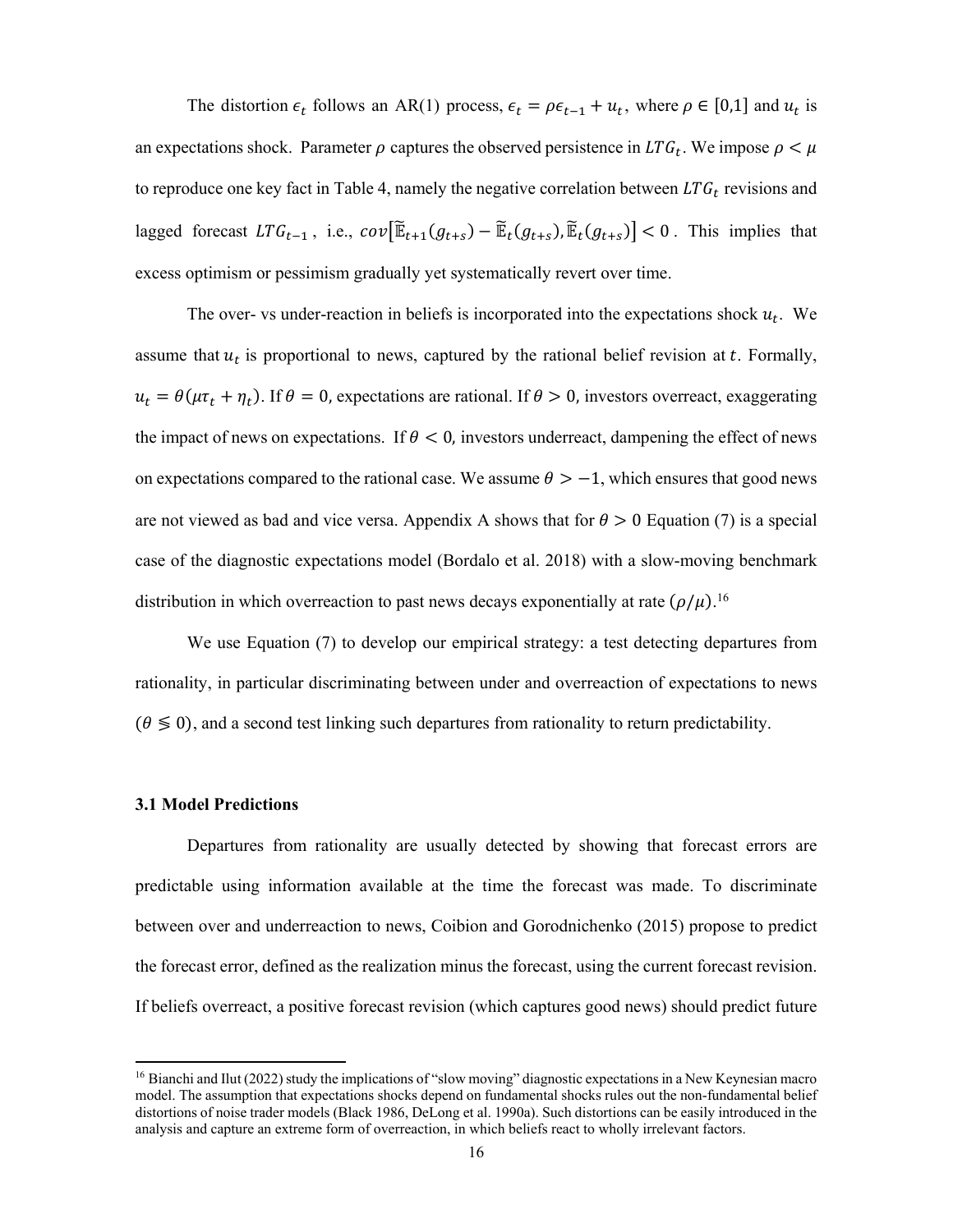disappointment (negative forecast error). If instead beliefs under-react, a positive forecast revision (which again captures good news) should predict a future positive surprise (positive forecast error). One advantage of this test is that the forecast revision captures the agent's reaction to any news, so it does not require the econometrician to measure the agent's information set directly.

We develop a forecast error predictability test based on this logic. Because in Equation (7) belief distortions are persistent, in our model systematic forecast errors do not just reflect the reaction to current news, but also that to past news. As a result, forecast errors can be predicted based both on the current forecast revision  $\widetilde{\mathbb{E}}_t(g_{t+s}) - \widetilde{\mathbb{E}}_{t-1}(g_{t+s})$ , as in the Coibion and Gorodnichenko test, and on the lagged forecast  $\mathbb{E}_{t-1}(g_{t+s})$ . The lagged forecast captures precisely the distorted reaction to past news. We then obtain the following result:

**Proposition 1**. *Under Equation (7), the error predictability regression:*

$$
g_{t+s} - \widetilde{\mathbb{E}}_t(g_{t+s}) = \beta_0 + \beta_1 [\widetilde{\mathbb{E}}_t(g_{t+s}) - \widetilde{\mathbb{E}}_{t-1}(g_{t+s})] + \beta_2 \widetilde{\mathbb{E}}_{t-1}(g_{t+s}) + z_{t+s},
$$
(8)

*has*  $\beta_1$  < 0 *if and only if beliefs overreact to news,*  $\theta > 0$ .  $\theta > 0$  *also implies*  $\beta_2$  < 0.

In our model the Coibion and Gorodnichenko test retains its validity, as evident from the fact that  $\beta_1 < 0$  is equivalent to overreaction,  $\theta > 0$ . In addition, due to the persistence of beliefs, overreaction implies negative predictability of forecast errors from the lagged forecast.

Using Equations (1), (3) and (7) we obtain Proposition 2, which links systematic forecast errors in earnings growth to return predictability.

**Proposition 2** *Define the following linear combination of tangible and intangible news*  $\omega_{t+1}$  =  $\left(\frac{1+\alpha\theta}{1-\alpha\mu}\right)\tau_{t+1} + \alpha\left(\frac{1+\theta}{1-\alpha\mu}\right)\eta_{t+1}$ . Then, the realized return at t+1 is given by:

$$
r_{t+1} = r - \left(\frac{1 - \alpha \rho}{1 - \alpha \mu}\right) \epsilon_t + \omega_{t+1}.
$$
\n(9)

The realized stock return depends on news  $\omega_{t+1}$ , which affect both the rational revision of expectations and belief distortions, but also on the past belief distortion  $\epsilon_t$ . This creates a link with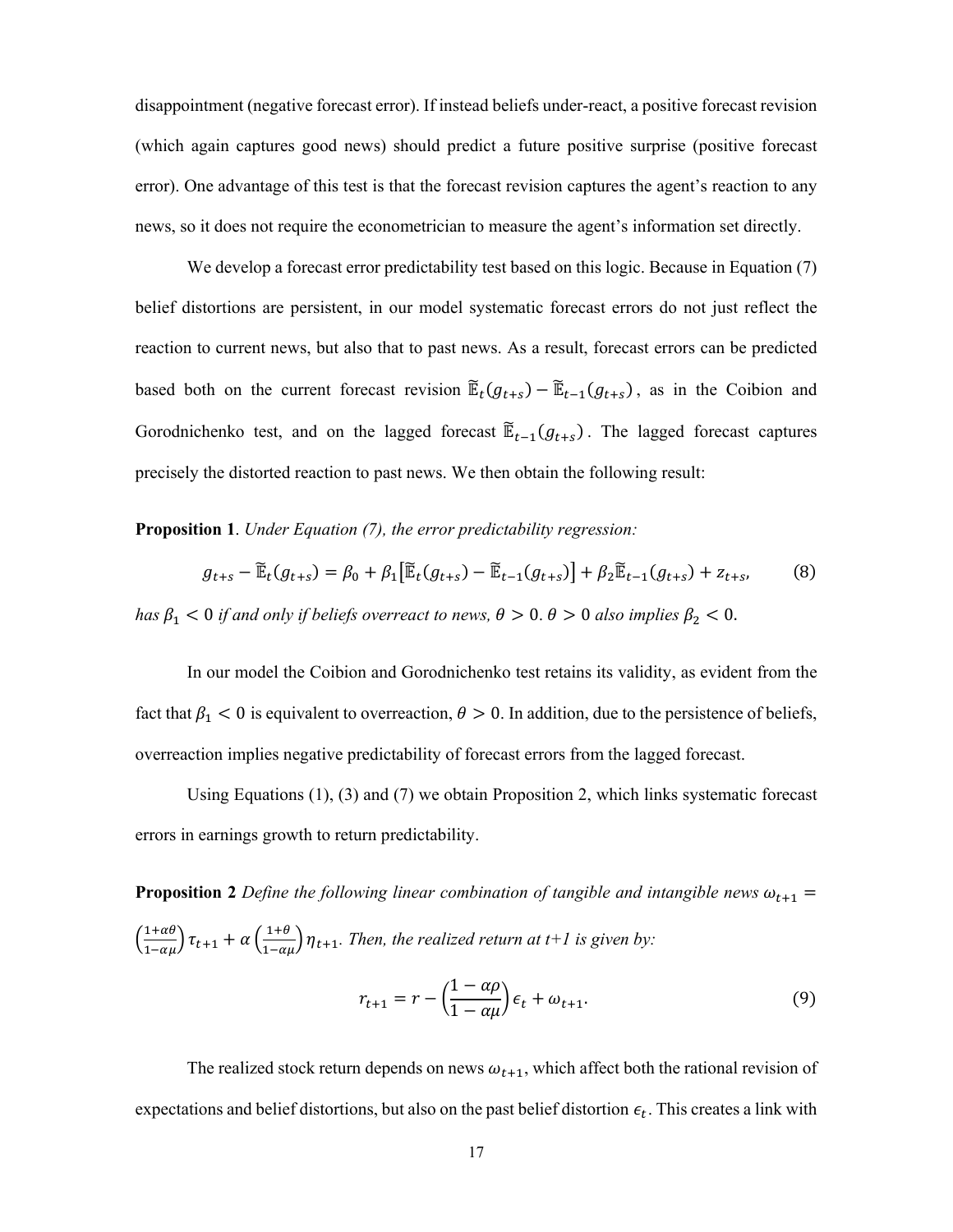Proposition 1, because  $\epsilon_t$  also determines the systematic forecast error for earnings growth at  $t +$ 1, i.e.,  $\mathbb{E}_t[g_{t+1} - \widetilde{\mathbb{E}}_t(g_{t+1})] = -\epsilon_t$ . Thus, current excess optimism about future earnings growth,  $\epsilon_t > 0$ , predicts both negative forecast errors and low returns. Intuitively, excess optimism causes the current stock price to be inflated. At  $t + 1$  beliefs are systematically disappointed, causing a downward price correction and hence a low realized return.

Propositions 1 and 2 outline a strategy to jointly predict forecast errors and future returns using the current forecast revision  $\mathbb{E}_t(g_{t+s}) - \mathbb{E}_{t-1}(g_{t+s})$  and the lagged forecast  $\mathbb{E}_{t-1}(g_{t+s})$ . **Prediction 1** *If*  $LTG_t$  *overreacts,*  $\theta > 0$ *, forecast errors in earnings growth and future stock returns should be negatively predicted by the current*  $LTG_t$  *revision and by*  $LTG_{t-1}$ *. If LTG underreacts,*  $\theta$  < 0*, the LTG<sub>t</sub> revision positively predicts forecast errors and returns.* 

# **3.2 Predictability of Aggregate Stock Returns**

Table 5 tests Prediction 1. Column (1) estimates Equation (8): it predicts the forecast error in the five years ahead earnings growth using the one year  $LTG_t$  revision and the lagged forecast,  $LTG_{t-1}$ . Column (2) uses the same explanatory variables to predict five year ahead returns. Column (3) performs an IV strategy: in the first stage we predict forecast errors using the model in Column (1), in the second stage we use the fitted forecast errors to predict returns.

# **Table 5**

### **Predictability of Forecast Errors and Returns**

This table links aggregate forecast errors and market returns. We report regressions using as dependent variable the error in forecasting five-year growth in aggregate earnings in column [1] and the discounted value of the cumulative market return between year  $t$  and  $t + 5$  in columns [2] and [3]. We define the forecast error as the difference between (a) the annual growth in earnings per share between year  $t$  and  $t$  + 5,  $\Delta_5 e_{t+5}/5$ , and (b) the expected long term growth in earnings, LTG<sub>t</sub>. The independent variables are the one-year change in  $LTG_t$ ,  $\Delta LTG_t$ , the lagged forecast,  $LTG_{t-1}$ , and the predicted forecast error,  $\Delta_5 e_{t+5}/5 - LTG_t$ . We report OLS estimates in columns [1] and [2], and second-stage IV results in column [3]. The instrumental variables are  $\Delta LTG_t$  and  $LTG_{t-1}$ . Except for  $\Delta LTG_t$ , all variables are standardized. Intercepts are not shown. The sample period is 1982:12-2015:12. Newey-West standard errors are in parentheses (with 60 lags). Superscripts: <sup>a</sup> significant at the 1% level, <sup>b</sup> significant at the 5% level, and <sup>c</sup> significant at the 10% level.

(1) (2) (3)  
\nDependent Variable:  
\n
$$
\Delta_5 e_t / 5 - LTG_t \sum_{j=1}^5 \alpha^{j-1} r_{t+j} \sum_{j=1}^5 \alpha^{j-1} r_{t+j}
$$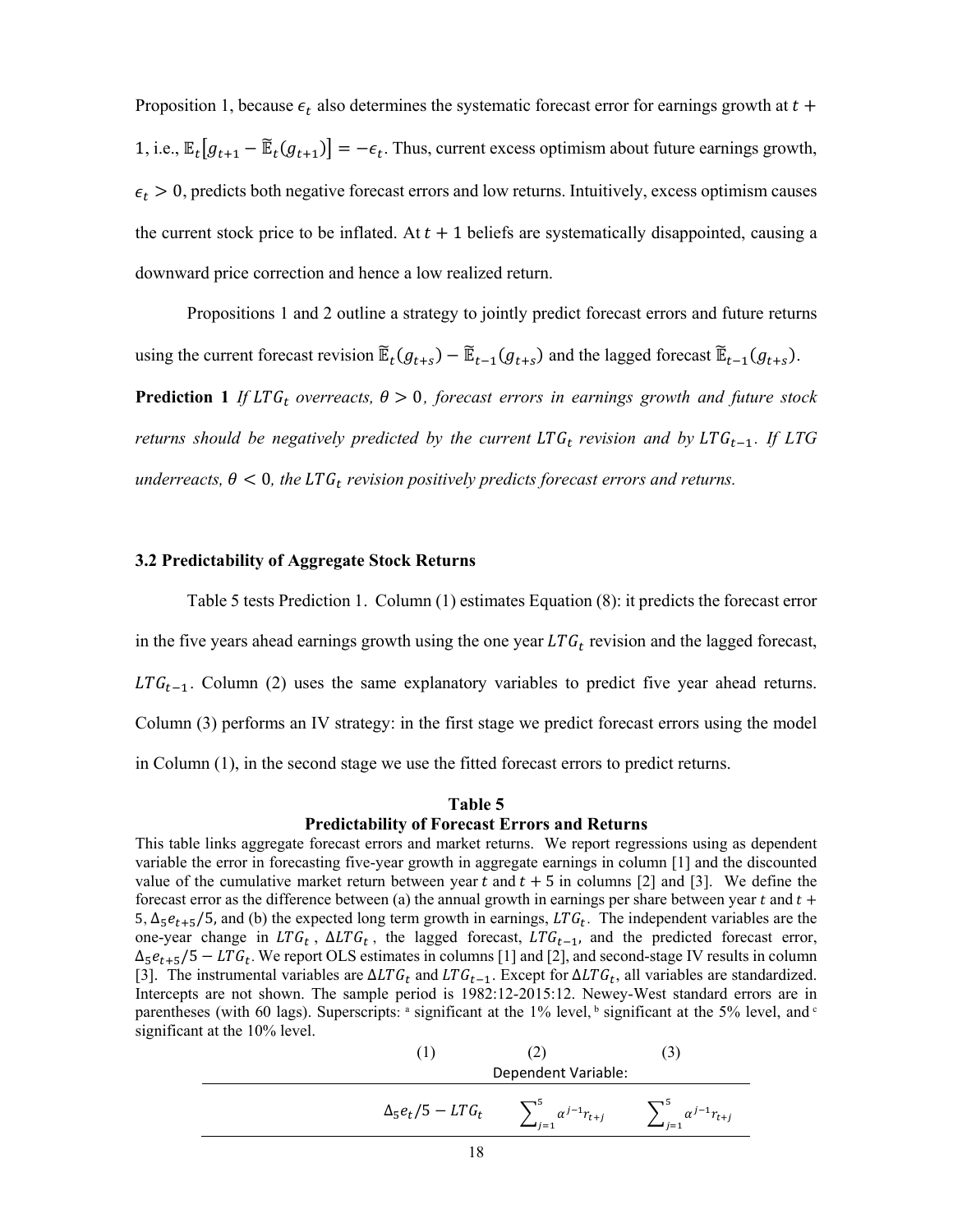| $\Delta LTG_t$                                   | $-0.8407$ <sup>a</sup><br>(0.1533) | $-0.6403^{\circ}$<br>(0.0764) |                  |
|--------------------------------------------------|------------------------------------|-------------------------------|------------------|
| $LTG_{t-1}$                                      | $-0.2157$                          | $-0.5252$ <sup>a</sup>        |                  |
|                                                  | (0.1369)                           | (0.0864)                      |                  |
| $\Delta_5 e_{t+5}$ $\sqrt{5}$ – LTG <sub>t</sub> |                                    |                               | $0.8460^{\rm a}$ |
|                                                  |                                    |                               | (0.2501)         |
| <b>Observations</b>                              | 397                                | 397                           | 397              |
| Adjusted $R^2$                                   | 25%                                | 31%                           |                  |
| Montiel-Pflueger F-stat                          |                                    |                               | 10.9             |

Column 1 shows that beliefs overreact,  $\theta > 0$ . Upward revisions of LTG<sub>t</sub> predict future disappointment, suggesting that beliefs become too optimistic when good tangible or intangible news arrives. This confirms, at the level of the S&P 500 index, the overreaction of portfolio-level  $LTG$  forecasts documented by BGLS (2019) for individual stocks. Here overreaction occurs at the consensus level, since we are using the median  $LTG$  forecast. This is a strong result: as shown by Woodford (2003), Coibion and Gorodnichenko (2015), and Bordalo et al. (2020), information frictions are a powerful force toward detecting consensus underreaction even when individual forecasters overreact. Column 1 also shows that a higher lagged forecast  $LTG_{t-1}$  is associated with a lower forecast error. In this specification, the association is not significant at conventional levels, but all other results show statistical significance for  $LTG_{t-1}$ .<sup>17</sup>

Column (2) connects belief overreaction to return predictability. Upward  $LTG_t$  revisions and higher lagged forecast  $LTG_{t-1}$  predict sharply lower future stock returns. This is consistent with the mechanism of the model. Overreaction to news received during the current year causes excessive upward LTG<sub>t</sub> revisions, high  $\epsilon_t$ , and hence an excessive stock market boom at t. This predicts future belief disappointment, a downward price correction and hence low returns  $r_{t+1}$ . Higher lagged forecast  $LTG_{t-1}$  also predicts low future returns for the same reason.

Column (3) shows that the link between predictable forecast errors and future returns holds empirically: periods of excess pessimism in which future forecast errors in  $LTG_t$  are predictably high (reality is above expectations) are systematically followed by high stock returns. Conversely,

<sup>&</sup>lt;sup>17</sup> Appendix C, Table C.3 shows that  $LTG_{t-1}$  significantly predicts 3- and 7-year forecast errors, as well as returns.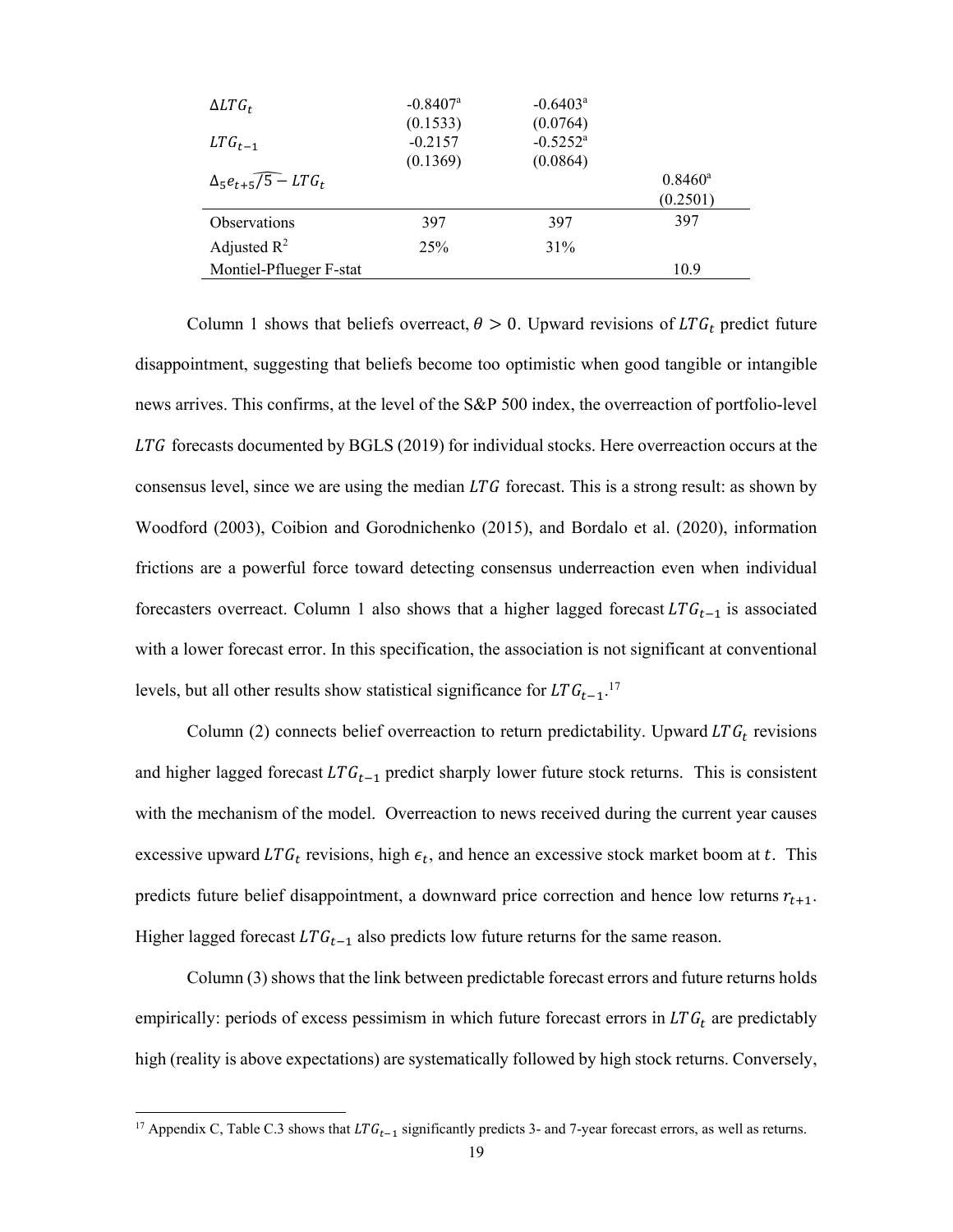periods of excess optimism in which future forecast errors are predictably low (reality is below expectations) are systematically followed by low returns.

Quantitatively, the effects are sizable. In column (2) a one standard deviation higher revision  $\Delta LTG_t$  (equal to 0.62) is associated with a roughly 0.4 of a standard deviation lower future return, and a one standard deviation higher lagged forecast  $LTG_{t-1}$  (equal to 1) is associated with a roughly 0.5 of a standard deviation lower future return. These effects imply reductions in 5-year log returns of 0.13 and 0.17, respectively. Since the average monthly log return is 0.007, this corresponds to losing between 19 and 25 months' worth of returns over five years.

The explanatory power of expectations is also high in terms of  $R^2$ : the model in column (2) accounts for 31% of return variation at a five year horizon, improving over the specification of Table 1, in which only the current forecast  $LTG_t$  is used as a predictor. The explanatory power of expectations is also much higher than that of past fundamentals. Our proxy for fundamentals in the past five years,  $e_t - cae_{t-5}$ , predicts lower five year returns but the  $R^2$  of this regression is 13%, less than half the explanatory power of expectations data.

In sum, overreaction of long term expectations, measured by systematic forecast errors in earnings growth, can help account for excess stock market volatility and return predictability.

# **3.3 Predictability of Firm Level Stock Returns**

The results in Table 5 might be influenced by a few outlier episodes, such as the internet bubble. One way to address this concern is to consider the link between belief overreaction and return predictability at the firm level. Indeed, Prediction 1 should also hold for an individual firm with fundamentals that follow an AR(1) process as in (6) and with expectations about them that satisfy (7). Empirically, at the firm level we can control for time dummies, purging the effects of common shocks (including potential common shocks to discount rates). We can also include firm fixed effects, which control for constant differences in average returns across firms.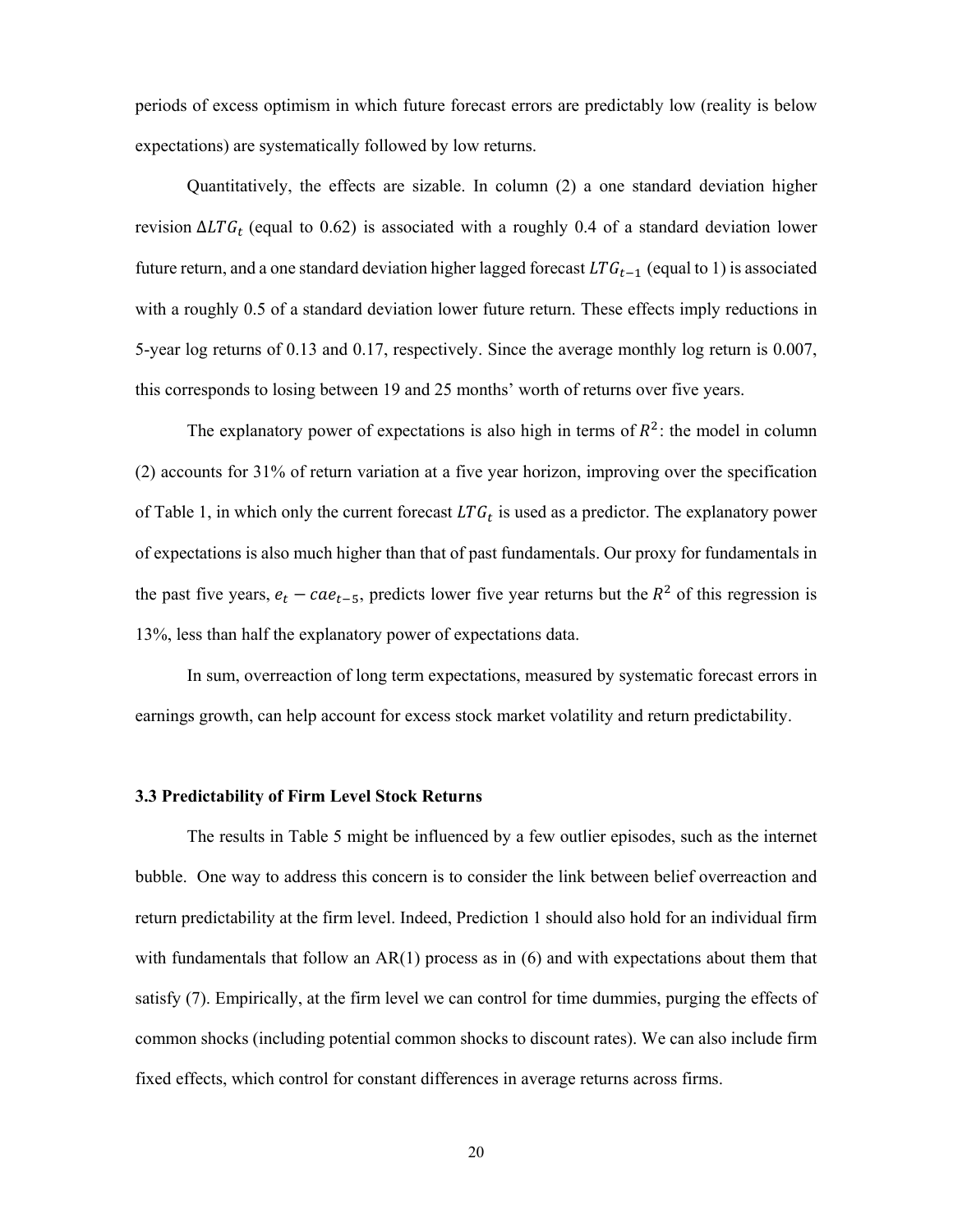Table 6 estimates the specifications of Table 5 at the firm level, controlling for year dummies and firm fixed effects. Column (1) predicts forecast errors for a firm's five years ahead earnings growth using the one year changes in a firm's forecast  $\Delta LTG_{it}$  and the lagged forecast  $LTG_{i,t-1}$ . Column (2) uses the same regressors to predict the firm's stock returns over the next five years. Column (3) uses the errors fitted in column (1) as instruments to predict returns. 18

# **Table 6 Firm-Level Results**

We present firm-level regressions for all US firms in the IBES sample. We define firm-level forecast errors as the difference between (a) the growth in firm *i*'s earnings per share between year t and  $t + 5$ ,  $\Delta_5 e_{i,t+5}/5$ , and (b) the expected long term growth in firm  $i$ 's earnings,  $LTG_{i,t}$ . In column [1] we perform an OLS regression of the error in forecasting the five-year earnings growth on: (a) the one year revision of the forecast for a firm's long-term earnings growth,  $\Delta LTG_{i,t}$  and (b) the lagged forecast  $LTG_{i,t-1}$ . In column [2] we perform an OLS regression of the discounted cumulative (log) return for firm *i* between year *t* and *t+5*,  $\sum_{i=1}^{5} \alpha^{i-1} r_{i,t+i}$  on the same two independent variables. In column [3] we perform an IV regression of stock returns  $\sum_{j=1}^{5} \alpha^{j-1} r_{i,t+j}$  on the forecast errors fitted in column [1]. Except  $\Delta LTG_{i,t}$ , all variables are standardized. Regressions include time- and firm-fixed effects, which we do not report. The sample period is 1982:12-2015:12. We report Driscoll–Kraay standard errors with autocorrelation of up to 60 lags. Superscripts:  $a$  significant at the 1% level,  $b$  significant at the 5% level, and  $c$  significant at the 10% level.

|                                       | (1)                              | (2)                     | (3)                                |
|---------------------------------------|----------------------------------|-------------------------|------------------------------------|
|                                       |                                  | Dependent Variable:     |                                    |
|                                       | $\Delta_5 e_{i,t}/5 - LTG_{i,t}$ | $\alpha^{j-1}r_{i,t+j}$ | $1^{-1}r_{i,t+j}$                  |
| $\Delta LTG_{i.t}$                    | $-0.3286^{\circ}$                | $-0.1773$ <sup>a</sup>  |                                    |
|                                       | (0.0248)                         | (0.0409)                |                                    |
| $LTG_{i,t-1}$                         | $-0.3626^{\circ}$                | $-0.2163^{\text{a}}$    |                                    |
|                                       | (0.0256)                         | (0.0446)                |                                    |
| $\Delta_5 e_{i,t}/\sqrt{5-LT}G_{i,t}$ |                                  |                         | $0.5768^{\rm a}$                   |
|                                       |                                  |                         | (0.0919)                           |
| <b>Observations</b>                   | 371,571                          | 371,571                 | 371,571                            |
| Adjusted $R^2$                        | $4\%$                            | $1\%$                   |                                    |
| Kleibergen-Paap F-stat                |                                  | $\bullet$               | 101.8                              |
| Year FE                               | Yes                              | Yes                     | Yes                                |
| Firm FE                               | Yes                              | Yes                     | Yes                                |
| Instrument                            | ٠                                | $\bullet$               | $LTG_{i,t-1}$ , $\Delta LTG_{i,t}$ |

Column (1) again shows strong evidence of overreaction. Upward firm level  $LTG_{it}$ revisions predict future disappointment (negative forecast errors), and the same does a high lagged forecast  $LTG_{i,t-1}$ , both in line with the aggregate results. Column (2) confirms, at the firm level,

<sup>&</sup>lt;sup>18</sup> Following BGLS (2019), here we consider all domestic common stocks in the IBES Unadjusted US Summary Statistics file, which includes stocks listed on major U.S. stock exchanges (i.e., NYSE, AMEX, and NASDAQ) except for closed-end funds and REITs. From the IBES Detail History Tape file we obtain analyst earnings forecasts.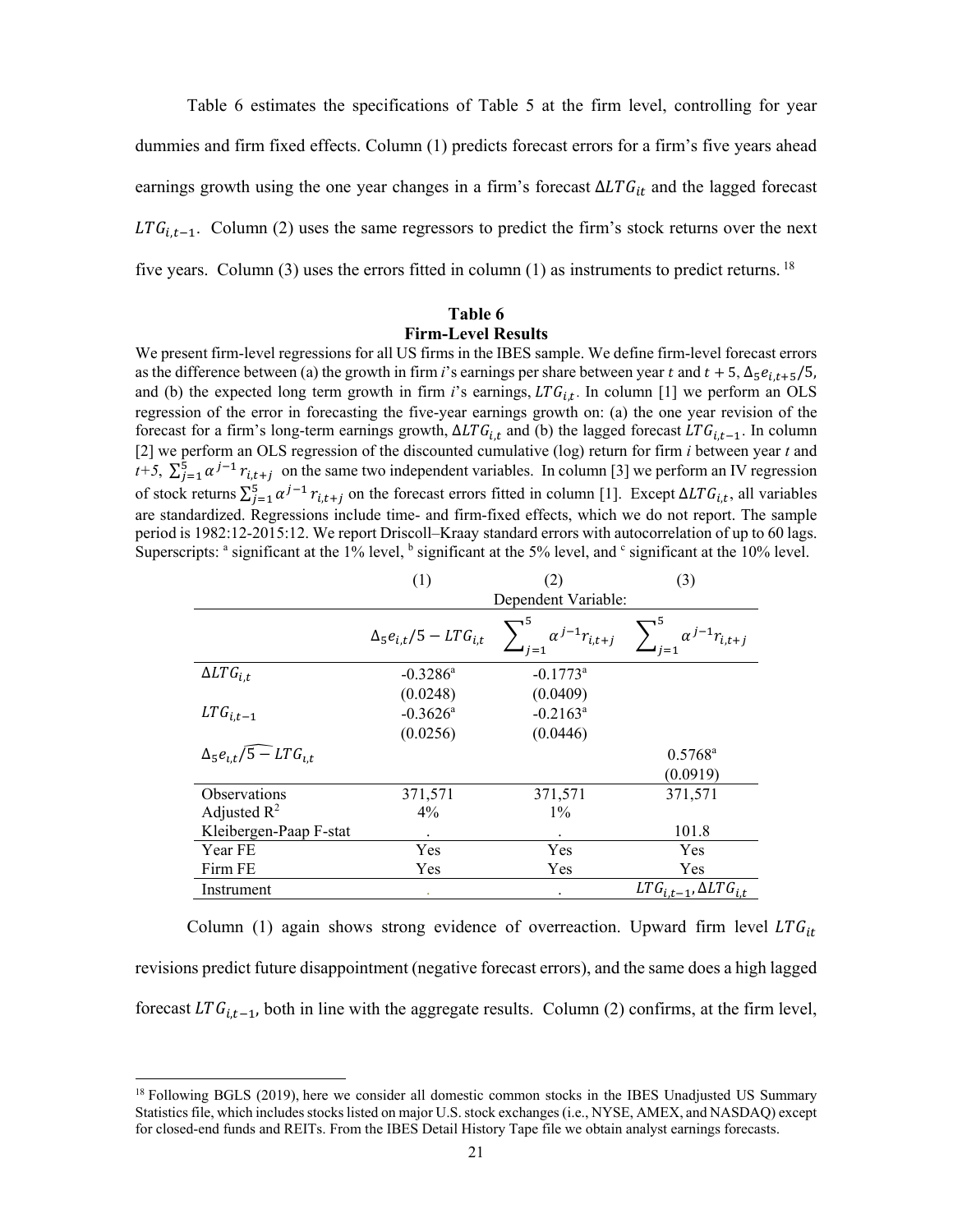the result on return predictability: higher firm level forecast revisions  $\Delta LTG_{i,t}$  and lagged forecast LTG<sub>it-1</sub> are associated with sharply lower returns. The  $R^2$  in column (2) is lower than that for the aggregate market, perhaps because there are many sources of idiosyncratic and unpredictable variation in firm level returns. Still, coefficient magnitudes are sizable: a one standard deviation higher forecast revision (equal to 0.53) or of lagged forecast (equal to 1) are followed by a 0.09 (respectively 0.22) of a standard deviation lower return at the firm level. Column (3) confirms the direct link between predictable disappointment and predictable returns: periods in which beliefs about a firm are over-pessimistic (over-optimistic), in the sense that they are systematically followed by earnings growth predictably above (below) expectations, are also periods in which the firm's stock return is higher (lower).

In sum, measured expectations display strong overreaction to news and boom-bust stock price dynamics: good news lead to excessive optimism, which is associated with an inflated stock price and a future price reversal when over-optimism is disappointed. The same mechanism plays a role at the level of both the aggregate market and individual firms, underscoring the generality of the belief overreaction mechanism.

### **4. Return Predictability in the Cross Section**

Return predictability is not only an aggregate phenomenon. Decades of asset pricing research have unveiled differences in average returns across stocks grouped based on observed characteristics such as the book to market ratio, profitability, etc. Some view these return differences as reflecting departures from market efficiency, others as reflecting differences in the extent to which stocks are exposed to different sources of fundamental risk, or "factors".

Critically, much cross-sectional return predictability is systematic. For instance, high book to market stocks tend to do poorly together, compared to low book to market stocks, and likewise for other characteristics (Fama and French 1993). Cochrane (2011) argues that such systematic comovement supports the fundamental risk explanations. The argument is that, when a certain risk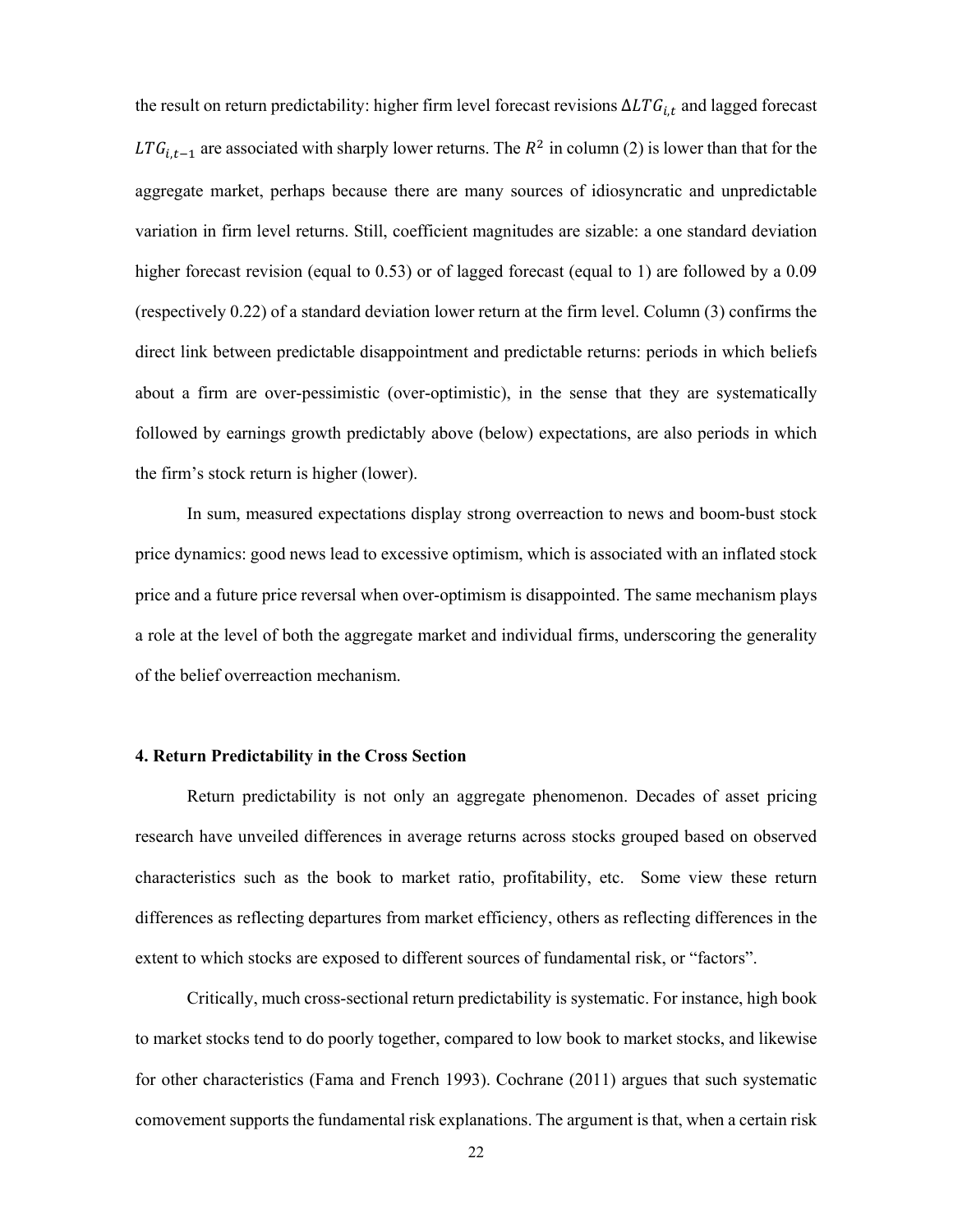materializes, all stocks highly exposed that risk are affected. This argument assumes that behavioral factors are unsystematic, so they cannot explain comovement, in contrast to work emphasizing the importance of systematic psychological factors (DeLong et al 1990, Shleifer and Summers 1990, Kozak Nagel Santosh 2018).

Expectations data allow us to empirically assess this debate. We just showed that there is a systematic source of over-optimism,  $LTG_t$ , that predicts both disappointment in earnings growth forecasts and aggregate stock returns. Can  $LTG_t$  also shed light on the comovement of returns in the cross section and link it to forecast errors? In Section 4.1 we address this question by focusing on the cross-sectional return spread between high and low  $LTG$  firms (La Porta 1996). Section 4.2 broadens the analysis to consider the returns of Fama-French (1993) factors.

# **4.1** *LTG* **and time variation in the** *LTG* **Spread**

La Porta  $(1996)$  showed that firms in the top LTG decile have predictably lower stock returns than firms in the bottom  $LTG$  decile. BGLS (2019) show that a model in which beliefs about a firm's long-term earnings growth overreact can quantitatively account for this finding. In their analysis, however, there is no systematic driver of these average return differences, and it is not obvious that such a driver should exist. The average return differential could be entirely due to idiosyncratic overpricing of high  $LTG$  stocks compared to low  $LTG$  ones.

Consider, then, whether the future return differential between high and low  $LTG$  firms can be predicted using current optimism about aggregate long term earnings growth. We regress the return of portfolios of stocks sorted based on  $LTG$  on our proxies for aggregate over-optimism, the forecast revision  $\Delta LTG_t$  and the lagged forecast  $LTG_{t-1}$ . We also add the contemporaneous market return, which captures the CAPM co-movement based on the fundamental risk exposure.

In Table 7, column (1) reports the regression results for the five year log return of the low LTG portfolio (LLTG), defined as the bottom decile of stocks based on their median LTG. Column (2) presents the same regression for the return on the high  $LTG$  portfolio ( $HLTG$ ) defined as the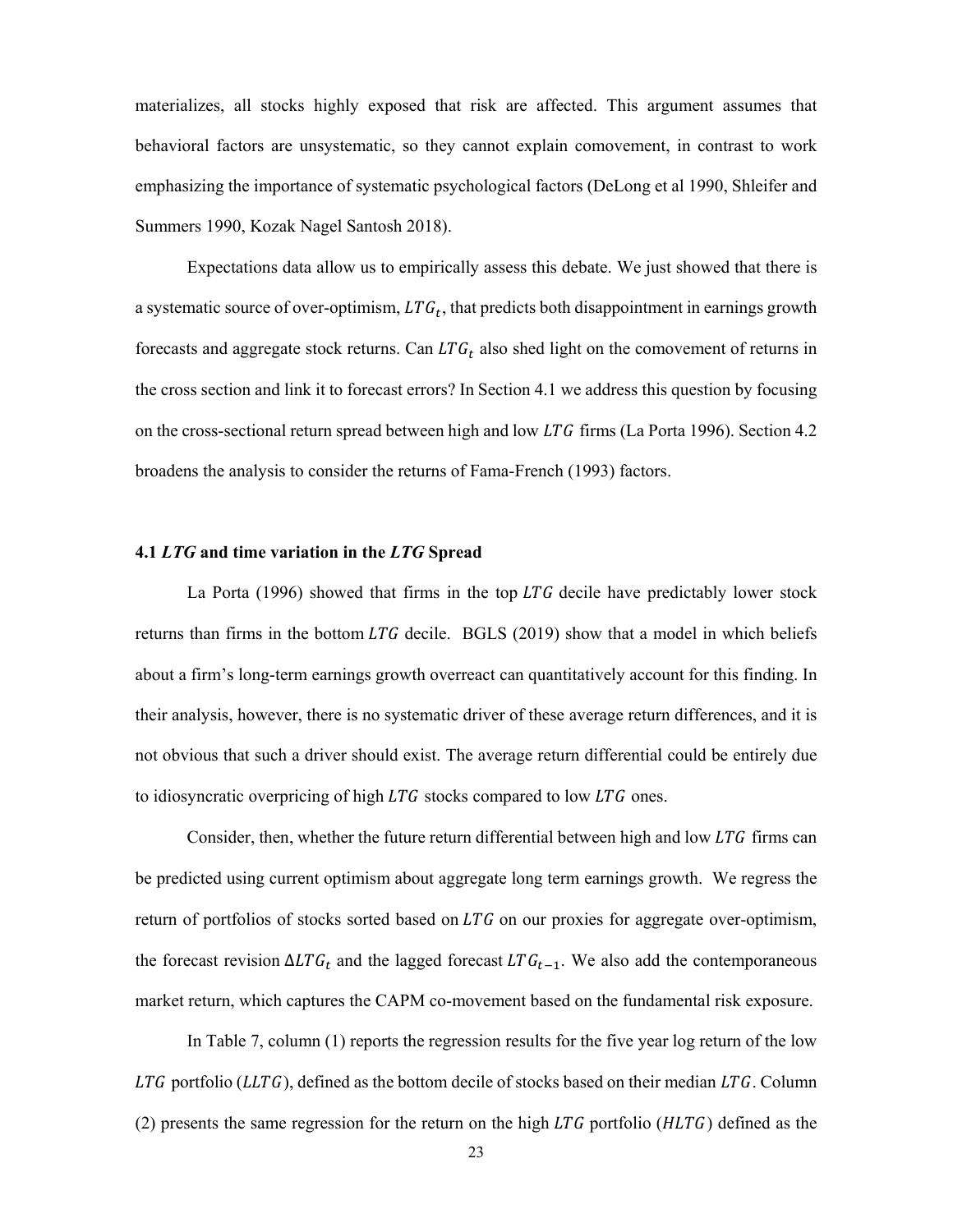top decile of stocks based on their median  $LTG$ . Column (3) estimates the same model for the return on the low minus high  $LTG$  portfolio. We call this portfolio "Pessimism minus Optimism"  $LTG$ , or  $PMO$ . Here we adopt the Fama-French convention of forming a portfolio whose long arm is the group of firms earning a higher average return,  $LLTG$  in our case. Columns (4), (5) and (6) add to column (3) regressions the three conventional proxies for discount rates.

#### **Table 7**

# **Market Return and** *LTG* **portfolio returns**

We predict the return for portfolios formed on the basis of the forecast for long-term growth in earnings for firm *i*,  $LTG_{i,t}$  using expectations about earnings growth for the market. On each month between December 1982 and December 2015, we form decile portfolios based on  $LTG_{i,t}$  and report regression results for the five-year cumulative (log) returns on: (a) the lowest decile  $(LLTG)$  in column [1], (b) the highest decile ( $HLTG$ ) in column [2], and (c) the difference between the two ( $PMO = LLTG - HLTG$ ) in columns [3]-[6]. The independent variables are: (a) the one year forecast revision for long term growth in aggregate earnings,  $\Delta LTG_t$ , (b) the one-year lagged forecast,  $LTG_{t-1}$ , (c) the (log) five-year return of CRSP's value-weighted index between t and  $t + 5$ ,  $\ln(Mkt_{t,t+5})$ , (d) the Campbell and Cochrane (1999) surplus consumption ratio, *spc*t, in column [4], (e) the Lettau and Ludvigson (2001) consumption-wealth ratio,  $cay_t$ , in column [5], and (f) the Martin (2013) expected return on the market  $SVIX^2$  in column [6]. Except for  $\Delta LTG_t$ , variables are standardized. Intercepts are not shown. The sample period is 1982:12-2015:12. Newey-West standard errors are in parentheses (with 60 lags). Superscripts: a significant at the 1% level, b significant at the 5% level, and  $\circ$  significant at the 10% level.

|                     | (1)              | (2)                                        | (3)                    | (4)                   | (5)                    | (6)                            |  |  |
|---------------------|------------------|--------------------------------------------|------------------------|-----------------------|------------------------|--------------------------------|--|--|
|                     |                  | Dependent Variable: (Log) Five-year Return |                        |                       |                        |                                |  |  |
|                     | <b>LLTG</b>      | <b>HLTG</b>                                | <b>PMO</b>             | <b>PMO</b>            | <b>PMO</b>             | <b>PMO</b>                     |  |  |
| $\Delta LTG_t$      | $0.2335^{\circ}$ | $-0.7946$ <sup>a</sup>                     | $0.9878$ <sup>a</sup>  | $0.9207$ <sup>a</sup> | $0.9119^a$             | $1.0709$ <sup>a</sup>          |  |  |
|                     | (0.1414)         | (0.1779)                                   | (0.1991)               | (0.1895)              | (0.2045)               | (0.2928)                       |  |  |
| $LTG_{t-1}$         | $0.3445^{\circ}$ | $-0.4515^a$                                | $0.6408^{\rm a}$       | $0.5990^{\text{a}}$   | $0.5767$ <sup>a</sup>  | $0.5150^a$                     |  |  |
|                     | (0.1831)         | (0.0851)                                   | (0.1462)               | (0.1356)              | (0.1403)               | (0.1157)                       |  |  |
| $ln(Mkt_{t,t+5})$   | $0.8461^a$       | $0.5177^a$                                 | $-0.2691$ <sup>a</sup> | $-0.2451^{\rm b}$     | $-0.3241$ <sup>a</sup> | $-0.2396$                      |  |  |
|                     | (0.1037)         | (0.0958)                                   | (0.0973)               | (0.0958)              | (0.1228)               | (0.1962)                       |  |  |
| $X_{t}$             |                  |                                            |                        | 0.1875                | 0.1937                 | 0.0370                         |  |  |
|                     |                  |                                            |                        | (0.1371)              | (0.1294)               | (0.1623)                       |  |  |
| <b>Observations</b> | 397              | 397                                        | 397                    | 397                   | 133                    | 193                            |  |  |
| Adjusted $R^2$      | 69%              | 83%                                        | 70%                    | 71%                   | 71%                    | 73%                            |  |  |
| $X_{t}$             |                  |                                            |                        | $Spc_t$               | $cay_t$                | SVIX <sub>t</sub> <sup>2</sup> |  |  |

There is a strong systematic variation in the  $LTG$  return spread. Part of it is accounted for by the contemporaneous market return, as in CAPM. When the market does well, both high and low LTG firms do better contemporaneously, as captured by the positive coefficients on the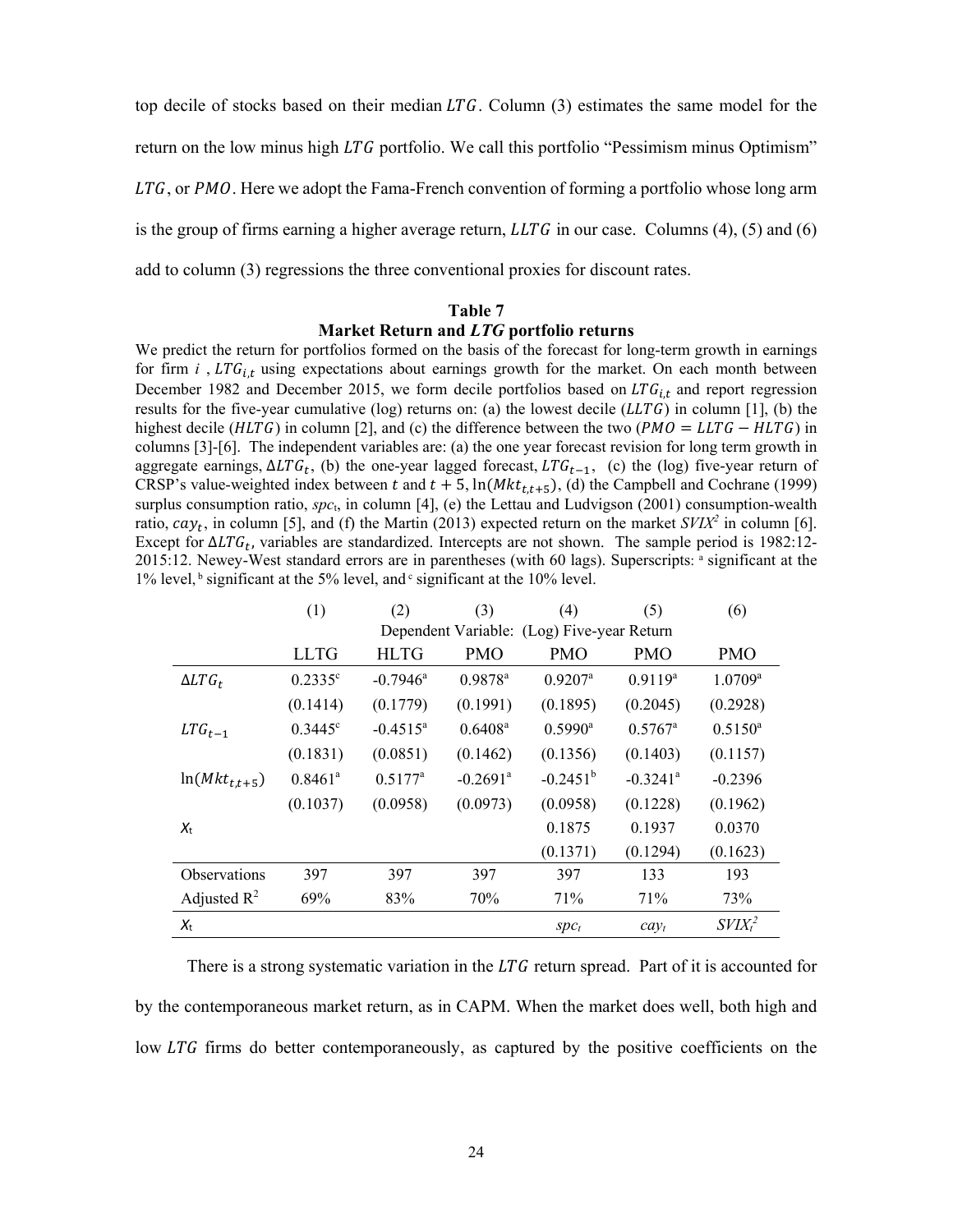market return in columns  $(1)$  and  $(2)$ . However, the return of the  $HLTG$  portfolio is more procyclical than that of the LLTG portfolio, so the  $PMO$  return loads negatively on the market.<sup>19</sup>

Crucially, a large chunk of variation in the return of the  $LTG$  portfolios is captured by a new source of systematic variation: past belief optimism. In column (1), good news about long term earnings growth, reflected in high beginning of period  $LTG_t$  revisions, is followed by higher returns for LLTG stocks. The same holds when the lagged forecast  $LTG_{t-1}$  is high. In contrast, times of high aggregate optimism are followed by sharply lower returns of the  $HLTG$  portfolio, as shown in column (2). These co-movements account, in column (3) for the dynamics of the PMO portfolio: times of aggregate optimism are followed by sharply higher portfolio returns. These are due to the good performance of  $LLTG$  stocks, the long arm of the portfolio, and the poor performance of  $HLTG$  stocks, the short arm of the portfolio. The explanatory power of the  $LTG$ measures is high. The model in column  $(3)$  accounts for 70% of the time variation in the LTG return spread, compared to only 25% the contemporaneous market return alone. Measures of discount rates play no role in explaining the data (see columns (4), (5) and (6)).

In sum, measured expectations of aggregate long-term earnings growth predict systematic co-movement among  $HLTG$  stocks and among  $LLTG$  stocks. This fact is consistent with the idea that during times of aggregate optimism  $LLTG$  stocks are undervalued compared to  $HLTG$  stocks. It is not obvious, however, where the predictive power of  $LTG_t$  comes from. As we saw in Section 3, past aggregate optimism is already reflected in the realized market return, for which we control in Table 7. Where does the additional predictive power of the  $LTG$  proxies come from?

To address this issue, we extend our model to allow for firm heterogeneity. For simplicity, we abstract from intangible news by setting  $\eta_t = 0$ , but this is not critical (see footnote 22). Suppose there are many firms  $i$ , each of which exhibits  $AR(1)$  dividend growth:

$$
g_{i,t+1} = \mu g_{i,t} + v_{i,t},
$$
 (10)

<sup>&</sup>lt;sup>19</sup> The market loading of the *PMO* portfolio is not the difference between the *LLTG* loading in column (1) and the *HLTG* loading in column (2) because the variables are standardized, and *LLTG* has lower variance than *HLTG*.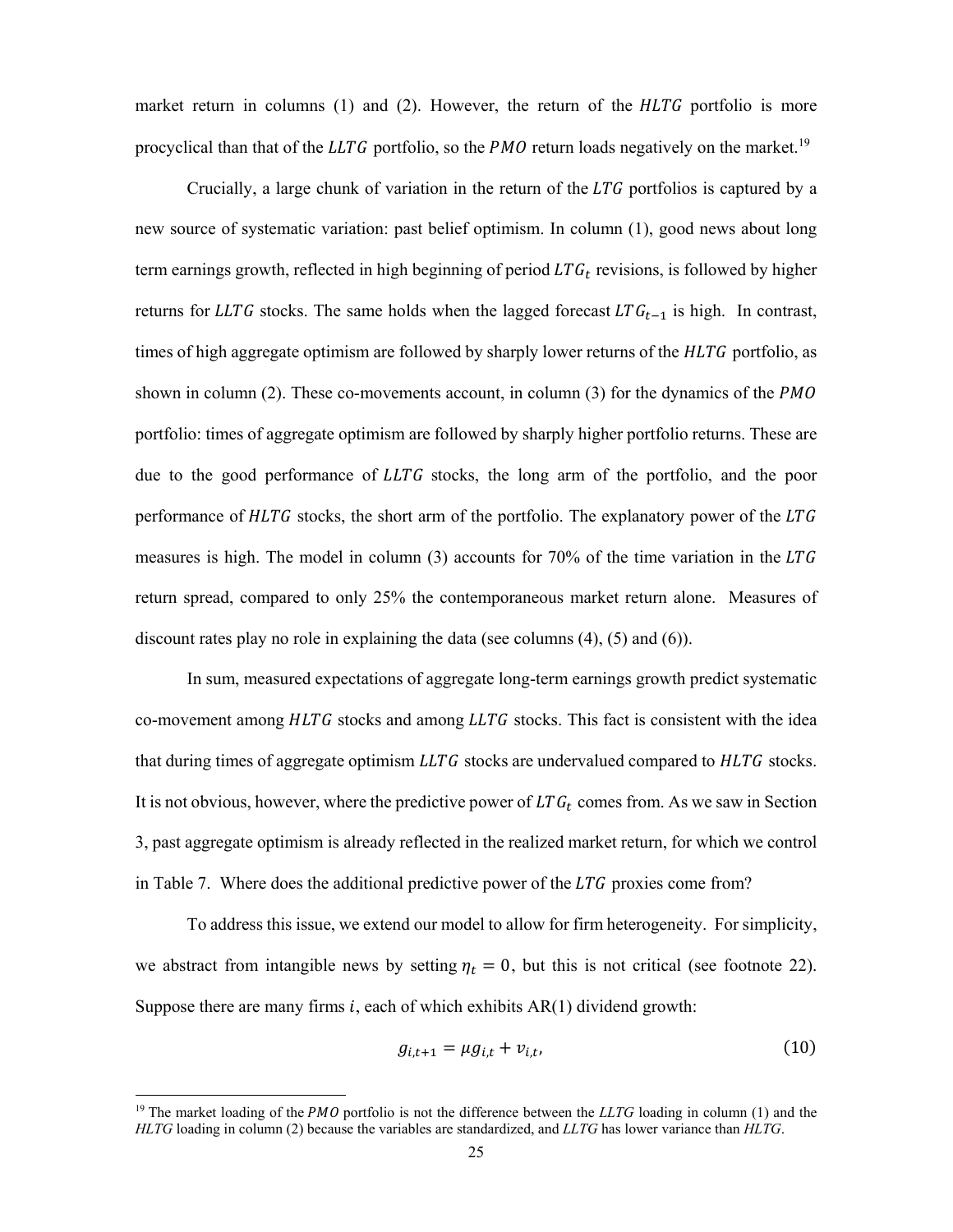As in Equation (7), expected growth at horizon  $s \ge 1$  for firm *i* is believed to be:

$$
\widetilde{\mathbb{E}}_t(g_{i,t+s}) = \mathbb{E}_t(g_{i,t+s}) + \mu^{s-1} \epsilon_{i,t}.
$$
\n(11)

The firm specific belief distortion continues to follow an AR(1) process  $\epsilon_{i,t} = \rho \epsilon_{i,t-1} + u_{i,t}$  with persistence  $\rho \in [0,1]$ , where  $u_{i,t}$  is a firm level expectations shock.

As in standard cross-sectional asset pricing, firm level and aggregate shocks are connected. The firm level fundamental shock is the product  $v_{i,t} = v_i * v_t$  of the aggregate fundamental shock  $v_t$  and a parameter  $v_i > 0$  capturing the firm's exposure to it. This is the standard CAPM exposure to aggregate fundamental risk, which varies across firms. Similarly, the firm level expectations shock  $u_{i,t}$  can be written as the aggregate expectation shock  $u_t$  times a firm specific exposure to it. We can think of it as a firm specific degree of belief overreaction  $\theta_i$ , so that  $u_{i,t}$  =  $\theta_i * v_t$ . This key new aspect can create differential exposure of firms to aggregate waves of optimism and pessimism. 20 One implication of this assumption is that the firm level belief distortion is proportional to the aggregate one,  $\epsilon_{i,t} = (\theta_i/\theta)\epsilon_t$ .

A firm may be more exposed to aggregate optimism because it belongs to the "hot" sectors of the moment, or because it is similar enough to firms in such sectors (as in Bordalo et al 2021). For instance, if the market is optimistic due to the rapid growth of some high-tech firms, then such optimism may contaminate other high-tech firms. Such excess optimism may in part reflect higher fundamentals (high  $v_i$ ), and in part mere similarity, which increases  $\theta_i$  for given  $v_i$ . The distinction between these two effects is key for understanding returns.

Using Equation (1) the realized stock return for firm *i* at  $t + 1$  is given by:

$$
r_{i,t+1} = \alpha (p_{i,t+1} - d_{i,t+1}) + g_{i,t+1} - (p_{i,t} - d_{i,t}) + k.
$$

By plugging in firm specific price dividend ratios as in Equation (3) we obtain:

$$
r_{i,t+1} = r_i + \left(\frac{v_i + \alpha \theta_i}{1 - \alpha \mu}\right) v_{t+1} - \left(\frac{1 - \alpha \rho}{1 - \alpha}\right) \frac{\theta_i}{\theta} \epsilon_t,
$$
\n(12)

 $20$  The simplifying assumption that firms perfectly comove with the market neglects idiosyncratic fundamental and expectations shocks but makes the model tractable. As we show in Appendix A, this assumption is not necessary.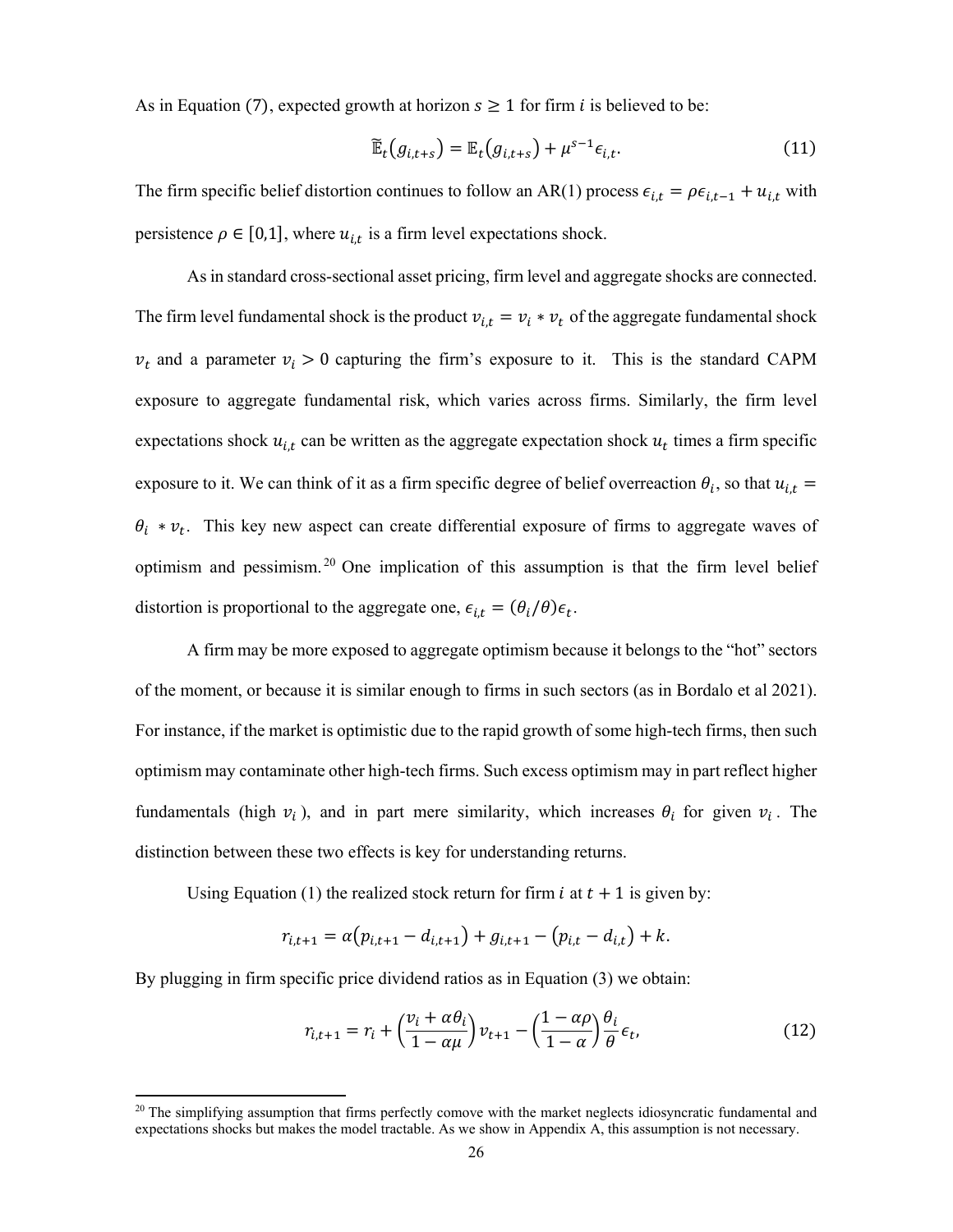where  $\theta$  is the extent of market overreaction and  $r_i$  is the firm-specific required return.<sup>21</sup> The firm loads on aggregate news  $v_{t+1}$  but crucially it also loads on past aggregate optimism  $\epsilon_t$  with firm specific coefficients. To see the implications for the return regressions in Table 7, we can use Equation (9) to rewrite the realized return for firm  $i$  in (12) as follows:

$$
r_{i,t+1} - r_i = \left(\frac{v_i + \alpha \theta_i}{1 + \alpha \theta}\right)(r_{t+1} - r) - \left(\frac{1 - \alpha \rho}{1 - \alpha}\right)\left(\frac{\theta_i - \theta v_i}{\theta + \alpha \theta^2}\right)\epsilon_t,
$$
(13)

The firm's realized return depends on the realized market return  $(r_{t+1} - r)$  and on past excess optimism  $\epsilon_t$  according to firm specific coefficients. There are two cases to consider.

First, if a firm's exposure to aggregate optimism is pinned down purely by its exposure to market fundamentals,  $\theta_i = \theta v_i$ , the model boils down to the CAPM. That is, the return of firm i loads with coefficient  $v_i$  on the market return, which is then the only source of systematic return movements. In this case, even if expectations are non-rational, the market return fully incorporates both the news and the unwinding of past over-optimism. If  $\theta_i = \theta v_i$ , then, non rational beliefs do not account for the additional predictive power of the  $LTG$  proxies in Table 7. Even though the aggregate market displays excess volatility and return predictability, the cross section is correctly priced in terms of market exposure.

If instead firms overreact more or less than warranted by their exposure to fundamentals,  $\theta_i \neq \theta v_i$ , then the CAPM breaks down. Now the realized market return captures the firm's reaction to current aggregate shocks, while aggregate excess optimism  $\epsilon_t$  captures the firm's comparative overreaction to past shocks. This has two consequences. First, the returns of firms that disproportionally overreact,  $\theta_i - \theta v_i > 0$ , exhibit a stronger contemporaneous comovement with the market, due to stronger overreaction to contemporaneous news  $v_{t+1}$ . Second, the same firms are disproportionally inflated during periods in which aggregate excess optimism  $\epsilon_t$  is high. As a result, they exhibit a stronger reversal in the future, which implies that their future returns

<sup>&</sup>lt;sup>21</sup> Appendix A shows that under our assumptions, if investors have mean variance preferences and are naïve about  $\epsilon_t$ , the required return  $r_i$  can be endogenized and is determined as in the CAPM:  $r_i = r_f + v_i(r - r_f)$ .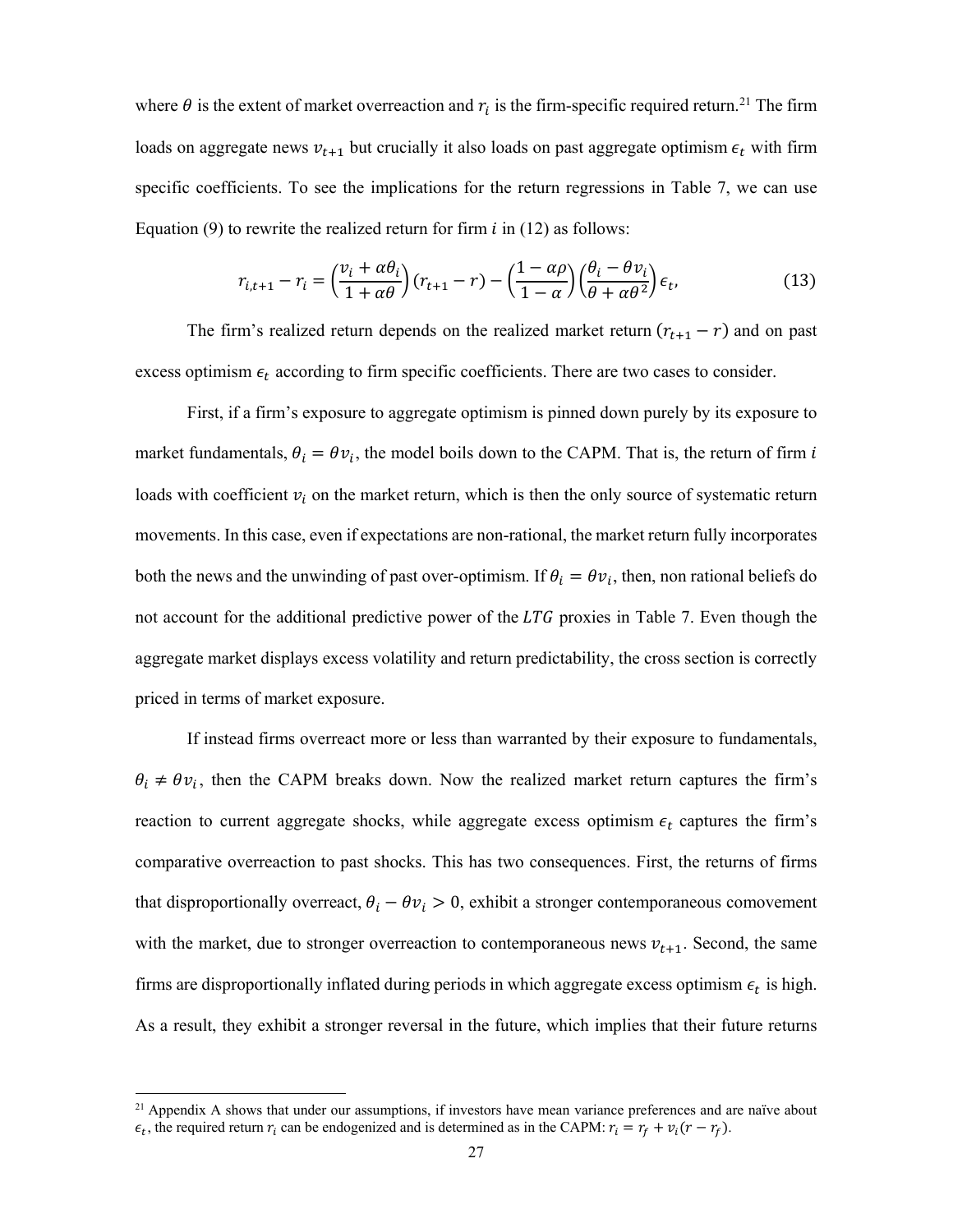are predictably lower during these times. The reverse is the case for firms that exhibit a disproportionally small overreaction  $\theta_i - \theta v_i < 0$ .<sup>22</sup>

We can now go back to the return regressions in Table 7. Denote by  $(v_H, \theta_H)$  the exposure to fundamental risk and to belief overreaction of high LTG firms and by  $(v_L, \theta_L)$  the exposures of low  $LTG$  ones. Our model accounts for Table 7 as long as high  $LTG$  firms exhibit disproportionate overreaction compared to low LTG firms, formally if  $(\theta_H - \theta_L) > \theta(v_H - v_L)$ . In this case, good aggregate news cause excess optimism for high  $LTG$  firms compared to low  $LTG$  firms. As a conseqence, during times of high aggregate optimism high LTG firms are overvalued compared to low  $LTG$  firms. As a result, high  $LTG$  firms subsequently experiences low realized returns compared to low LTG firms, causing the future  $PMO$  spread to be high.<sup>23</sup>

To probe whether this mechanism is at play, we can look at the behavior of forecast errors. Recall that in our model the belief distortion for firm  $i$  (which is inversely related to the forecast error) is given by:

$$
\epsilon_{i,t} = \left(\frac{\theta_i}{\theta}\right)\epsilon_t.
$$
\n(14)

Excess optimism about firm *i* at time *t* is proportional to aggregate excess optimism  $\epsilon_t$ , with a proportionality coefficient that increases in the extent  $\theta_i$  to which beliefs about firm i overreact compared to beliefs about the market  $\theta$ . This has the following implication.

**Prediction 2** *The beliefs about firms overreact to aggregate news less than those of HLTG firms,*  $\theta_L < \theta_H$ *, if and only if forecast errors in earnings growth for the PMO portfolio are positively predicted by the current forecast revision* ∆*LTG*<sub>*t</sub>* and lagged forecast *LTG*<sub>*t*-1</sub>. *If the two*</sub> *portfolios are similarly exposed to fundamental risk,*  $v_L \approx v_H$ , the same LTG proxies predict a *higher PMO spread.* 

 $22$  The presence of intangible news simply adds to Equation (13) a third factor capturing contemporaneous aggregate intangible news  $\eta_{t+1}$ . For simplicity, we omit this factor.

 $23$  In particular, the positive loading of the LLTG return on the expectations proxies is consistent with the stronger case in which low LTG firms are undervalued relative to the market,  $\theta_L - \theta v_L < 0$ , while the positive loading of the  $HLTG$  return on the expectations proxies suggests that high  $LTG$  firms are overvalued relative to the market.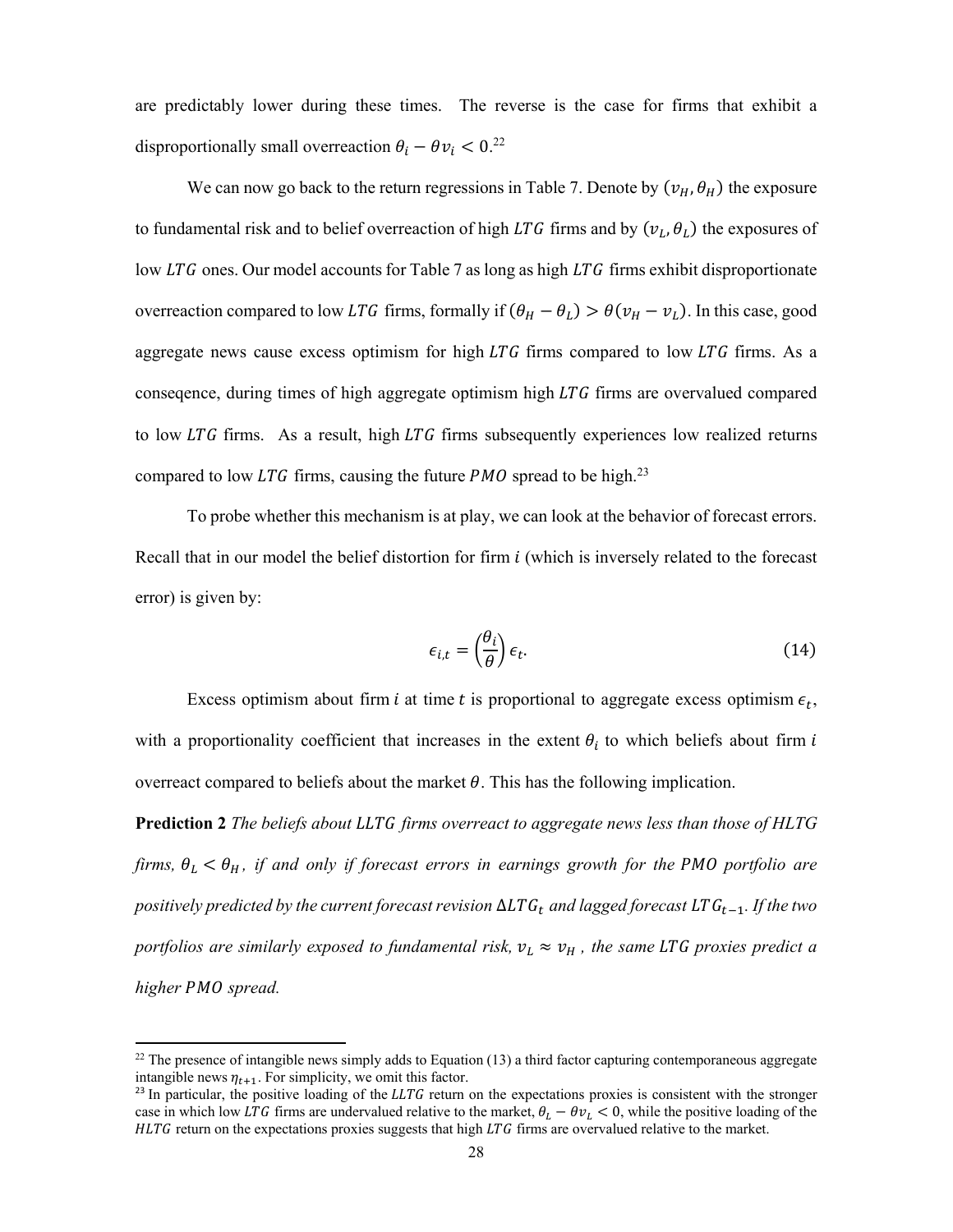If Table 7 offered evidence related to the second part of this prediction, namely the *PMO* 

spread widens after periods of high aggregate optimism, the behavior of forecast errors allows us

to assess the first part of the prediction. This is done in Table 8. Column (1) regresses the forecast

errors for five years ahead earnings growth for the  $LLTG$  portfolio on the current forecast revision

 $\Delta LTG_t$  and lagged forecast  $LTG_{t-1}$ . Column (2) does the same for forecast errors in the HLTG

portfolio, and column  $(3)$  for the *PMO* portfolio.

#### **Table 8**

#### **Forecast Errors of** *LTG* **Portfolios**

This table predicts forecast errors for portfolios formed on the basis of expected long-term growth in earnings for firm  $i$ ,  $LTG_{i,t}$  using beliefs about aggregate earnings growth. On each month between December 1982 and December 2015, we form decile portfolios based on  $LTG_{i,t}$  and report regressions for the forecast errors in predicting earnings growth between  $t$  and  $t + 5$  of the following three portfolios: (a) the lowest decile ( $LLTG$ ) in column [1], (b) the highest decile ( $HLTG$ ) in column [2], and (c) the difference between the two ( $PMO = LLTG - HLTG$ ) in column [3]. We define portfolio errors as the mean forecast error of the firms in the relevant *LTG* portfolio, i.e. the time *t* average difference between: (1) the annual growth in firm *i*'s earnings per share between year t and  $t + 5$ ,  $\Delta_5 e_{i,t+5}$ /5, and (2) the expected long term growth in firm *i*'s earnings,  $LTG_{i,t}$ . The independent variables are: (a) the one year forecast revision for aggregate earnings,  $\Delta LTG_t$ , and (b) the lagged one-year forecast,  $LTG_{t-1}$ . Except  $\Delta LTG_t$ , variables are standardized. Intercepts are not shown. The sample period is 1982:12-2015:12. We adjust standard errors for serial correlation using the Newey-West correction (with 60 lags). Superscripts: <sup>a</sup> significant at the 1% level,  $\frac{b}{b}$  significant at the 5% level, and  $\frac{c}{c}$  significant at the 10% level.

|                     | (1)                                          | (2)                    | (3)              |  |  |
|---------------------|----------------------------------------------|------------------------|------------------|--|--|
|                     | Dependent variable: Five-Year Forecast Error |                        |                  |  |  |
|                     | <b>LLTG</b>                                  | <b>HLTG</b>            | <b>PMO</b>       |  |  |
| $\Delta LTG_t$      | $-0.3595^{\circ}$                            | $-0.8597$ <sup>a</sup> | $0.7970^{\rm a}$ |  |  |
|                     | (0.1905)                                     | (0.1389)               | (0.1217)         |  |  |
| $LTG_{t-1}$         | 0.0911                                       | $-0.7493$ <sup>a</sup> | $0.7910^{\rm a}$ |  |  |
|                     | (0.1687)                                     | (0.0759)               | (0.0891)         |  |  |
| <b>Observations</b> | 397                                          | 397                    | 397              |  |  |
| Adjusted $R^2$      | 6%                                           | 52%                    | 55%              |  |  |

The results point to stronger overreaction to aggregate news for  $HLTG$  than for LLTG firms,  $\theta_H > \theta_L$ . Higher aggregate forecast revisions  $\Delta LTG_t$  predict belief disappointment in the  $LLTG$  portfolio (column 1), but even stronger disappointment in the  $HLTG$  portfolio (column 2). Likewise, higher lagged forecast  $LTG_{t-1}$  predicts disappointment for the HLTG portfolio, but not for the  $LLTG$  one. As a result of these patterns, the *PMO LTG* portfolio exhibits systematically positive earnings growth surprises after periods of aggregate excess optimism, captured by the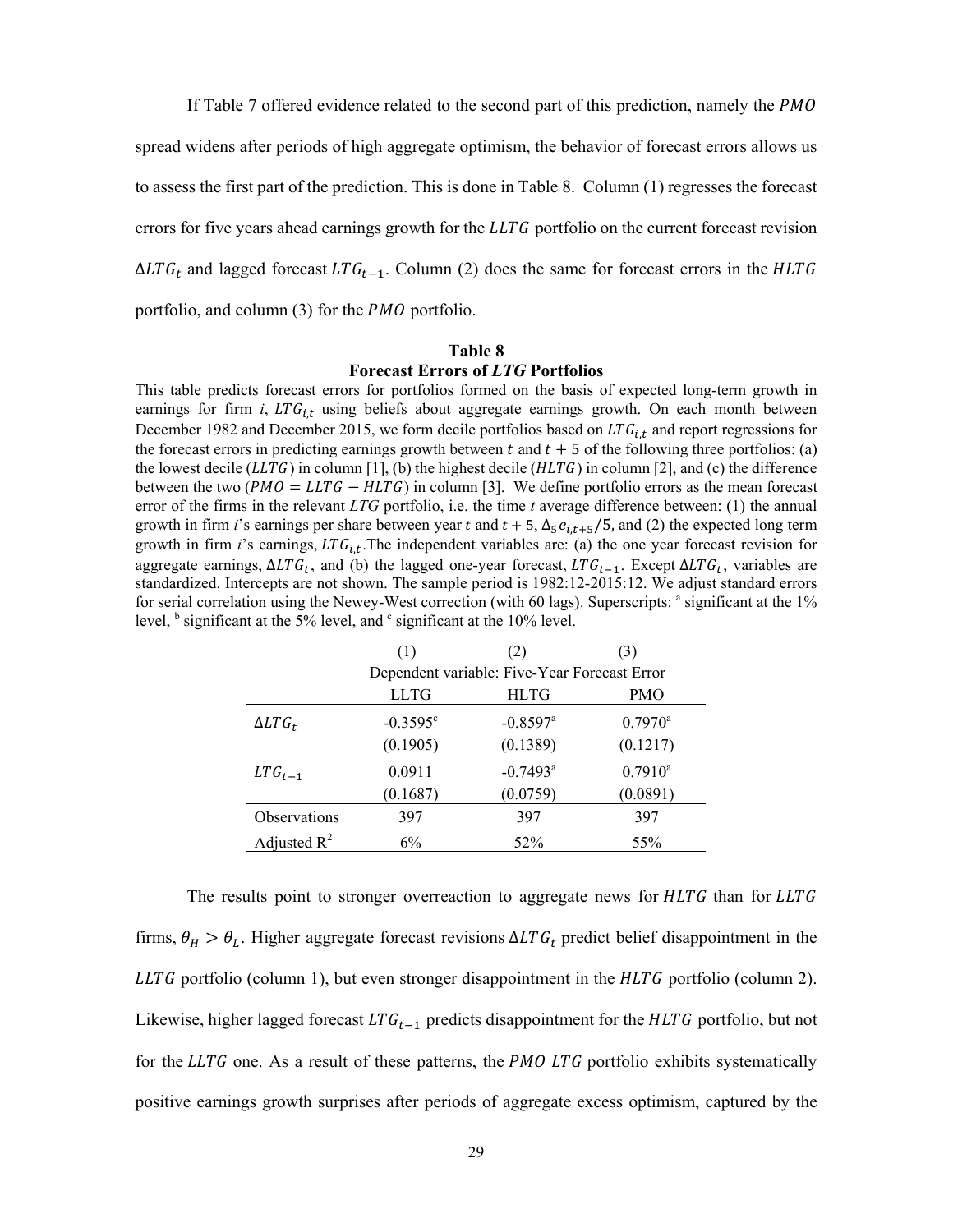positive coefficients in column (3). These positive surprises reflect lower disappointment in the long arm of the portfolio,  $LLTG$ , compared to the short arm,  $HLTG$ .

We can more precisely connect returns in Tables 7 and errors in Table 8 using our model. The positive predictability of *PMO* forecast errors in Table 8 points to excess pessimism about LLTG firms compared to HLTG ones in good times,  $(\theta_H - \theta_L) > 0$ . The positive predictability of  $PMO$  LTG returns in Table 7 suggests, as seen before, that in the same good times  $LLTG$  firms are undervalued compared to HLTG ones,  $(\theta_H - \theta_L) > \theta(v_H - v_L)$ . The two conditions are met if  $HLTG$  firms overreact more than  $LLTG$  firms do, compared to their differential fundamental risk. In fact, the two conditions are identical if these firms are similarly exposed to fundamentals,  $(v_H - v_L) \approx 0$ . In this case, Tables 7 and 8 are two sides of the same coin.

Note also that in Table 7 the return of the  $PMO$  portfolio loads negatively on the market factor. Equation (13) accounts for this fact provided  $\alpha(\theta_H - \theta_L) > (\nu_L - \nu_H)$ . Similar fundamental exposure by high and low LTG firms,  $(v_H - v_L) \approx 0$ , guarantees this result as well.

When  $v_H - v_L \approx 0$ , not only our model reconciles Tables 7 and 8, but the *PMO* spread is entirely due to overreaction. In this case, the contemporaneous market return in Table 7 captures the excess overreaction of  $HLTG$  stocks to contemporaneous news, whereas the beginning of period LTG proxies capture the excess overreaction of the same firms to past news. Intuitively, overreactions to current and past news move the spread in opposite directions. Compared to LLTG firms, contemporaneous overreaction drives up the return of  $HLTG$  firms, while disappointment of past overreaction drives it down.

Here we do not try to measure the exposures of  $HLTG$  and of  $LLTG$  firms to fundamental risk, but the message is clear: Differential overreaction of firms to aggregate news offers a parsimonious account of co-movement of forecast errors and returns in the cross section, even absent any differential exposure to aggregate risk. This approach is able to account for the *PMO* spread, and once again underscores the importance of using beliefs as predictors of returns.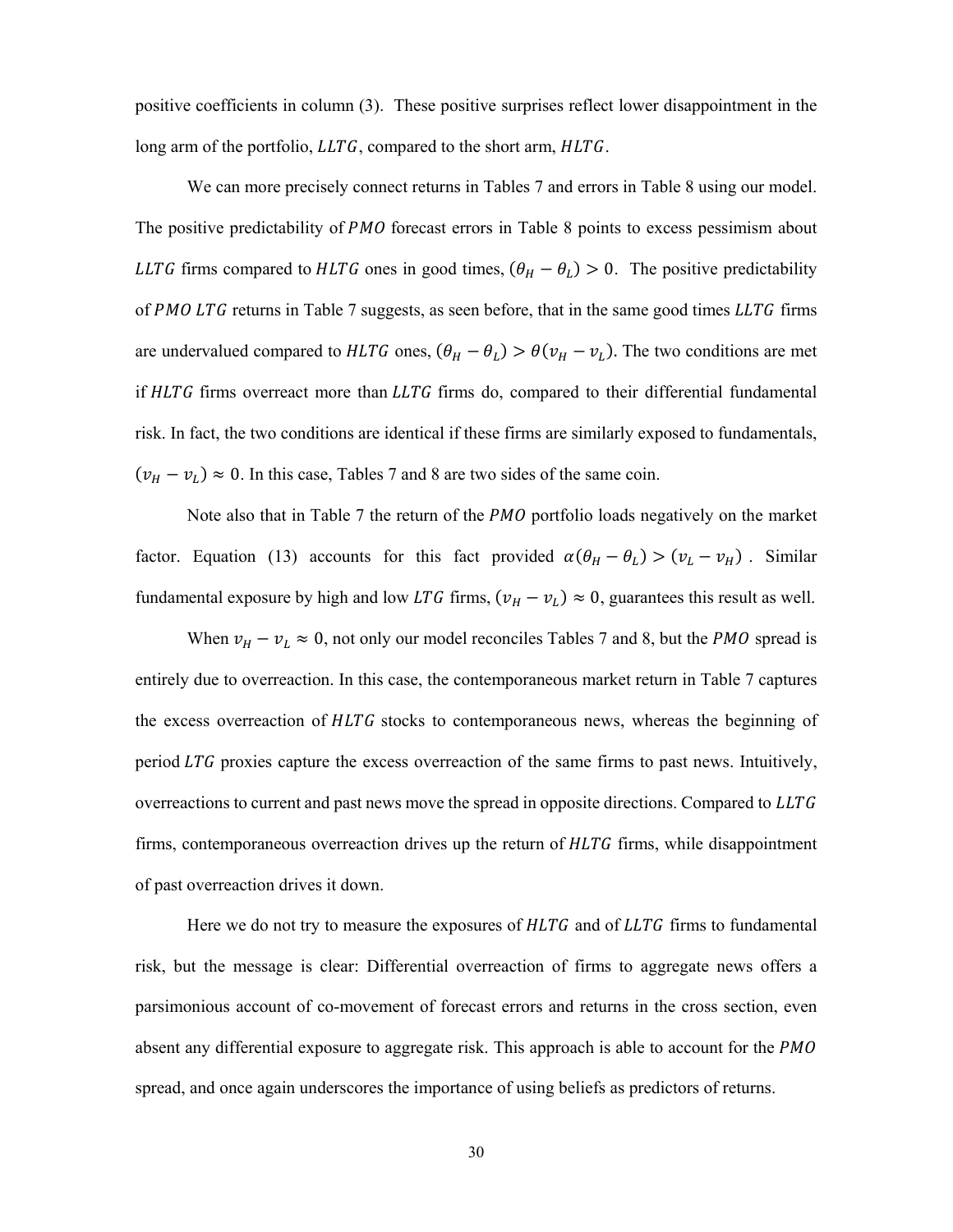# **4.2** *LTG* **and the Fama-French risk factors**

In a series of influential papers, Fama and French (1993, 2015) show that the explanatory power for cross sectional return spreads is greatly improved if one adds to the classic market return several other return factors constructed using specific firm characteristics such as book to market, size, profitability, and investment. The efficient markets explanation for these findings is that these factors reflect sources of risk to which firms are differentially exposed. Attempts to directly measure these risks have however proved elusive, leading some researchers to argue that these factors can at least in part capture relative under-valuation of stocks in the long arm of the factorreturn portfolio (Lakonishok, Shleifer, and Vishny 1994). Our previous analysis, and the logic of Equation (13), suggests one way to assess this possibility: to use expectations data and analyze the differential exposure of portfolio firms to changes in aggregate optimism.

We conclude by showing that this connection may be promising. Table 9 below regresses the five-year returns (Panel A) and forecast errors (Panel B) of the Fama-French (2015) factor portfolios, including book to market (HML), profitability (RMW), investment (CMA), and size (SMB) on our measures of aggregate excess-optimism: the aggregate  $LTG_t$  revision and lagged forecast  $LTG_{t-1}$ . For returns, we also use the contemporaneous market return as a control.

#### **Table 9**

### **Predictability of factor returns and forecast errors**

This table links beliefs about growth in earnings to Fama-French factor returns (Panel A) and forecast errors (Panel B). The dependent variables in Panel A are the compounded (log) return between year t and  $t + 5$  of the following 4 factors: (a) high-minus-low book-to market (HML) in column [1], (b) robustminus-weak profitability factor (RMW) in column [2], (c) conservative-minus-aggressive investment (CMA) in column [3], and (d) small-minus-big factor (SMB) in column [4]. The dependent variables in Panel B are the forecast errors in predicting the growth in earnings between  $t$  and  $t+5$  for the: (1) HML, (2) RMW, (3) CMA, and (4) SMB portfolios. In Panel A, the independent variables are: (a) the one-year revision in aggregate earnings growth forecast,  $ΔLTG_t$ , (b) the one-year lagged forecast,  $LTG_{t-1}$ , (c) the (log) five-year return of CRSP's value-weighted index between t and  $t + 5$ ,  $\ln(Mkt_{t,t+5})$ . In Panel B, the independent variables are  $\Delta LTG_t$  and  $LTG_{t-1}$ . Except  $\Delta LTG_t$ , variables are standardized. Intercepts are not shown. The sample period is 1982:12-2015:12. We adjust standard errors for serial correlation using the Newey-West correction (with 60 lags). Superscripts:  $a$  significant at the 1% level,  $b$  significant at the 5% level, and  $\degree$  significant at the 10% level.

# **Panel A: Returns and forecasts about growth**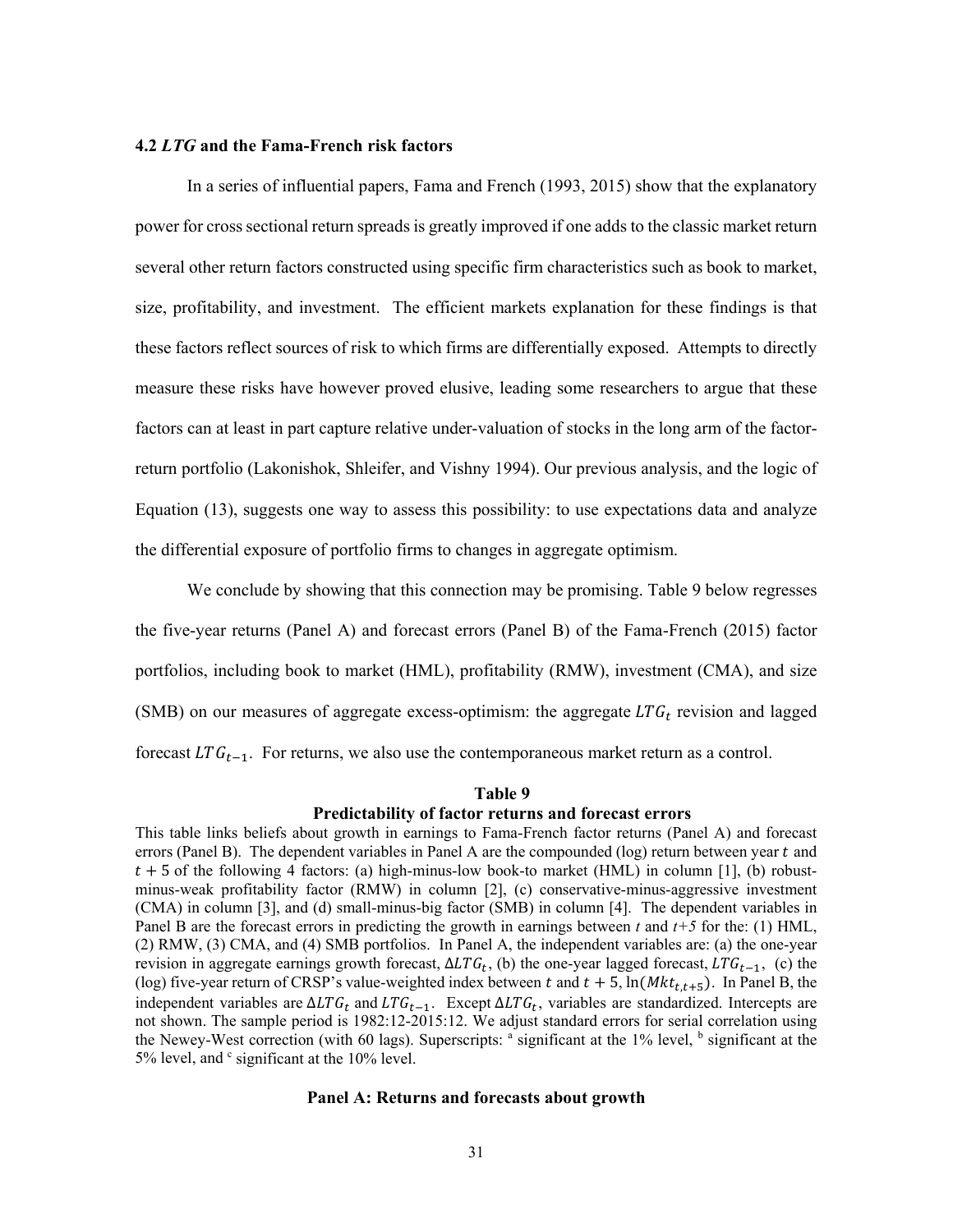|                         | (1)                   | (2)         | (3)                                           | (4)                    |
|-------------------------|-----------------------|-------------|-----------------------------------------------|------------------------|
|                         |                       |             | Dependent Variable: Five-year (log) Return of |                        |
|                         | <b>HML</b>            | <b>RMW</b>  | <b>CMA</b>                                    | <b>SMB</b>             |
| $\Delta LTG_t$          | $0.9881$ <sup>a</sup> | $0.3311$ °  | $0.9283^a$                                    | 0.2985                 |
|                         | (0.1478)              | (0.1738)    | (0.2623)                                      | (0.1901)               |
| $LTG_{t-1}$             | $0.9150^{\rm a}$      | 0.1925      | $0.6744^{\circ}$                              | $0.5304^{\circ}$       |
|                         | (0.1280)              | (0.1815)    | (0.1388)                                      | (0.1059)               |
| $ln(Mkt_{t,t+5})$       | $0.4247$ <sup>a</sup> | $-0.3954^b$ | 0.0354                                        | $-0.4051$ <sup>a</sup> |
|                         | (0.1369)              | (0.1693)    | (0.1662)                                      | (0.1171)               |
| Observations            | 397                   | 397         | 397                                           | 397                    |
| Adjusted $\mathbb{R}^2$ | 62%                   | 30%         | 52%                                           | 59%                    |

**Panel B: Forecast errors and forecasts about growth** 

|                | (1)              | (2)        | (3)                                          | (4)           |
|----------------|------------------|------------|----------------------------------------------|---------------|
|                |                  |            | Dependent Variable: Five-year Forecast Error |               |
|                | <b>HML</b>       | <b>RMW</b> | <b>CMA</b>                                   | <b>SMB</b>    |
| $\Delta LTG_t$ | $0.2564^{\circ}$ | 0.0847     | $0.6449^{\rm a}$                             | $-0.3126^{b}$ |
|                | (0.1358)         | (0.1141)   | (0.1500)                                     | (0.1329)      |
| $LTG_{t-1}$    | $0.4508^{\rm a}$ | $0.2922^a$ | $-0.0117$                                    | $-0.2413^{b}$ |
|                | (0.1107)         | (0.1040)   | (0.0979)                                     | (0.1056)      |
| Observations   | 397              | 397        | 397                                          | 397           |
| Adjusted $R^2$ | 16%              | $6\%$      | 14%                                          | 6%            |

The coefficients on the  $LTG$  proxies in the return regression are all positive, consistent with the possibility that the cross-sectional return differentials reflect weaker overreaction, and hence relative undervaluation, of the long arm of the portfolio during good times (compared to the short arm). Comparing Table 9 to Appendix D, Table D.1, where we regress factor returns on the market factor alone, reveals that the explanatory power of the  $LTG$  proxies is high: the market factor alone accounts for only 1% of the  $HML$  BM return, 27% of the  $RMW$  return, 14% of the  $CMA$  return, and 40% of the *SMB* return. Aggregate excess optimism helps explain cross sectional return co-movement.24

<sup>&</sup>lt;sup>24</sup> The predictive power of  $LTG_t$  in Panel A is robust to including proxies for required returns. In particular, in the spirit of Lettau and Ludvigson's (2001) we can include in the regression cay alone and cay interacted with the contemporaneous market return (Appendix D, Table D.2). This causes the LTG revision to become insignificant in the RMW regression, but modestly improves the regression  $R^2$ , which becomes 66% for HML, 36% for RMW (for which cay is itself insignificant), 66% for CMA, and 65% for SMB.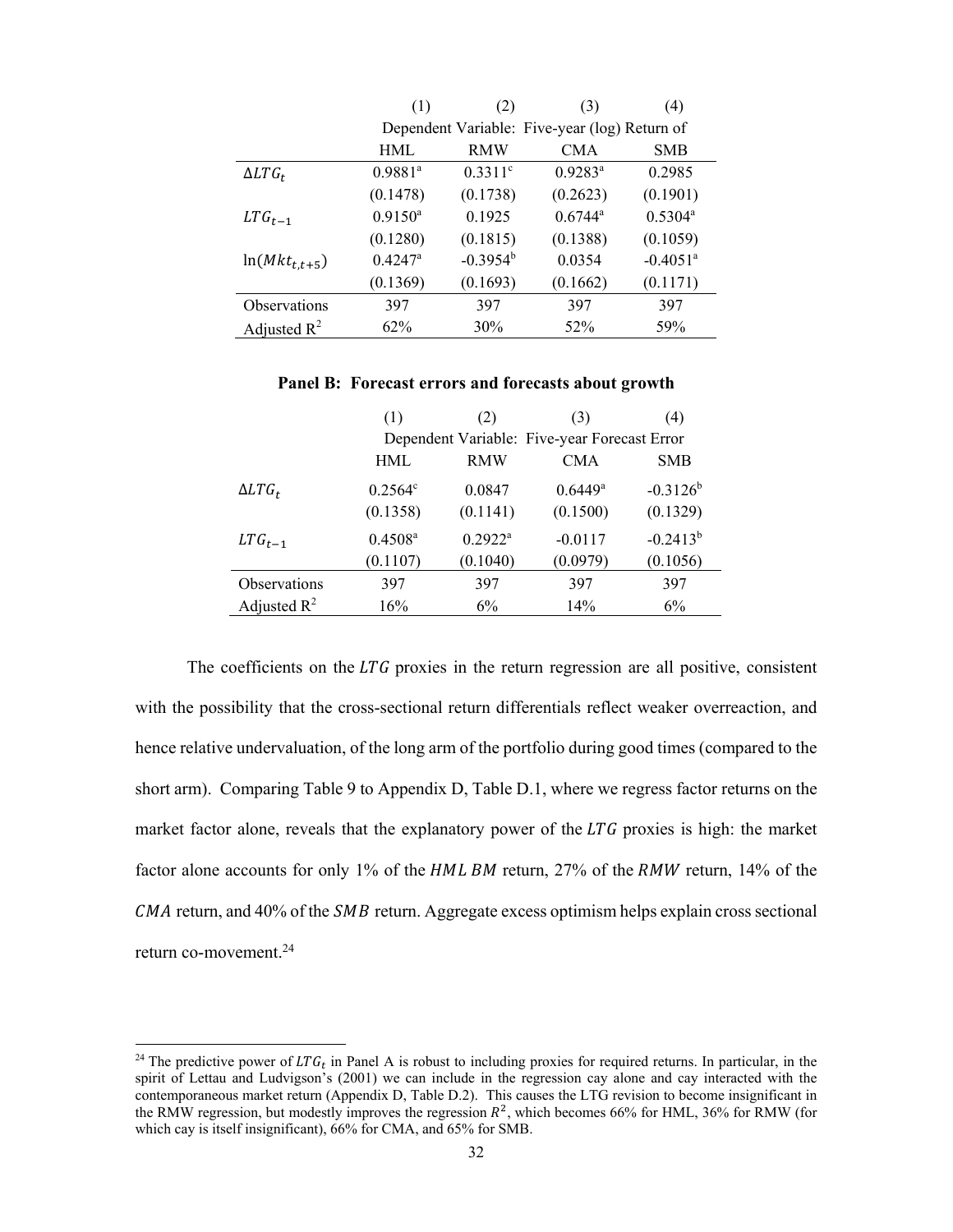As in the case of Prediction 2 for the  $PMO$  spread, overreaction makes joint predictions for forecast error predictability, reported in Panel B. Consider forecast errors for the HML BM portfolio in column (1). Higher aggregate optimism predicts positive surprises (less belief disappointment) in long term earnings growth for high book to market stocks compared to low book to market ones. This points to weaker belief overreaction for high *BM* stocks compared to low BM ones,  $\theta_{HBM} < \theta_{LBM}$ . This is also consistent with the return regression in Panel A, which suggests comparative undervaluation of high  $BM$  stocks during periods of aggregate excess optimism. The mechanisms for the  $PMOLTG$  and  $HMLBM$  return spreads are similar.

The same message holds for the  $RMW$  and  $CMA$  factors: columns (2) and (3) in panel B show that firms that are highly profitable and invest conservatively exhibit less disappointment than firms that are less profitable and invest aggressively, respectively. This is also consistent with the relative undervaluation of firms that are profitable or invest conservatively during times of aggregate excess optimism, as captured by columns (2) and (3) in Panel A.

The findings for the *SMB* factor are not as clear. In Panel B, small firms experience sharper belief disappointment than big firms, suggesting  $\theta_s > \theta_B$ , and yet they appear to be undervalued compared to big firms during times of excess optimism (column (4), Panel A). There is no direct connection between return and forecast error predictability for the size factor.

Proposition 2 and Equation (13) can most naturally account for the results about  $HMLBM$ , RMW, and CMA. In these cases, the weaker belief overreaction of the long arm of each portfolio measured in Panel B and its comparative undervaluation measured in Panel A can be jointly explained if the short arm of the portfolio is not much more exposed to fundamental risk than the long arm, as in the case of the PMO LTG spread.<sup>25</sup> In the case of the SMB factor, Equation (13) is consistent with the results in Table 9 if small firms are sufficiently more exposed to fundamental risk compared to large firms  $v_s > v_l$ . In this case, it is possible that small firms are undervalued

<sup>&</sup>lt;sup>25</sup> According to (13), the non-negative loadings on the market factor for  $HML$  BM and  $CMA$  in Panel A additionally require a sufficiently stronger exposure to fundamentals of the long arm of the portfolio compared to the short arm.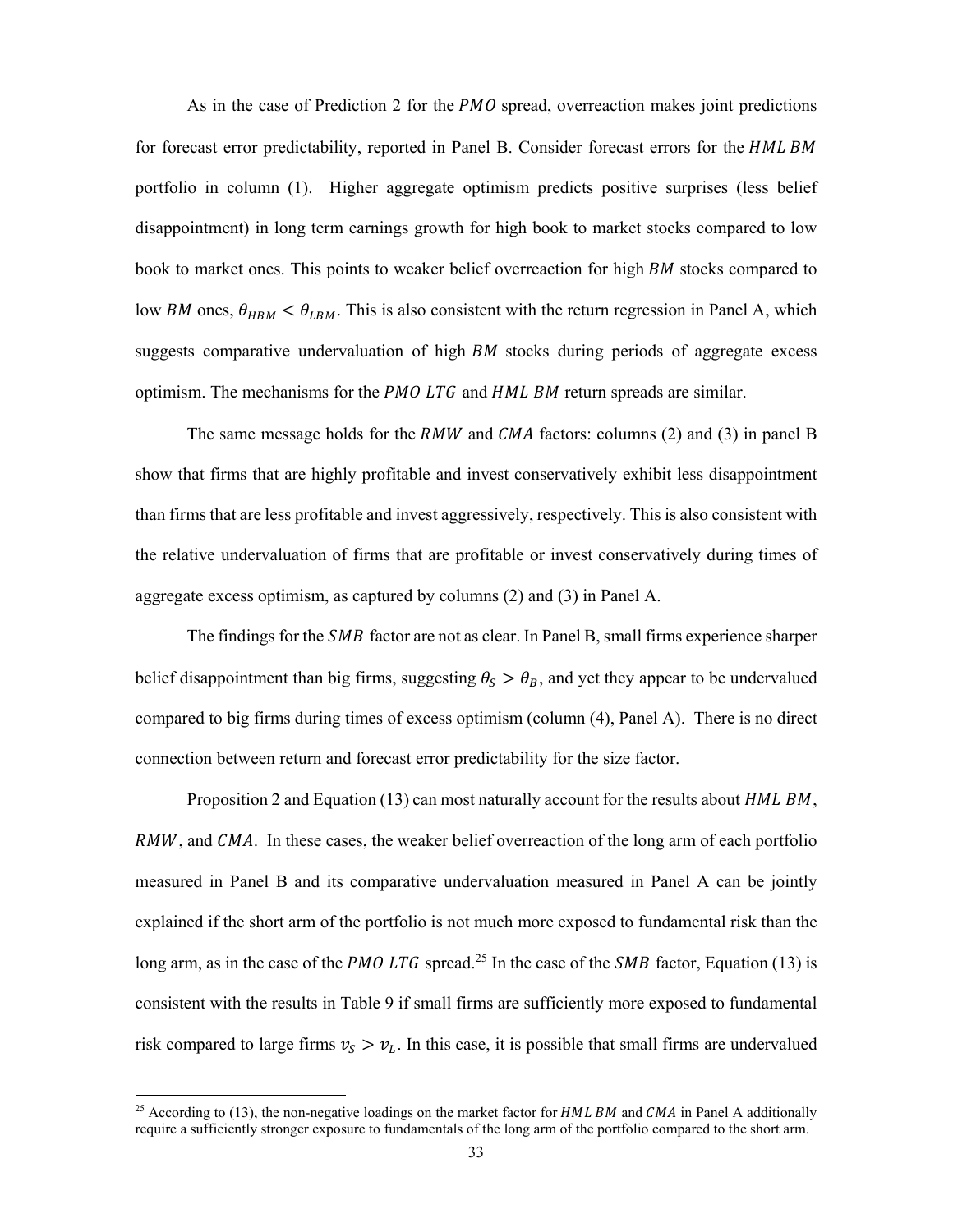in good times because they display small overreaction compared to their market exposure  $\theta_s$  –  $\theta v_S < \theta_L - \theta v_L$ , and yet they disappoint after good time because they display larger absolute overreaction  $\theta_s > \theta_L^{26}$  The *SMB* factor is not as intuitively accommodated by our mechanism.

Overall, measured beliefs about future fundamentals shed new light on some leading cross sectional return anomalies via the following mechanism: beliefs about low book to market, low profitability, and aggressively investing firms overreact more to aggregate conditions than those of high book to market, profitable and conservatively investing ones. This leads the latter firms to be aggressively undervalued during good times, leading to higher future returns.<sup>27</sup>

# **5. Conclusion**

 $\overline{a}$ 

Measured expectations of fundamentals throw new light on leading aggregate and crosssectional stock market puzzles, even assuming that required returns are constant in the time series and in the cross section, and no price extrapolation. The main takeaway is that overreaction of expectations of long-term fundamentals unveils a common, parsimonious mechanism behind the anomalies. Good news cause investors to become too optimistic about long term fundamentals of the average firm or of particular firms. This inflates both the market and individual firm valuations, leading to predictably low returns in the future, in absolute terms or compared to other firms, as earnings expectations are disappointed. The mechanism is empirically confirmed by the joint predictability of returns and forecast errors, in both the aggregate market and in the cross section.

<sup>&</sup>lt;sup>26</sup> Specifically, one needs that  $0 < (\theta_S - \theta_B) < \max[\theta(v_S - v_B), (v_B - v_S)/\alpha]$ .

<sup>&</sup>lt;sup>27</sup> Recent work has shown that the standard risk factors load on stocks whose cashflows are relatively more concentrated in the short term, and for which long term growth expectations are also lower (Weber 2018, Gormsen and Lazarus 2021). Gormsen and Lazarus (2021) propose aversion to short term cash flow variation as a risk-based explanation for these factors' average returns. Our results offer an alternative view: long term expectations overreact, so high *LTG* firms are overvalued and yield poor returns going forward. This view entails a key new prediction: returns on the factors are (partially) linked to errors in long term growth forecasts, and these are in turn predictable from fundamental aggregate shocks. In particular, this may help explain the negative correlation between market returns and factor returns documented in Gormsen (2021), under the unifying mechanism of overreacting expectations. We leave it to future work to evaluate in a systematic way the ability of overreacting beliefs to account for conventional cross sectional return anomalies.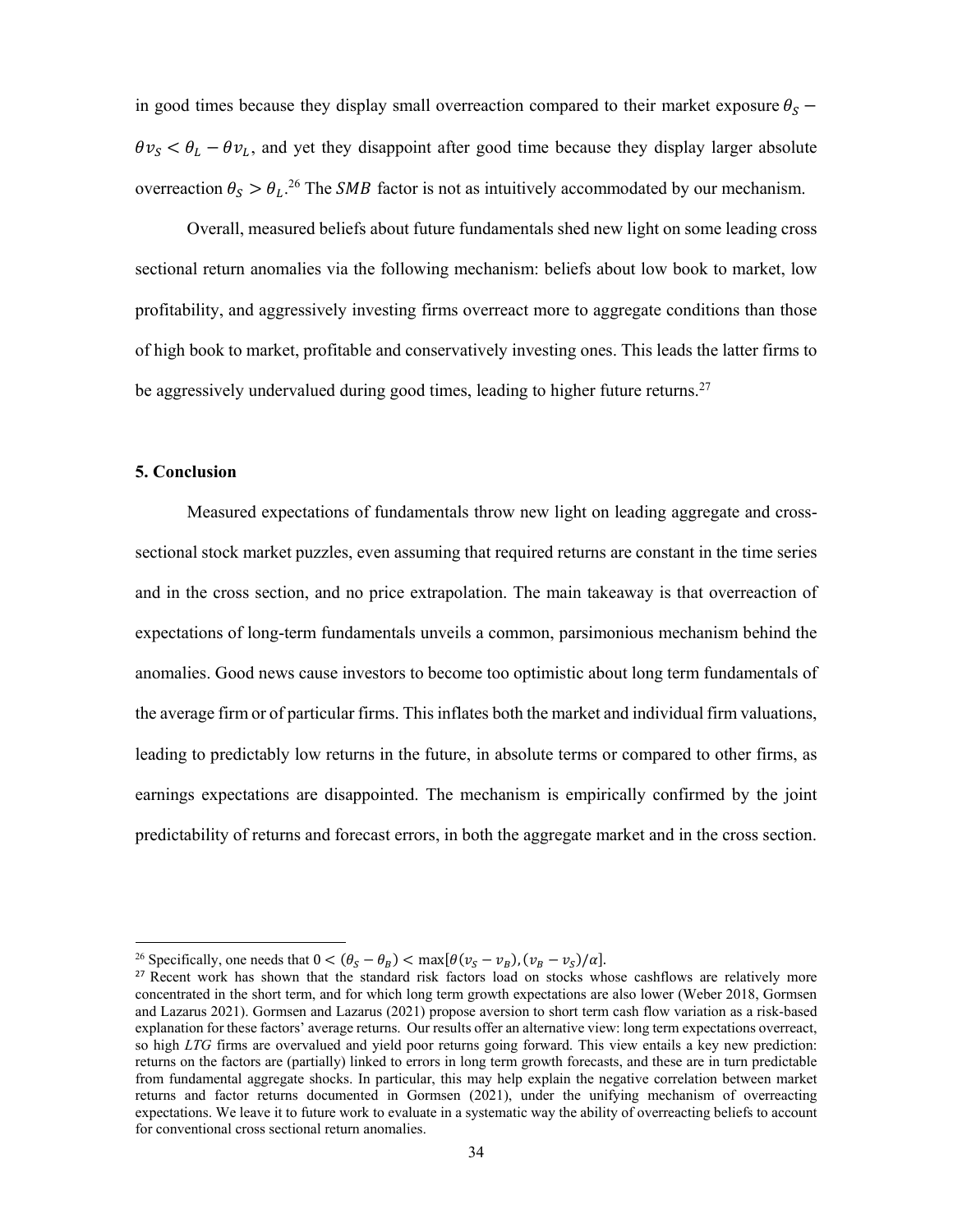A skeptic may argue that measured long term expectations surreptitiously incorporate variation in discount rates. We consider this possibility, but do not find support for it. In particular, beliefs about long term growth have remarkable predictive power for aggregate returns even when we control for leading proxies for required returns. At the firm level, these beliefs predict a firm's future return even after introducing time fixed effects, which controls for common shocks to required returns. Finally, revisions in measured beliefs are in good part driven by earnings news, and not by past stock returns or expected stock returns. These results further strengthen our overreacting expectations interpretation of the evidence.

In his well-known Asset Pricing book, Cochrane (2001) writes about the possibility that price movements may reflect irrational exuberance (Shiller 2000): "Perhaps, but is it just a coincidence that this exuberance comes at the top of an unprecedented economic expansion, a time when the average investor is surely feeling less risk averse than ever, and willing to hold stocks despite historically low risk premia?" At a most basic level, our analysis shows that this fact is not a coincidence, but obtains for a different reason: at the top of an unprecedented expansion the average investor is *more optimistic*, rather than less risk averse. Our analysis of  $LTG_t$  strongly supports this possibility, which is also confirmed by a growing body of evidence using survey expectations of corporate managers, professional forecasters, and individual investors (Bordalo et al. 2022). The data suggest that belief overreaction holds significant promise for explaining many macro-financial puzzles.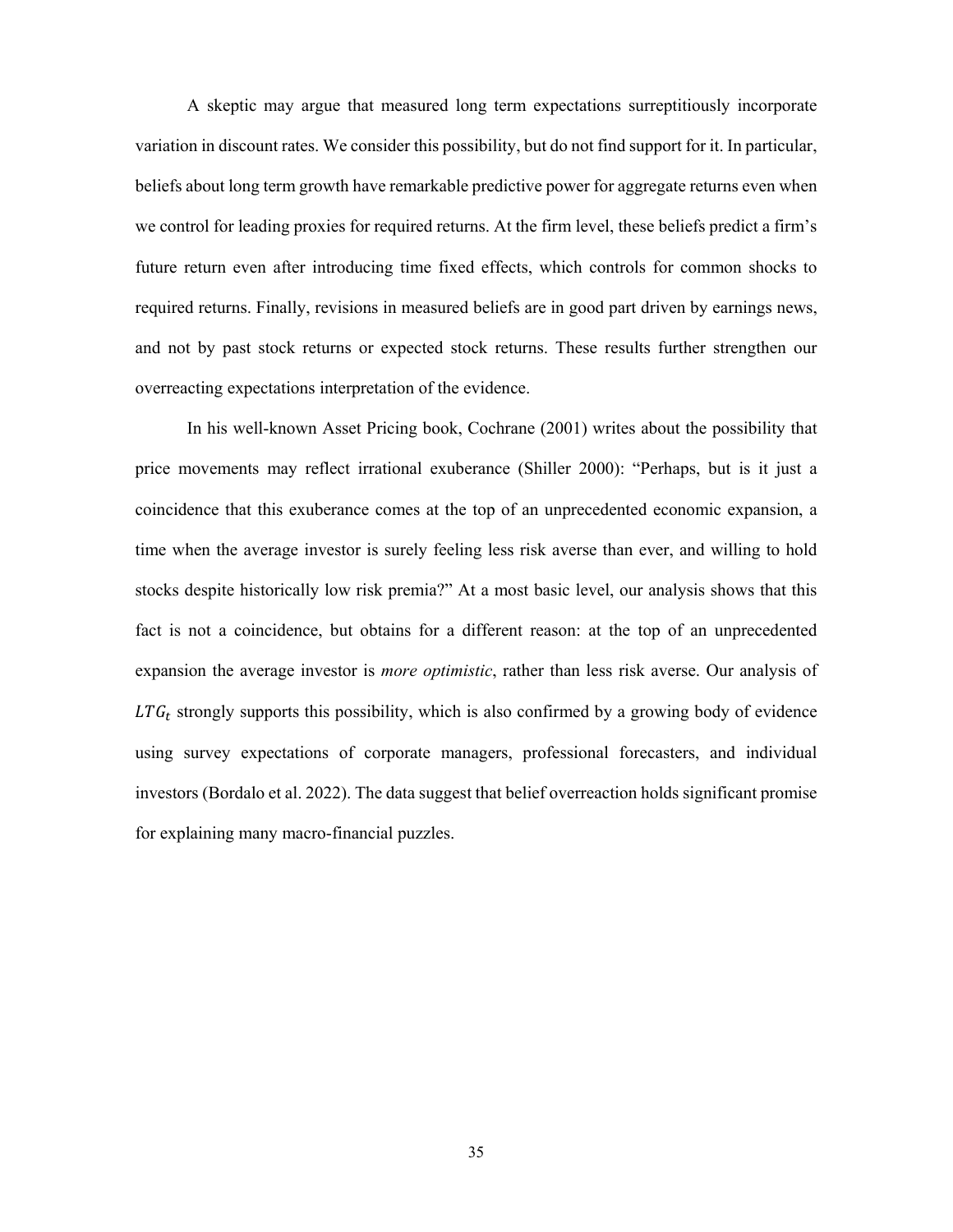# **REFERENCES**

- Abel, Andrew, 1990, Asset prices under habit formation and catching up with the joneses, *American Economic Review Papers and Proceedings* 80, 38-42.
- Adam, Klaus, Albert Marcet, and Johannes Beutel, 2017, Stock price booms and expected capital gains, *American Economic Review* 107, 2352-2408.
- Adam, Klaus, and Stefan Nagel, 2022, Expectations data in asset pricing, Mimeo, Chicago Booth.
- Afrouzi, Hassan, Spencer Kwon, Augustin Landier, Yueran Ma and David Thesmar, 2020, Overreaction and working memory, NBER w27947.
- Alti, Aydogan, and Paul Tetlock, 2014, Biased beliefs, asset prices, and investment: a structural approach, *Journal of Finance* 69, 325-361.
- Azeredo da Silveira, Rava, Yeji Sung, and Michael Woodford, 2020, Optimally imprecise memory and biased forecasts, working paper.
- Bacchetta, Philippe, Elmar Mertens, and Eric van Wincoop, 2008, Predictability in financial markets: What do survey expectations tell us? *Journal of International Money and Finance* 28, 406-426.
- Bansal, Ravi, and Amir Yaron, 2004, Risks for the long run: A potential resolution of asset pricing puzzles, *Journal of Finance* 59, 1481-1509.
- Bansal, Ravi, Dana Kiku, and Amir Yaron, 2010, Long run risks, the macroeconomy, and asset prices, *American Economic Review* 100, 542-46.
- Barberis, Nicholas, Andrei Shleifer, and Robert Vishny, 1998, A model of investor sentiment, *Journal of Financial Economics* 49, 307-343.
- Barberis, Nicholas, Robin Greenwood, Lawrence Jin, and Andrei Shleifer, 2015, X-CAPM: An extrapolative capital asset pricing model, *Journal of Financial Economics* 115, 1-24.
- Barberis, Nicholas, Robin Greenwood, Lawrence Jin, and Andrei Shleifer, 2018, Extrapolation and bubbles, *Journal of Financial Economics* 129, 203-227.
- Barro, Robert, 2006, Rare disasters and asset markets in the twentieth century, *Quarterly Journal of Economics* 121, 823-866.
- Barsky, Robert, and J. Bradford DeLong, 1993, Why does the stock market fluctuate*, Quarterly Journal of Economics* 108, 291-312.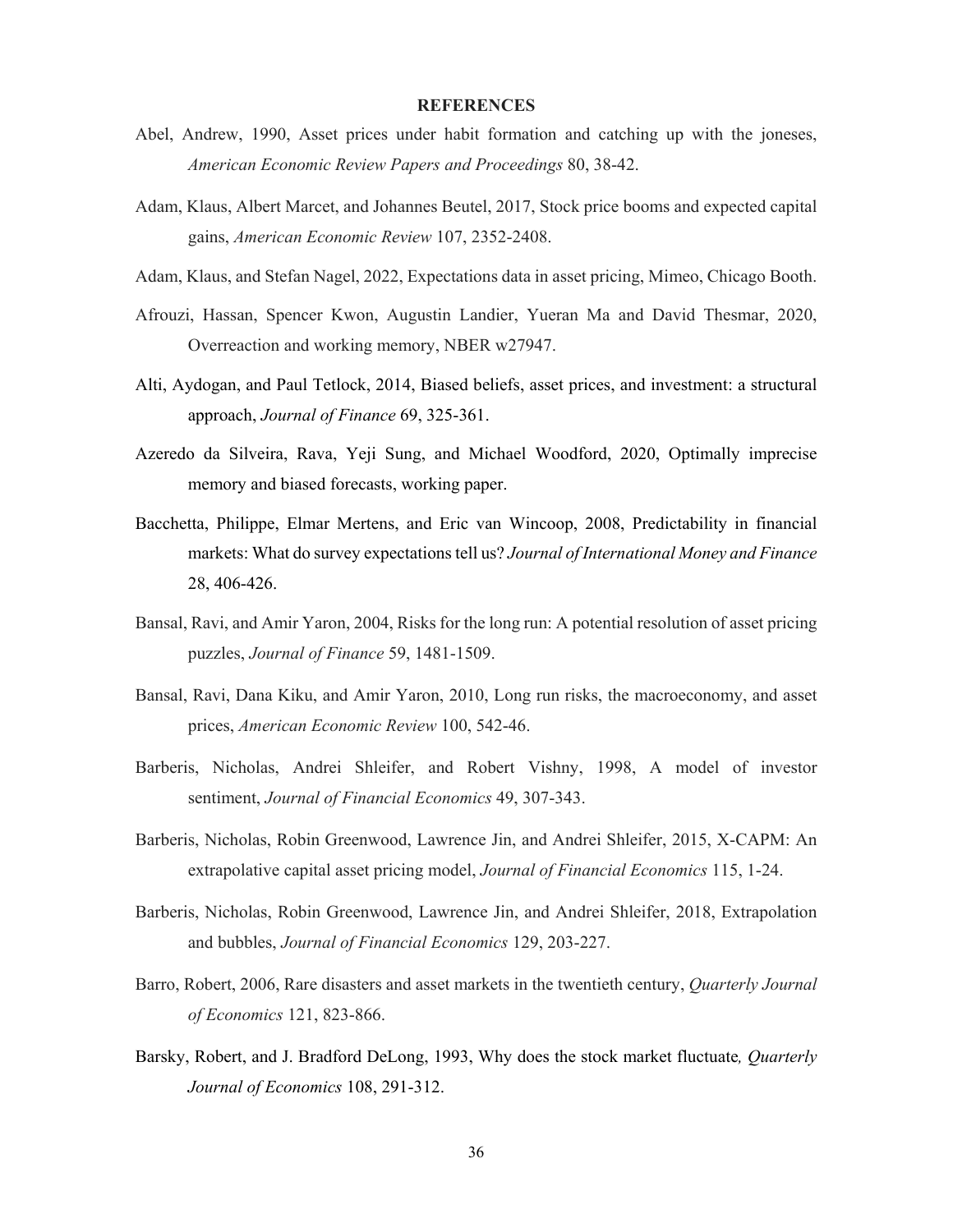- Ben-David, Itzhak, John Graham, and Campbell Harvey, 2013, Managerial miscalibration, *Quarterly Journal of Economics* 128, 1547-1584.
- Bianchi, Francesco, Cosmin Ilut, and Hikaru Saijo, 2021, Implications of diagnostic expectations: theory and applications, NBER w28604.
- Black, Fischer, 1986, Noise, *Journal of Finance* 41, 528-543.
- Bordalo, Pedro, Nicola Gennaioli, and Andrei Shleifer, 2018, Diagnostic expectations and credit cycles, *Journal of Finance* 73, 199-227.
- Bordalo, Pedro, Nicola Gennaioli, Andrei Shleifer, and Stephen Terry, 2021, Real credit cycles, *NBER* wp28416
- Bordalo, Pedro, Nicola Gennaioli, Spencer Kwon, and Andrei Shleifer, 2020, Diagnostic bubbles, *Journal of Financial Economics*, 141, 1060 – 1077.
- Bordalo, Pedro, Nicola Gennaioli, Rafael La Porta, and Andrei Shleifer, 2019, Diagnostic expectations and stock returns, *Journal of Finance* 74, 2839-2874.
- Bordalo, Pedro, Nicola Gennaioli, Rafael La Porta, and Andrei Shleifer, 2020, Expectations of fundamentals and stock market puzzles, *NBER* wp 27283.
- Bordalo, Pedro, Nicola Gennaioli, Yueran Ma, and Andrei Shleifer, 2020, Overreaction in macroeconomic expectations, *American Economic Review* 110, 2748-2782.
- Bordalo, Pedro, Katherine Coffman, Nicola Gennaioli, Frederik Schwerter, and Andrei Shleifer, 2020b, Memory and representativeness, *Psychological Review*, 128, 71-85.
- Bouchaud, Jean‐Philippe, Philipp Krueger, Augustin Landier, and David Thesmar, 2019, Sticky expectations and the profitability anomaly, *Journal of Finance* 74, 639-674.
- Campbell, John, and John Cochrane, 1999, By force of habit: A consumption-based explanation of aggregate stock market behaviour, *Journal of Political Economy* 107, 205-251.
- Campbell, John, and Robert Shiller, 1987, Cointegration and tests of present value models, *Journal of Political Economy* 95, 1062-1088.
- Campbell, John and Robert Shiller, 1988, The dividend-price ratio and expectations of future dividends and discount factors, *Review of Financial Studies* 1, 195-228.
- Cochrane, John, 2011, Presidential address: Discount rates, *Journal of Finance* 66, 1047-1108.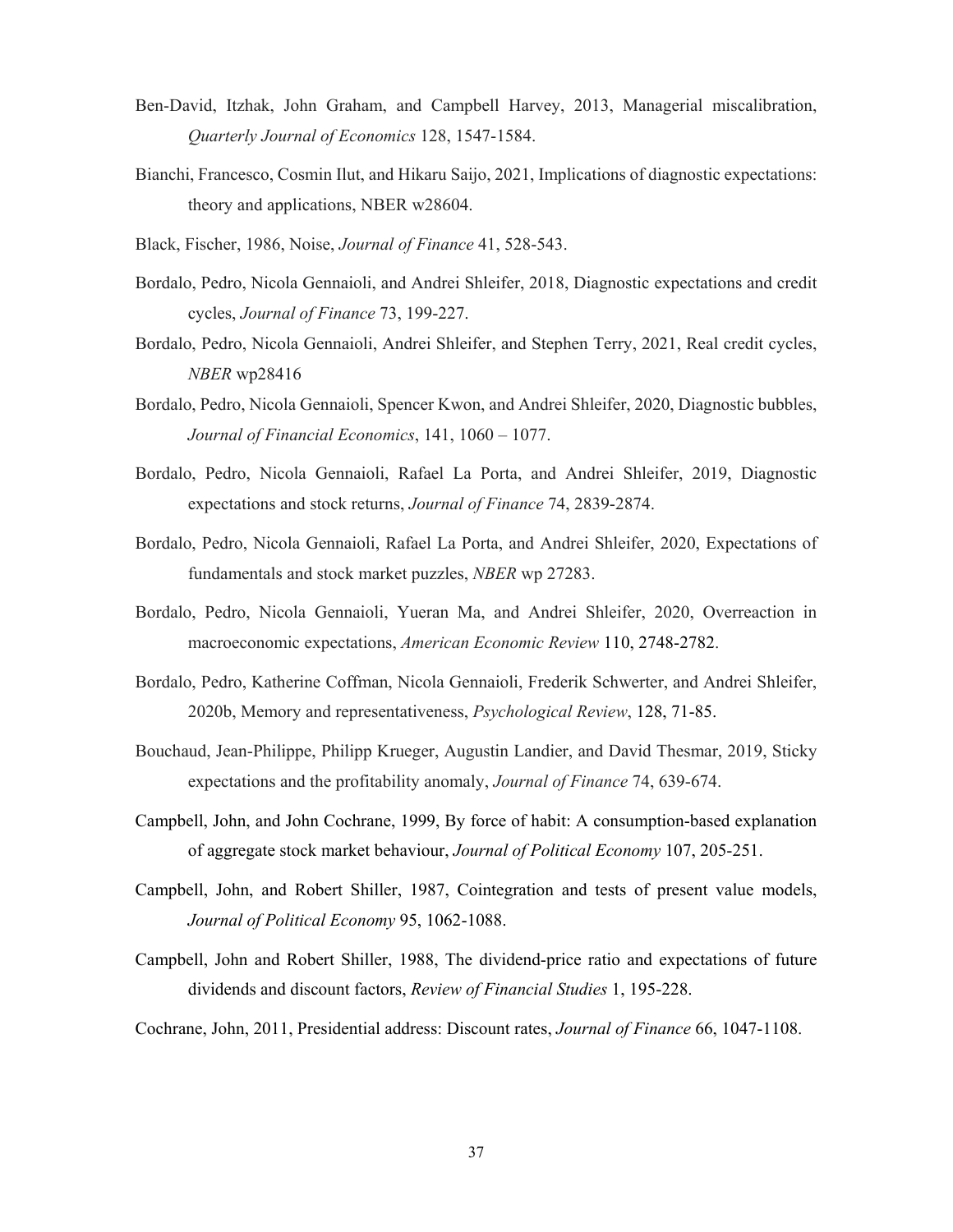- Coibion, Olivier, and Yuriy Gorodnichenko, 2015, Information rigidity and the expectations formation process: A simple framework and new facts, *American Economic Review* 105, 2644-2678.
- Constantinides, George, 1990, Habit formation: a resolution of the equity premium puzzle, *Journal of Political Economy* 98, 519-543.
- Cummins, Jesse, Kevin Hassett, and Stephen Oliner, 2006, Investment behaviour, observable expectations, and internal funds, *American Economic Review* 96, 796 – 810.
- Cutler, David, James Poterba, and Lawrence Summers, 1990, Speculative dynamics and the role of feedback traders, *American Economic Review* 80, 63–68.
- Daniel, Kent, David Hirshleifer, and Avanidhar Subramanyam, 1998, Investor psychology and security market under- and over-reaction, *Journal of Finance* 53, 1839 – 1885.
- Daniel, Kent, David Hirshleifer, and Avanidhar Subrahmanyam, A., 2001, Overconfidence, arbitrage, and equilibrium asset pricing, *Journal of Finance* 56, 921-965.
- Daniel, Kent and Sheridan Titman, 2006, Market reactions to tangible and intangible information, *Journal of Finance* 61, 1605–1643.
- D'Arienzo, Daniele, 2019, Excess volatility from increasing overreaction, Working paper.
- De la O, Ricardo, and Sean Myers, 2021, Subjective cash flow and discount rate expectations, *Journal of Finance* 76, 1339-1387.
- De la O, Ricardo, and Sean Myers, 2022, When to subjective expectations explain asset prices, *working paper.*
- De Bondt, Werner, and Richard Thaler, 1985, Does the stock market overreact? *Journal of Finance* 40, 793 - 805.
- De Bondt, Werner, and Richard Thaler, 1990, Do security analysts overreact? *American Economic Review* 80, 52-57.
- De Long, J. Bradford, Andrei Shleifer, Lawrence Summers, and Robert Waldmann, 1990a, Noise trader risk in financial markets, *Journal of Political Economy* 98, 703-738.
- De Long, J. Bradford, Andrei Shleifer, Lawrence Summers, and Robert Waldmann, 1990b, Positive feedback investment strategies and destabilizing rational speculation, *Journal of Finance* 45, 379-395.
- Fama, Eugene, and Kenneth French, 1993, Common risk factors in the returns on stocks and bonds*, Journal of Financial Economics* 33, 3–56.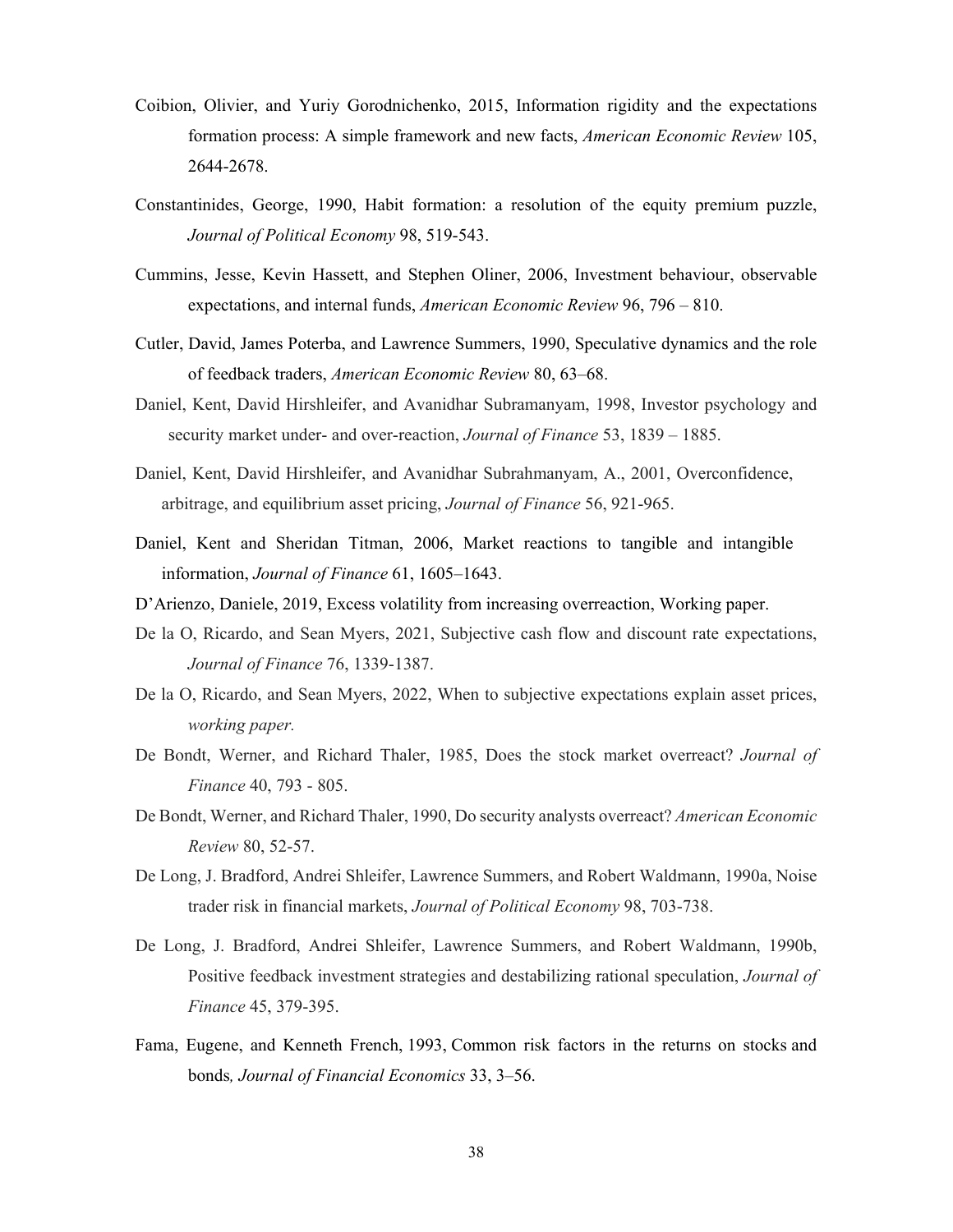- Fama, Eugene, and Kenneth French, 2015, A five-factor asset pricing model, *Journal of Financial Economics,* 116, 1-22.
- Frankel, Richard, and Charles Lee, 1998. Accounting valuation, market expectation, and crosssectional stock returns, *Journal of Accounting and Economics* 25, 283-319.
- Gabaix, Xavier, 2012, Variable rare disasters: An exactly solved framework for ten puzzles in macro-finance, *Quarterly Journal of Economics* 127, 645-700.
- Gabaix, Xavier, 2019, Behavioral inattention. In *Handbook of Behavioral Economics: Applications and Foundations* 1 (Vol. 2), 261-343. North-Holland.
- Giglio, Stefano, and Bryan Kelly, 2017, Excess volatility: Beyond discount rates, *Quarterly Journal of Economics* 133, 71-127.
- Giglio, Stefano, Matteo Maggiori, Johannes Stroebel, and Stephen Utkus, 2021, Five facts about beliefs and portfolios, *American Economic Review* 111, 1481-1522.
- Gilchrist, Simon and Egon Zakrajšek, 2012, Credit spreads and business cycle fluctuations. *American Economic Review* 102, 1692–1720.
- Gormsen, Niels, 2021, Time variation of the equity term structure, *Journal of Finance* 76, 1959- 1999.
- Gormsen, Niels, and Eben Lazarus, 2021, Duration-driven returns, *Journal of Finance, forthcoming.*
- Greenwood, Robin, and Samuel Hanson, 2015, Waves in ship prices and investment, *Quarterly Journal of Economics* 131, 55-109.
- Greenwood, Robin, and Andrei Shleifer, 2014, Expectations of returns and expected returns, *Review of Financial Studies* 27, 714-746.
- Guo, Hongye, and Jessica Wachter, 2020, 'Superstitious' Investors, NBER w25603.
- Hillenbrand, Sebastian, and Odhrain McCarthy, 2022, Heterogeneous investors and stock market fluctuations, NYU, mimeo.
- Hirshleifer, David, Jun Li, and Jianfeng Yu, 2015, Asset pricing in production economies with extrapolative expectations, *Journal of Monetary Economics* 76, 87-106.
- Huang, Lixin, and Hong Liu, 2007, Rational inattention and portfolio selection, *Journal of Finance* 62, 1999-2040.
- Jagannathan, Ravi, and Binying Liu, 2019, Dividend dynamics, learning, and expected stock index returns, *Journal of Finance* 74, 401-448.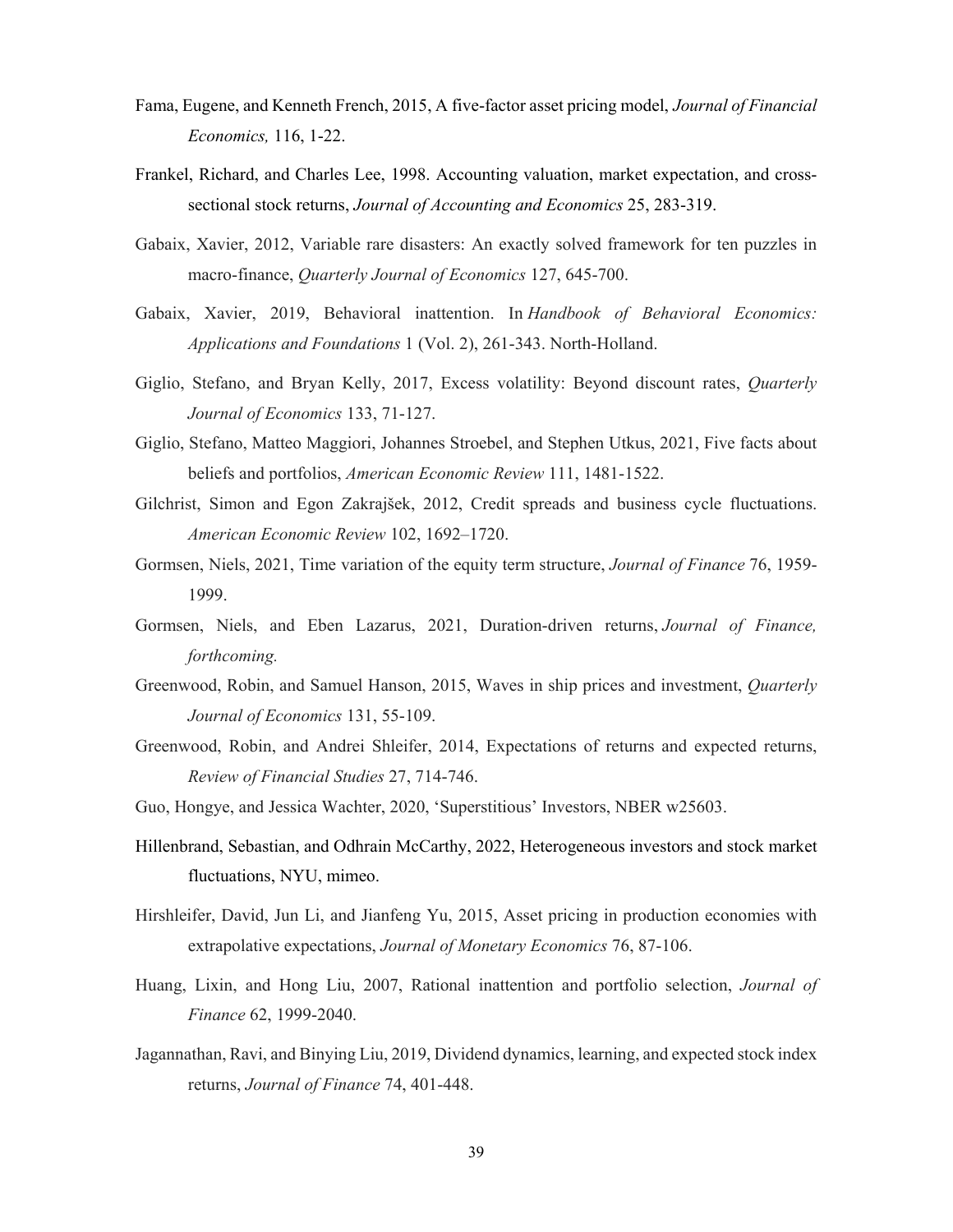- Jegadeesh, Narasimhan, and Sheridan Titman, 1993, Returns to buying winners and selling losers: implications for stock market efficiency, *Journal of Finance* 48, 65-91.
- Jin, Lawrence J., and Pengfei Sui, 2019, Asset pricing with return extrapolation, *SSRN* wp 3045658.
- Kelly, Bryan, and Seth Pruitt, 2013, Market expectations in the cross-section of present values, *Journal of Finance* 68, 1721-1756.
- Kohlhas, Alexandre, and Ansgar Walther, 2021, Asymmetric attention, *American Economic Review* 111, 2879-2925.
- Koijen, Ralph S J, and Stijn Van Nieuwerburgh, 2011, Predictability of returns and cash flows, *Annual Review of Financial Economics* 3, 467-491.
- Kothari, S.P., and Jay Shanken, 1997, Book-to-market, dividend yield, and expected market returns: A time-series analysis, *Journal of Financial Economics* 44, 169–203.
- Kothari, S. P., Jonathan Lewellen, and Jerold Warner, 2006, Stock returns, aggregate earnings surprises, and behavioral finance, *Journal of Financial Economics* 79, 537-568.
- Kozak, Serhiy, Stefan Nagel, and Shrihari Santosh, 2018, Interpreting factor models, *Journal of Finance* 73, 1183-1223.
- La Porta, Rafael, 1996, Expectations and the cross-section of stock returns, *Journal of Finance* 51, 1715-1742.
- La Porta, Rafael, Josef Lakonishok, Andrei Shleifer, and Robert Vishny, 1997, Good news for value stocks: Further evidence on market efficiency, *Journal of Finance* 52, 859-874.
- Lakonishok, Josef, Andrei Shleifer, and Robert Vishny, 1994, Contrarian investment, extrapolation, and risk. *Journal of Finance* 49, 1541-1578.
- Lee, Charles, James N. Myers, and Bhaskaran Swaminathan, 1999, What is the intrinsic value of the Dow? *Journal of Finance* 54, 1693-1741.
- Lee, Charles, and Bhaskaran Swaminathan, 2000, Price momentum and trading volume, *Journal of Finance* 55, 2017-2069.
- LeRoy, Stephen, and Richard Porter, 1981, The present-value relation: Tests based on implied variance bounds, *Econometrica* 49, 555-574.
- Lettau, Martin, and Sydney Ludvigson, 2001, Consumption, aggregate wealth, and expected stock returns, *Journal of Finance* 56, 815-849.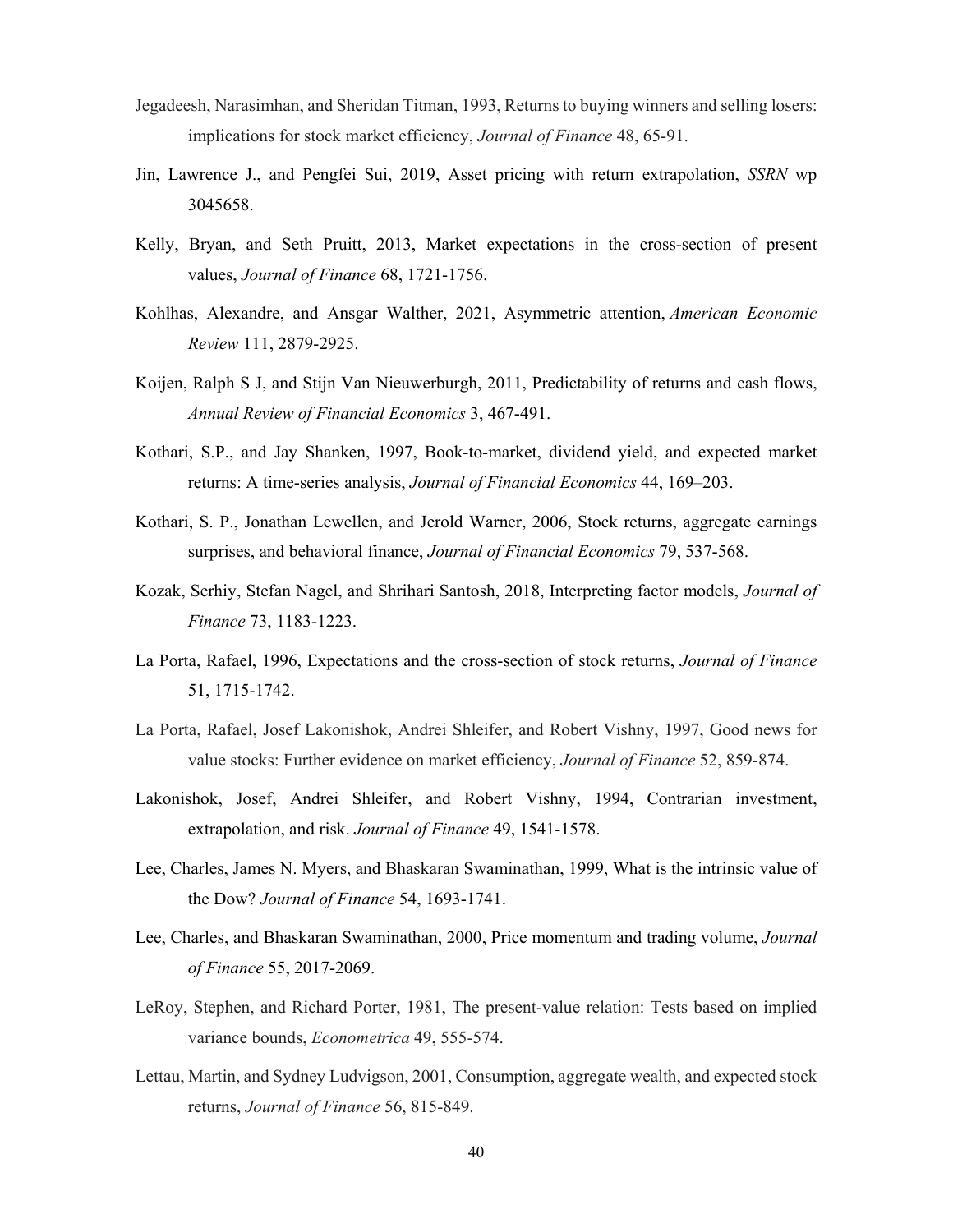- L'Huillier, Jean-Paul, Sanjay Singh, and Donghoon Yoo, 2021, Diagnostic expectations and macroeconomic volatility, working paper SSRN 3778231.
- Mankiw, Gregory and Ricardo Reis, 2002, Sticky information versus sticky prices: a proposal to replace the new keynesian phillips curve, *Quarterly Journal of Economics* 117, 1295– 1328.
- Marsh, Terry, and Robert Merton, 1986, Dividend variability and variance bounds tests for the rationality of stock market prices, *American Economic Review* 76, 483-498.
- Martin, Ian, 2017, What is the expected return on the market?, *Quarterly Journal of Economics* 132, 367‒433.
- Nagel, Stefan, and Xu, Zhengyang, 2019, Asset pricing with fading memory, *Review of Financial Studies*, forthcoming*.*
- Newey, Whitney, and Kenneth West, 1987, A simple, positive semi-definite heteroscedasticity and autocorrelation consistent covariance matrix, *Econometrica* 55, 703–708.
- Odean, Terrance, 1998, Volume, volatility, price, and profit when all traders are above average, *Journal of Finance* 53, 1887-1934.
- Ortu, Fulvio, Andrea Tamoni, and Claudio Tebaldi, 2013, Long-run risk and the persistence of consumption shocks, *Review of Financial Studies* 26, 2876–2915.
- Pflueger, Carolin, Emil Siriwardane, and Adi Sunderam, 2020, Financial market risk perceptions and the macroeconomy, *Quarterly Journal of Economics* 135, 1443-1491.
- Rietz, Thomas A, 1988, The equity risk premium: A solution, *Journal of Monetary Economics* 22, 117-131.
- Shiller, Robert, 1981, The use of volatility measures in assessing market efficiency, *Journal of Finance* 36, 291-304.
- Shiller, Robert, 2014, Speculative asset prices, *American Economic Review* 104, 1486-1517.
- Sims, Christopher, 2003, Implications of rational inattention, *Journal of Monetary Economics* 50, 665–690.
- Stambaugh, Robert, 1999, Predictive regressions, *Journal of Financial Economics* 54, 375-421.
- Timmermann, Allan, 1993, How learning in financial markets generates excess volatility and predictability in stock prices, *Quarterly Journal of Economics* 108, 1135-1145.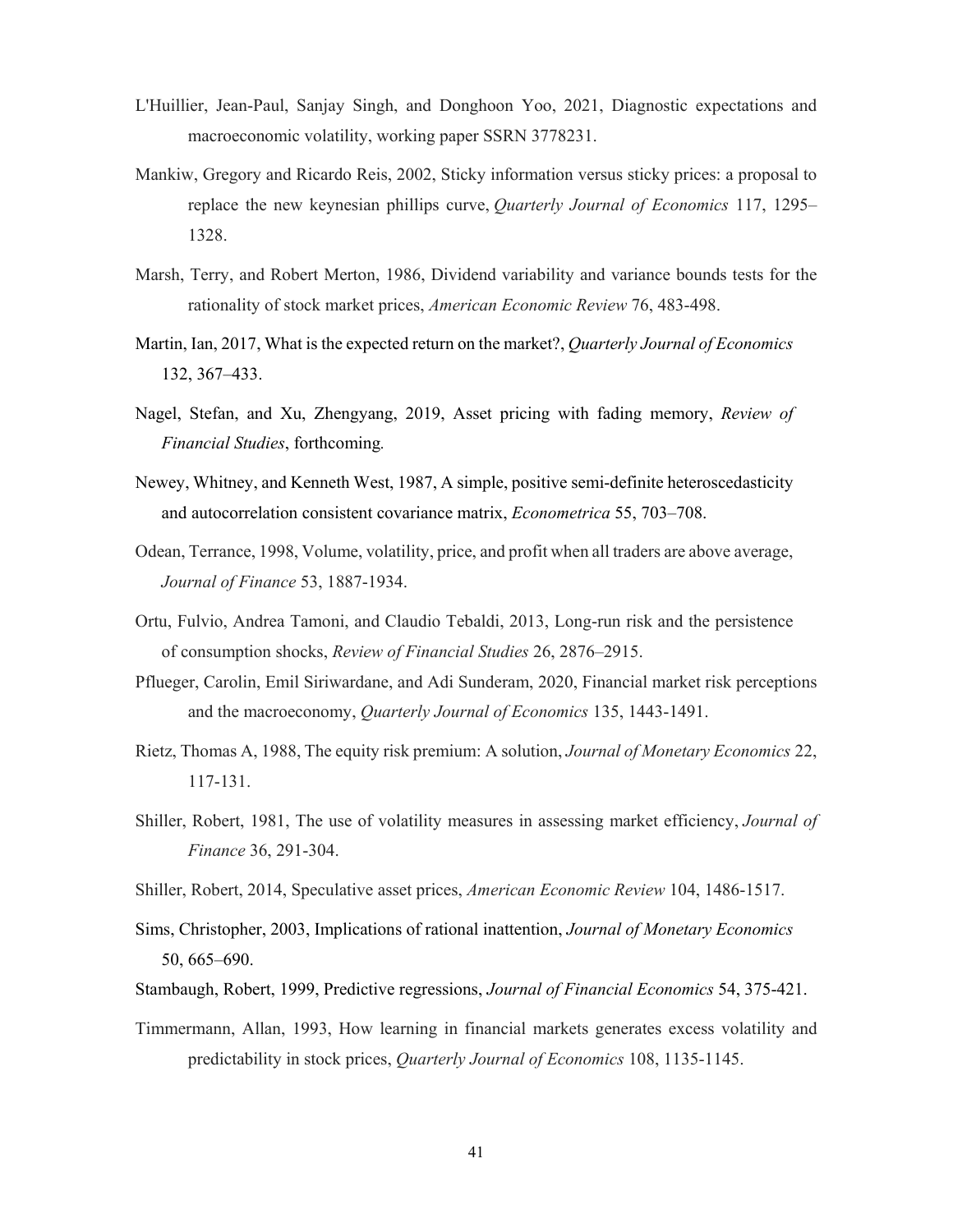- Wachter, Jessica, 2013, Can time‐varying risk of rare disasters explain aggregate stock market volatility? *Journal of Finance* 68, 987-1035.
- Weber, Michael, 2018, Cash flow duration and the term structure of equity returns, *Journal of Financial Economics* 128, 486-503.
- Woodford, Michael, 2003, Imperfect common knowledge and the effects of monetary policy, In *Knowledge, Information, and Expectations in Modern Macroeconomics* (Philippe Aghion, Roman Frydman, Joseph Stiglitz, and Michael Woodford, eds.), Princeton University Press.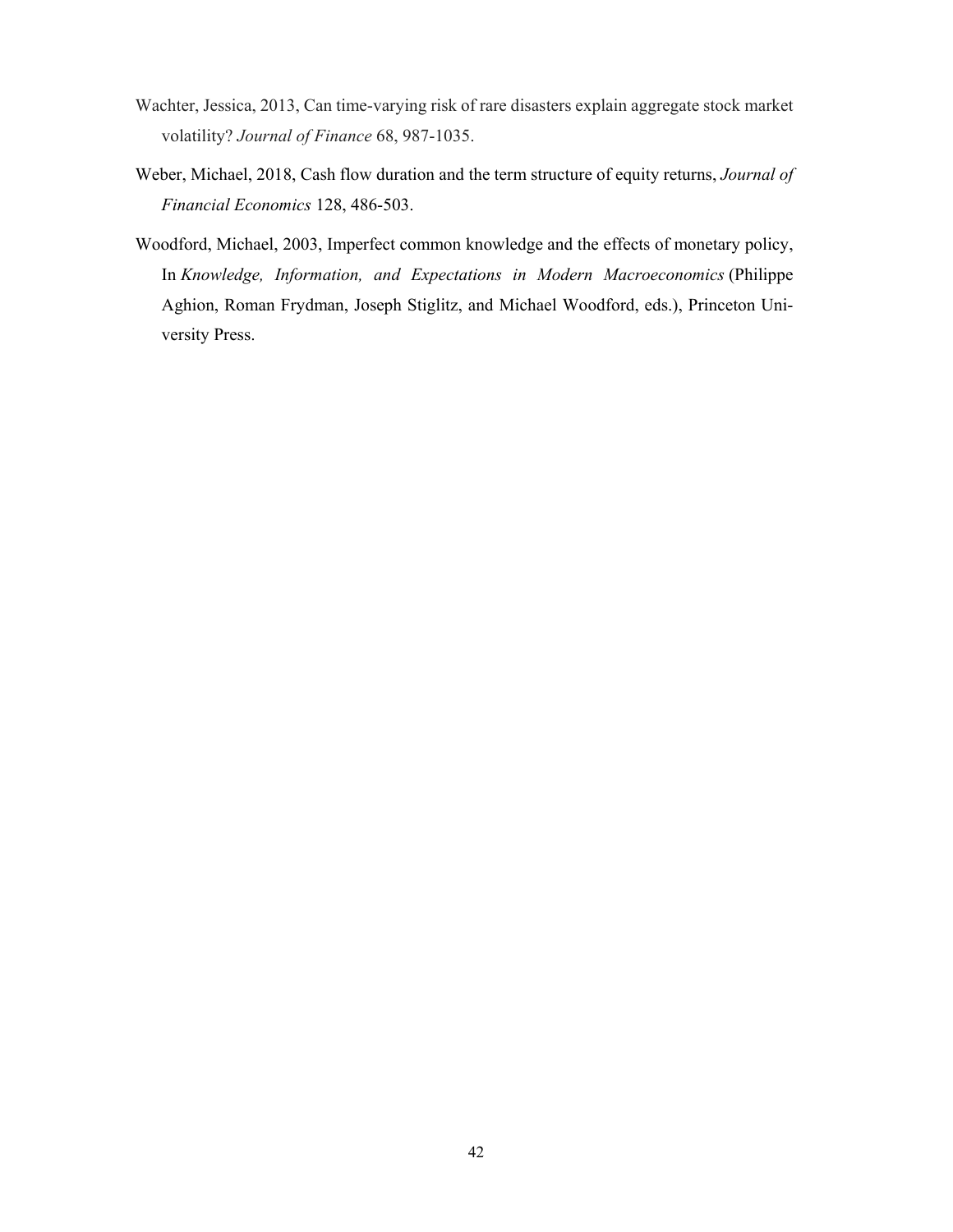#### **Appendix A. Proofs**

**Equivalence between Equation (7) and Diagnostic Expectations when**  $\theta > 0$ **. In their internet** Appendix, Bordalo et al. (2018) define a generalized slow-moving diagnostic distribution as:

$$
f^{\theta}(g_{t+s}) \propto f(g_{t+s}|g_t, \eta_t) R_{s,t}^{\theta},
$$

$$
R_{s,t} = \prod_{n \geq 1} \left[ \frac{f(g_{t+s}|\mathbb{E}_{t+1-n}(g_t), \eta_{t+1-n})}{f(g_{t+s}|\mathbb{E}_{t-n}(g_t), \eta_{t-n})} \right]^{Y_n},
$$

where  $f(g_{t+s}|g_t, \eta_t)$  is the true conditional distribution, which depends on the current state  $g_t$ and news shock  $\eta_t$ , while  $R_{s,t}$  is the representativeness of realization  $g_{t+s}$  at time t. In the standard memoryless DE model,  $\gamma_1 = 1$  and  $\gamma_n = 0$  for  $n > 1$ . A sluggish DE model features  $\gamma_n > 0$  for some  $n > 1$ .

A special case of a sluggish DE model is one in which  $\gamma_n = \gamma^{n-1}$ , in which  $\gamma \in (0,1)$ parameterizes the speed of the decay of overreaction to past news. In this case we can write:

$$
R_{s,t} = \prod_{n \ge 1} \left[ \frac{f(g_{t+s}|\mathbb{E}_{t+1-n}(g_t), \eta_{t+1-n})}{f(g_{t+s}|\mathbb{E}_{t-n}(g_t), \eta_{t-n})} \right]^{n^{n-1}}
$$

In this case, applying the BGS (2018) formula, the diagnostic expectation is equal to:

$$
\mathbb{E}_{t}^{\theta}(g_{t+s}) = \mathbb{E}_{t}(g_{t+s}) + \theta \sum_{n>1} \gamma^{n-1} [\mathbb{E}_{t+1-n}(g_{t+s}) - \mathbb{E}_{t-n}(g_{t+s})].
$$

We now show that this equation is equivalent to (7) for a suitable choice of the decay parameter  $\gamma$ .

By iterating backward the belief distortion  $\epsilon_t$ , we can write Equation (7) as:

$$
\widetilde{\mathbb{E}}_t(g_{t+s}) = \mathbb{E}_t(g_{t+s}) + \mu^{s-1} \sum_{n>1} \rho^{n-1} u_{t+1-n}.
$$

By plugging the expression for the expectations shock we obtain:

$$
\widetilde{\mathbb{E}}_t(g_{t+s}) = \mathbb{E}_t(g_{t+s}) + \theta \mu^{s-1} \sum_{n>1} \rho^{n-1} (\mu \tau_{t+1-n} + \eta_{t+1-n}).
$$

In the AR(1) process of Equation (6), the shock  $(\mu \tau_{t+1-n} + \eta_{t+1-n})$  is equivalent to the expectation revision for next period dividend growth, namely  $(\mu \tau_{t+1-n} + \eta_{t+1-n}) =$  $\mathbb{E}_{t+1-n}(g_{t+2-n}) - \mathbb{E}_{t-n}(g_{t+2-n})$ . In turn, Equation (6) implies that  $\mathbb{E}_{t+1-n}(g_{t+1}) =$  $\mu^{n-1} \mathbb{E}_{t+1-n}(g_{t+2-n})$  and  $\mathbb{E}_{t-n}(g_{t+1}) = \mu^{n-1} \mathbb{E}_{t-n}(g_{t+2-n})$ . As a result, we can write:

$$
\widetilde{\mathbb{E}}_t(g_{t+s}) = \mathbb{E}_t(g_{t+s}) + \theta \mu^{s-1} \sum_{n>1} \left(\frac{\rho}{\mu}\right)^{n-1} [\mathbb{E}_{t+1-n}(g_{t+1}) - \mathbb{E}_{t-n}(g_{t+1})]
$$
\n(C) also implies that  $\mathbb{E}_t$  is a constant function,  $f(x) = \sum_{k=1}^{n} \mathbb{E}_t[g_{t+k}]$ .

.

Equation (6) also implies that  $\mathbb{E}_{t-k}(g_{t+s}) = \mu^{s-1} \mathbb{E}_{t-k}(g_{t+1})$ . In turn, this implies that:

$$
\widetilde{\mathbb{E}}_t(g_{t+s}) = \mathbb{E}_t(g_{t+s}) + \theta \sum_{n>1} \left(\frac{\rho}{\mu}\right)^{n-1} [\mathbb{E}_{t+1-n}(g_{t+s}) - \mathbb{E}_{t-n}(g_{t+s})].
$$

As a result, for  $\theta > 0$ ,  $\mathbb{E}_{t}(g_{t+s})$  in Equation (7) is equivalent to a slow-moving diagnostic expectation with decay parameter  $\gamma = \rho/\mu$ .

**Proof of Proposition 1.** The goal is to compute the regression coefficients  $\beta_1$  and  $\beta_2$  for Equation (8) and to characterize their sign as a function of  $\theta$ . Using Equation (7), the forecast error and the forecast revision are equal to:

$$
g_{t+s} - \widetilde{\mathbb{E}}_t(g_{t+s}) = -\mu^{s-1} \epsilon_t, \n\widetilde{\mathbb{E}}_t(g_{t+s}) - \widetilde{\mathbb{E}}_{t-1}(g_{t+s}) = \mu^{s-1}[(1+\theta)(\mu \tau_t + \eta_t) - (\mu - \rho)\epsilon_{t-1}].
$$

Using these expressions, after some algebra we obtain the following moments: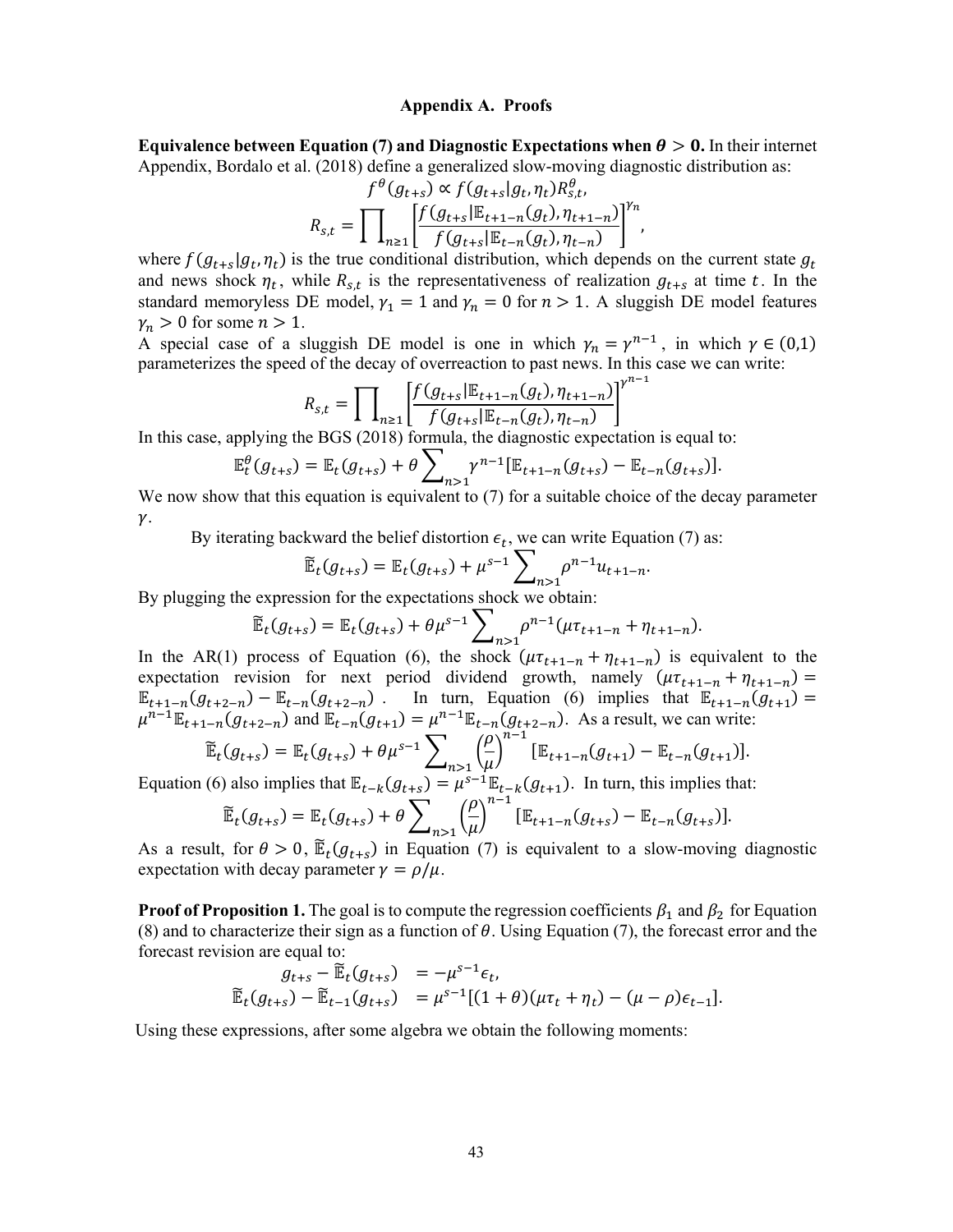$$
\gamma_{11} \equiv \text{Var}\big[\tilde{\mathbb{E}}_t(g_{t+s}) - \tilde{\mathbb{E}}_{t-1}(g_{t+s})\big] \n= \mu^{2(s-1)}\sigma_v^2 \bigg[(1+\theta)^2 + (\mu - \rho)^2 \frac{\theta^2}{(1-\rho^2)}\bigg]; \n\gamma_{21} \equiv \text{Cov}\big[\tilde{\mathbb{E}}_t(g_{t+s}) - \tilde{\mathbb{E}}_{t-1}(g_{t+s}), \tilde{\mathbb{E}}_{t-1}(g_{t+s})\big] \n= -\mu^{2s-1}(\mu - \rho)\theta \sigma_v^2 \bigg[\frac{1}{1-\mu\rho} + \frac{\theta}{(1-\rho^2)}\bigg]; \n\gamma_{22} \equiv \text{Var}\big[\tilde{\mathbb{E}}_{t-1}(g_{t+s})\big] \n= \mu^{2s}\sigma_v^2 \bigg[\frac{1}{1-\mu^2} + \frac{2\theta}{1-\mu\rho} + \frac{\theta^2}{1-\rho^2}\bigg]; \n\gamma_{Y1} \equiv \text{Cov}\big[\tilde{\mathbb{E}}_t(g_{t+s}) - \tilde{\mathbb{E}}_{t-1}(g_{t+s}), g_{t+s} - \tilde{\mathbb{E}}_t(g_{t+s})\big] \n= -\mu^{2(s-1)}\theta \sigma_v^2 \bigg[1 + \theta\bigg(1 - \rho \frac{(\mu - \rho)}{(1-\rho^2)}\bigg)\bigg]; \n\gamma_{Y2} \equiv \text{Cov}\big[\tilde{\mathbb{E}}_{t-1}(g_{t+s}), g_{t+s} - \tilde{\mathbb{E}}_t(g_{t+s})\big] \n= -\mu^{2s-1}\rho \theta \sigma_v^2 \bigg[1 + \frac{\theta}{1-\rho^2}\bigg],
$$

Where  $\sigma_v^2 = (\mu^2 \sigma_\tau^2 + \sigma_\eta^2)$  is the variance of the shock. Then we have:

$$
\beta_1 = \frac{\gamma_{22}\gamma_{1Y} - \gamma_{12}\gamma_{2Y}}{\gamma_{11}\gamma_{22} - \gamma_{21}^2}
$$

$$
\beta_2 = \frac{-\gamma_{12}\gamma_{1Y} + \gamma_{11}\gamma_{2Y}}{\gamma_{11}\gamma_{22} - \gamma_{21}^2}
$$

The sign of  $\beta_1$  is equal to the sign of  $\gamma_{22}\gamma_{1Y} - \gamma_{12}\gamma_{2Y}$ , where

$$
\gamma_{22}\gamma_{1Y}-\gamma_{12}\gamma_{2Y}=-\mu^{4s-2}\sigma_v^4\times\theta G(\theta),
$$

where

$$
G(\theta) = \left( (1+\theta) - \rho(\mu-\rho) \frac{\theta}{1-\rho^2} \right) \times \left( \frac{1}{1-\mu^2} + \frac{2\theta}{1-\mu\rho} + \frac{\theta^2}{1-\rho^2} \right)
$$

$$
+ \theta \rho(\mu-\rho) \left( 1 + \frac{\theta}{1-\rho^2} \right) \times \left( \frac{1}{1-\mu\rho} + \frac{\theta}{1-\rho^2} \right),
$$

From this, note that the condition  $\beta_1 < 0$  is equivalent to  $\theta > 0$  if and only if  $G(\theta) > 0$  for all  $\theta$ .

We now show that  $G(\theta) > 0$  for all  $\theta$ . At this effect, we proceed in two steps. First, we show  $G(\theta) > 0$  for all  $\theta \in [-1, -(1 - \rho^2)]$ . Next, we show  $G'(\theta) > 0$  for all  $\theta \ge -(1 - \rho^2)$ , which guarantees, starting from the fact that  $G(-(1 - \rho^2)) > 0$ , that  $G(\theta) > 0$  for all  $\theta \ge -(1 - \rho^2)$ .

To demonstrate the first step, note that  $G(\theta) > 0$  can be equivalently written as:

$$
\rho(\mu - \rho)\theta - (1 - \rho^2)(1 + \theta) < \rho(\mu - \rho) \cdot \theta \cdot \frac{(1 - \rho^2 + \theta) \left( \frac{1}{(1 - \mu \rho)} + \frac{\theta}{(1 - \rho^2)} \right)}{\left( \frac{1}{1 - \mu^2} + \frac{\theta^2}{(1 - \rho^2)} + \frac{2\theta}{(1 - \mu \rho)} \right)}.
$$

When  $\theta$  < 0 the LHS is always negative, since it is a sum of negative terms. On the other hand, if  $\theta \le -(1 - \rho^2)$  the RHS is greater or equal than zero. This is due to the facts that: i)  $\rho(\mu - \rho)$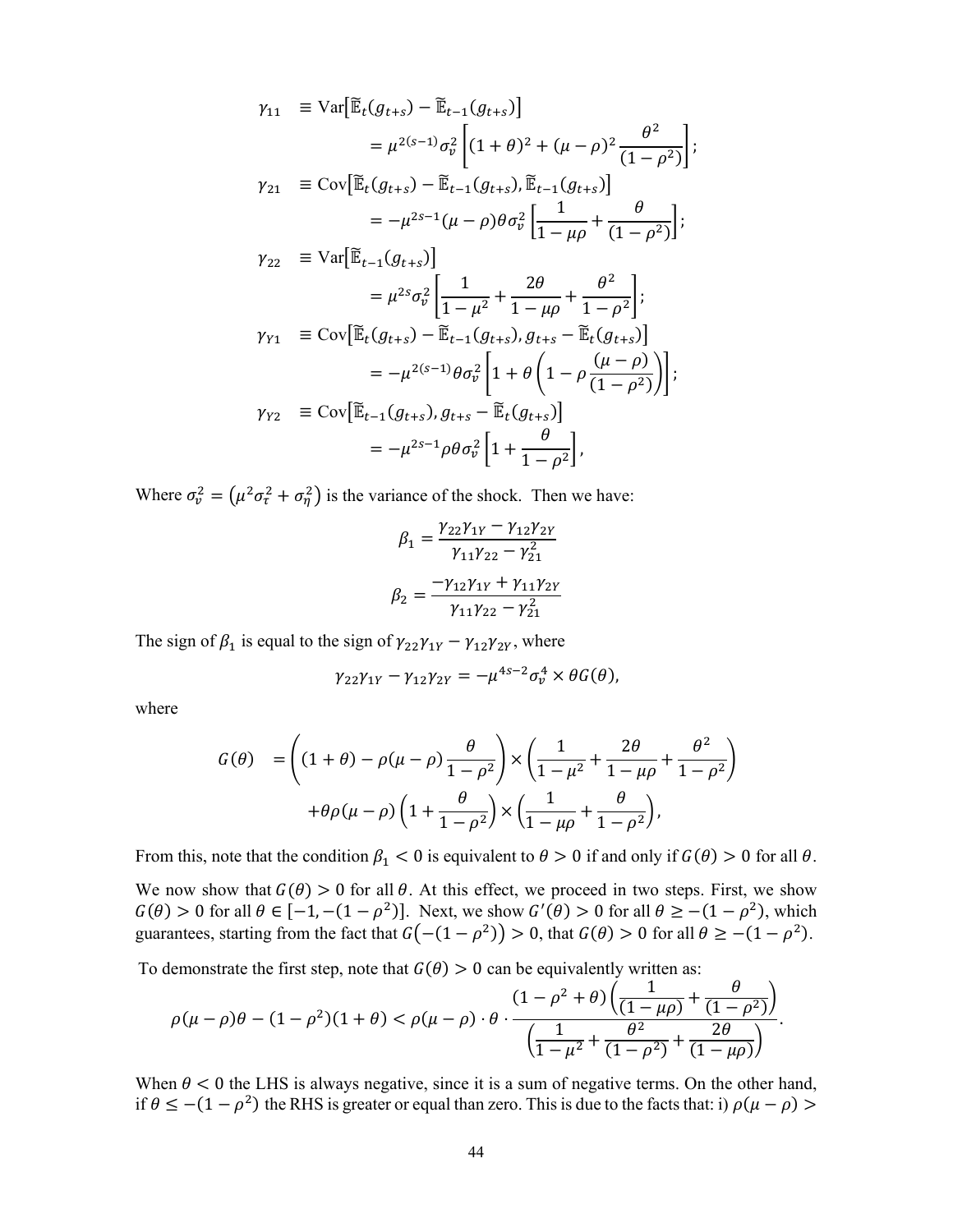0, ii) it can be easily verify that  $\frac{1}{(1-\mu\rho)} + \frac{\theta}{(1-\rho^2)} > 0$ , iii) in the range  $\theta \le -(1-\rho^2)$  the terms  $\theta$ and  $(1 - \rho^2 + \theta)$  are non-positive so their product is non-negative, and iv) the denominator is positive. Point iv) follows from the fact that the sign of the denominator is equal to the sign of the following quadratic polynomial (letting  $\bar{\theta} \equiv -\theta > 0$ ):

$$
(1 - \mu^2)(1 - \mu\rho)\bar{\theta}^2 - 2(1 - \mu^2)(1 - \rho^2)\bar{\theta} + (1 - \rho^2)(1 - \mu\rho),
$$

whose determinant is

$$
\Delta = 4(1 - \mu^2)(1 - \rho^2)[-(\mu - \rho)^2] \le 0,
$$

which is negative when  $\rho < \mu$  and zero when  $\rho = \mu$ . Noting that for  $\theta = 0$  the polynomial is positive, it follows that the polynomial is positive for all  $\theta$ . So, we have shown that  $G(\theta) > 0$  for all  $\theta \leq -(1 - \rho^2)$ .

Consider now the second step of the proof, which is to show that  $G'(\theta) \ge 0$  for all  $\theta \ge$  $-(1 - \rho^2)$ . First, express  $G(\theta)$  as follows:

$$
G(\theta) = \left(\frac{1}{1-\mu^2} + \frac{\theta^2}{(1-\rho^2)} + \frac{2\theta}{(1-\mu\rho)}\right) + \theta \left(\frac{1-\mu\rho}{1-\rho^2}\right) \left(\frac{1}{1-\mu^2} + \frac{\theta^2}{1-\rho^2} + \frac{2\theta}{1-\mu\rho}\right) + \theta\rho(\mu-\rho) \left[\frac{1}{1-\mu\rho} + \frac{\theta^2}{(1-\rho^2)^2} + \frac{\theta}{1-\rho^2} \left(1 + \frac{1}{1-\mu\rho}\right)\right].
$$

Note, then, that  $G(\theta)$  has the following structure:

$$
G(\theta) = f(\theta) + \theta h(\theta),
$$

so that

$$
G'(\theta) = f'(\theta) + h(\theta) + \theta h'(\theta)
$$
  
= 
$$
[f'(\theta) - h'(\theta)] + h(\theta) + (1 + \theta)h'(\theta).
$$

We now show that for  $\theta \ge -(1 - \rho^2)$  the following sufficient condition for  $G'(\theta) \ge 0$  holds: (a)  $h'(\theta) \ge 0$ ; (b)  $f'(\theta) - h'(\theta) \ge 0$ ; and (c)  $h(\theta) \ge 0$ . Consider first that:

$$
h'(\theta) = \left[1 - \frac{\rho(\mu - \rho)}{1 - \rho^2}\right] \left(\frac{2\theta}{1 - \rho^2} + \frac{2}{1 - \mu\rho}\right) + \frac{\rho(\mu - \rho)}{1 - \rho^2} \cdot \left(\frac{2\theta}{1 - \rho^2} + 1 + \frac{1}{1 - \mu\rho}\right) \ge 0,
$$

where the inequality holds because we have the sum of two positive terms. The second term is positive because it is positive at the lowest admissible value  $\theta = -(1 - \rho^2)$ . Next note that:

$$
f'(\theta) - h'(\theta) = \frac{\rho(\mu - \rho)}{1 - \rho^2} \cdot \left(\frac{2\theta}{1 - \rho^2} + \frac{2}{1 - \mu\rho}\right) - \frac{\rho(\mu - \rho)}{1 - \rho^2} \cdot \left(1 + \frac{1}{1 - \mu\rho} + \frac{2\theta}{1 - \rho^2}\right)
$$

$$
= \frac{\rho(\mu - \rho)}{1 - \rho^2} \cdot \left(\frac{1}{1 - \mu\rho} - 1\right) \ge 0.
$$

Finally, it is easy to show that  $h(\theta) \ge 0$  when  $\theta \ge -(1 - \rho^2)$ . Since  $h'(\theta) \ge 0$  for all  $\theta \ge$  $-(1 - \rho^2)$ , it suffices to show that  $h(-(1 - \rho^2)) \ge 0$ , which is easily verified. This completes the proof that  $G(\theta) \ge 0$  for all admissible  $\theta$ , so  $\beta_1 < 0$  if and only if  $\theta > 0$ .

We conclude by showing that  $\beta_2 < 0$  if  $\theta > 0$ . The sign of  $\beta_2$  is equal to the sign of  $-\gamma_{12}\gamma_{1Y}$  +  $\gamma_{11}\gamma_{2Y}$ , where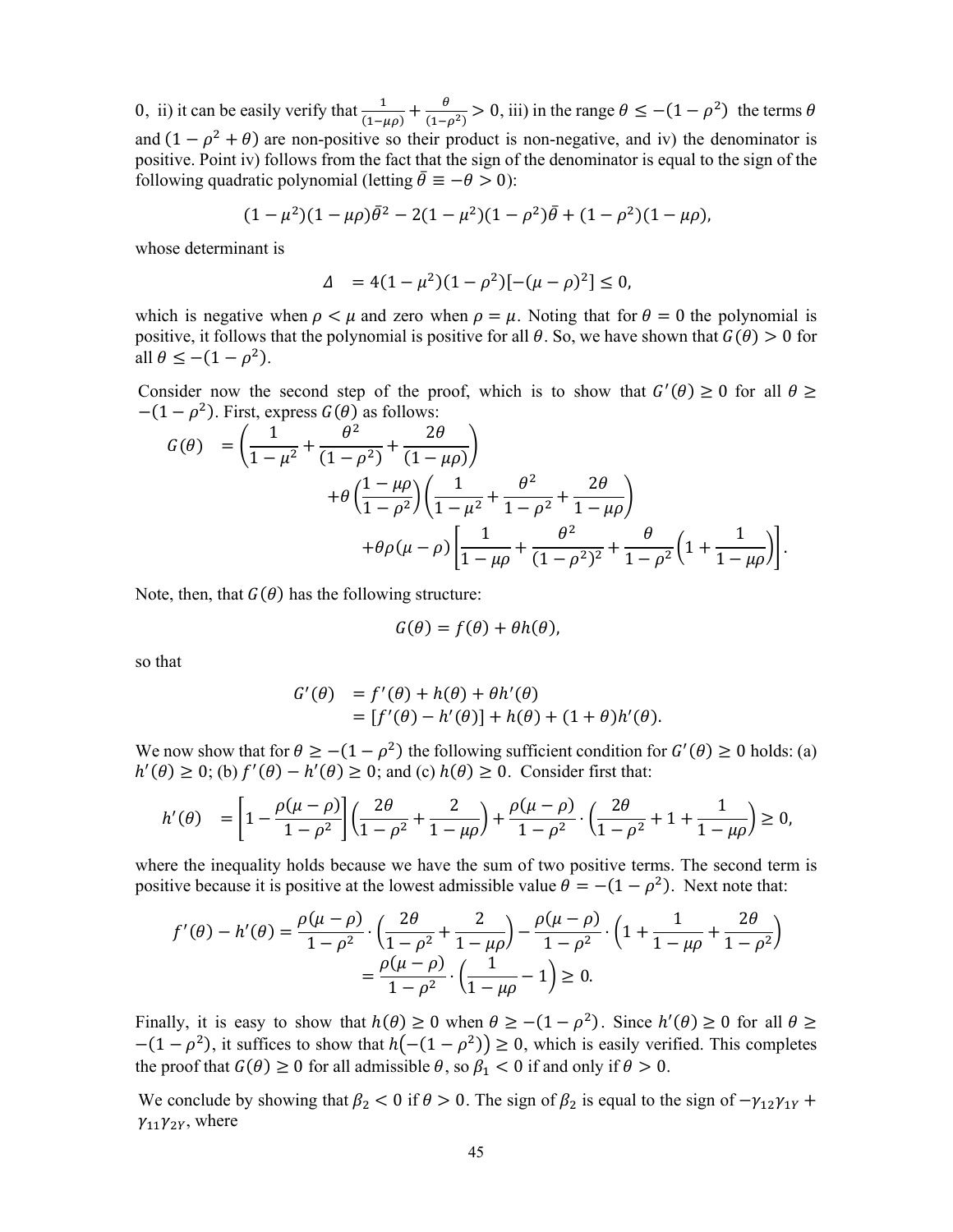$$
-\gamma_{12}\gamma_{1Y} + \gamma_{11}\gamma_{2Y} = -\mu^{4(s-1)}\sigma_v^4\theta Q(\theta),
$$

where

$$
Q(\theta) = (\mu - \rho)\theta \left(\frac{1}{1 - \mu\rho} + \frac{\theta}{1 - \rho^2}\right) \times \left(1 + \theta \frac{1 - \mu\rho}{1 - \rho^2}\right)
$$

$$
+ \mu\rho \left(1 + \frac{\theta}{1 - \rho^2}\right) \times \left(1 + \theta^2 + (\mu - \rho)^2 \frac{\theta^2}{1 - \rho^2}\right).
$$

The desired claim holds if  $Q(\theta) > 0$  for all  $\theta > 0$ . But this is easily seen to be true.

**Proof of Proposition 2.** Equation (1) can be rewritten as:

 $r_{t+1} = \alpha (p_{t+1} - d_{t+1}) + g_{t+1} - (p_t - d_t) + k.$ By plugging in this equation the expressions for  $p_{t+1} - d_{t+1}$  and  $p_t - d_t$  derived from Equation (3) we obtain:

$$
r_{t+1} = r + \alpha \sum_{s \ge 0} \alpha^s \widetilde{\mathbb{E}}_{t+1}(g_{t+2+s}) + g_{t+1} - \sum_{s \ge 0} \alpha^s \widetilde{\mathbb{E}}_t(g_{t+1+s}),
$$

which is in turn equivalent to:

$$
r_{t+1} = r + \sum_{s \ge 1} \alpha^s [\widetilde{\mathbb{E}}_{t+1}(g_{t+1+s}) - \widetilde{\mathbb{E}}_t(g_{t+1+s})] + [g_{t+1} - \widetilde{\mathbb{E}}_t(g_{t+1})].
$$

Using Equation (7), we obtain that the forecast revision is equal to:

 $\widetilde{\mathbb{E}}_{t+1}(g_{t+1+s}) - \widetilde{\mathbb{E}}_t(g_{t+1+s}) = \mathbb{E}_{t+1}(g_{t+1+s}) - \mathbb{E}_t(g_{t+1+s}) + \mu^{s-1}(\epsilon_{t+1} - \mu \epsilon_t),$ Which is in turn equal to:

 $\widetilde{\mathbb{E}}_{t+1}(g_{t+1+s}) - \widetilde{\mathbb{E}}_{t}(g_{t+1+s}) = \mu^{s-1}(\mu \tau_{t+1} + \eta_{t+1})(1+\theta) - \mu^{s-1}(\mu - \rho)\epsilon_t.$ Plugging this expression in the equation for returns and using the definition of the current forecast error we obtain:

$$
r_{t+1} = r + \frac{\alpha}{1 - \alpha \mu} [(\mu \tau_{t+1} + \eta_{t+1})(1 + \theta) - (\mu - \rho)\epsilon_t] + (\tau_{t+1} - \epsilon_t),
$$

which can be rewritten as:

$$
r_{t+1} = r + \frac{1 + \alpha \mu \theta}{1 - \alpha \mu} \tau_{t+1} + \frac{\alpha (1 + \theta)}{1 - \alpha \mu} \eta_{t+1} - \left(\frac{1 - \alpha \rho}{1 - \alpha \mu}\right) \epsilon_t,
$$

which proves the proposition.

# **Stock Returns in the Cross Sections (also with firm level idiosyncratic shocks).**

There are many firms *i*, each of which exhibits AR(1) dividend growth  $g_{i,t+1} = \mu g_{i,t}$  +  $v_{i,t}$ , with firm level fundamental shock  $v_{i,t} = v_i * v_t + \varphi_{it}$ , where  $\varphi_{it}$  is a firm specific Gaussian shock uncorrelated with  $v_t$ , and the firm specific belief distortion follows  $\epsilon_{i,t} = \rho \epsilon_{i,t-1} + u_{i,t}$ , with firm level expectations shock  $u_{i,t} = \theta_i * (v_t + \varphi_{it})$ . Note that, given these assumptions, we can write  $\epsilon_{i,t} = \left(\frac{\theta_i}{\theta}\right) \epsilon_t + \epsilon_{it}$ , where  $\epsilon_{it}$  is the idiosyncratic component of the distortion.

In analogy with the aggregate market return, the realized return on firm  $i$  is equal to:

$$
r_{i,t+1} = r_i + \sum_{s \ge 1} \alpha^s [\widetilde{\mathbb{E}}_{t+1}(g_{i,t+1+s}) - \widetilde{\mathbb{E}}_t(g_{i,t+1+s})] + [g_{i,t+1} - \widetilde{\mathbb{E}}_t(g_{i,t+1})].
$$

The forecast revision is equal to:

 $\widetilde{\mathbb{E}}_{t+1}(g_{i,t+1+s}) - \widetilde{\mathbb{E}}_t(g_{i,t+1+s}) = \mu^s v_{i,t+1} + \mu^s \theta(v_{t+1} + \varphi_{i,t+1}) - \mu^{s-1}(\mu - \rho) \epsilon_{i,t}.$ Plugging this expression in the equation for returns and using the definition of the current forecast error we obtain: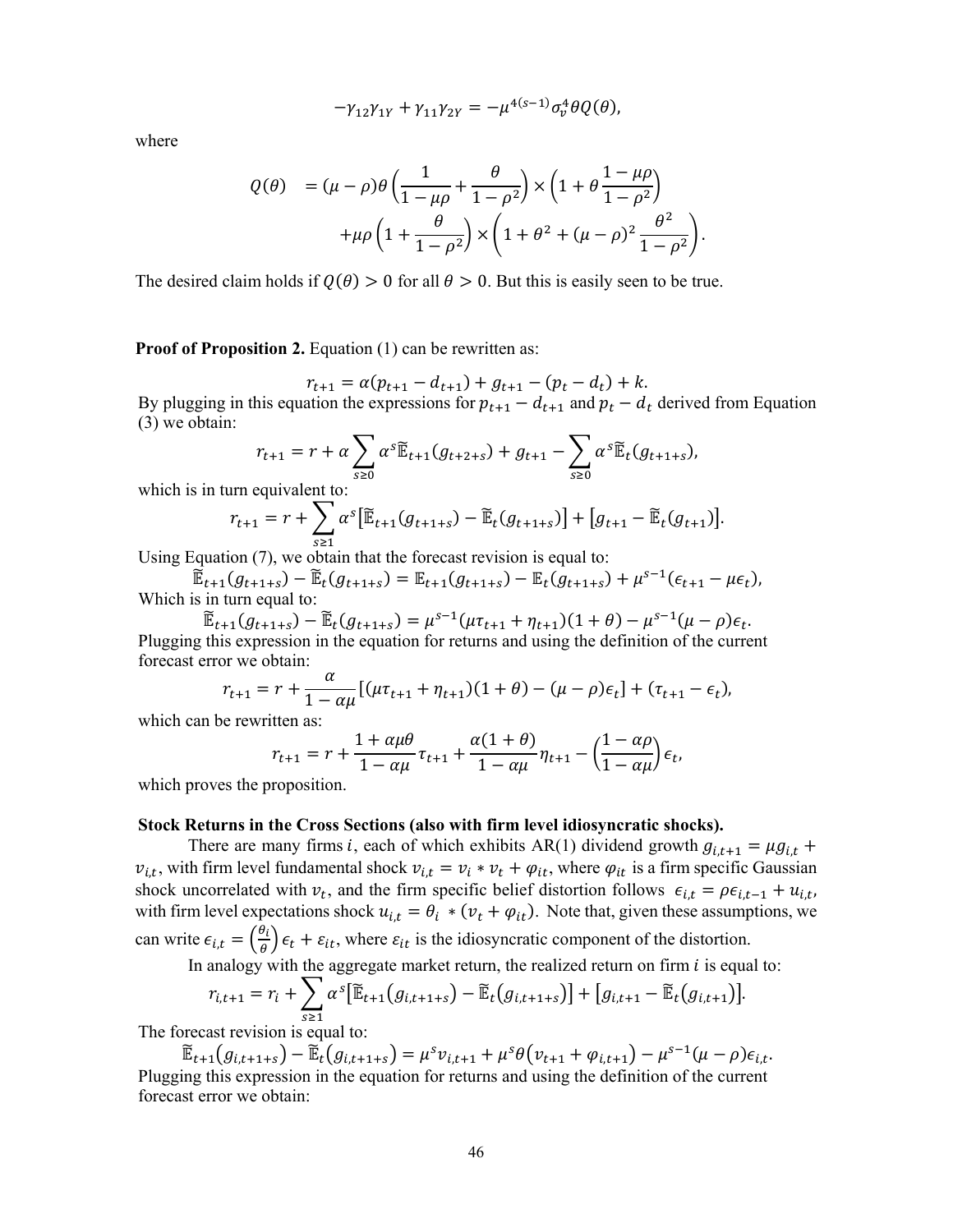$$
r_{i,t+1} = r_i + \frac{\alpha}{1 - \alpha \mu} \left[ \mu v_{i,t+1} + \mu \theta_i (v_t + \varphi_{it}) - (\mu - \rho) \epsilon_{i,t} \right] + (v_{i,t+1} - \epsilon_{i,t}),
$$

which can be rewritten as:

$$
r_{i,t+1} = r_i + \frac{v_i + \alpha \mu \theta_i}{1 - \alpha \mu} v_{t+1} + \frac{\alpha \mu (1 + \theta_i)}{1 - \alpha \mu} \varphi_{it+1} - \left(\frac{1 - \alpha \rho}{1 - \alpha \mu}\right) \left(\frac{\theta_i}{\theta}\right) \epsilon_t - \left(\frac{1 - \alpha \rho}{1 - \alpha \mu}\right) \epsilon_{it}.
$$

By substituting for the shock  $v_{t+1}$  from the aggregate market return equation we obtain:

$$
r_{i,t+1} - r_i = \frac{v_i + \alpha \mu \theta_i}{1 + \alpha \mu \theta} (r_{t+1} - r) - \left(\frac{1 - \alpha \rho}{1 - \alpha \mu}\right) \left(\frac{\theta_i - v_i \theta}{\theta + \alpha \mu \theta^2}\right) \epsilon_t + \frac{\alpha \mu (1 + \theta_i)}{1 - \alpha \mu} \varphi_{it+1} - \left(\frac{1 - \alpha \rho}{1 - \alpha \mu}\right) \epsilon_{it}.
$$

Which is equation (13) with the addition of the two idiosyncratic fundamental and belief distortion components.

### **Firm Level Required Return and the CAP M**

Consider the perceived distribution of the stock return on firm  $i$  by the investor. From previous analysis, the realized return is equal to:

$$
r_{i,t+1} = r_i + \sum_{s \geq 1} \alpha^s [\widetilde{\mathbb{E}}_{t+1}(g_{i,t+1+s}) - \widetilde{\mathbb{E}}_t(g_{i,t+1+s})] + [g_{i,t+1} - \widetilde{\mathbb{E}}_t(g_{i,t+1})].
$$

Investors' believed distribution of a generic  $g_{i,t+s}$  at time t is rational up to the shift  $\mu^{s-1} \epsilon_{i,t}$ . Assume that investors are unsophisticated about the latter component, their belief distortion. Specifically, they think that the belief distortion  $\mu^{s-1} \epsilon_{i,t}$  they hold at time t with respect to  $g_{i,t+s}$ will stay unchanged at  $t + 1$ . As a result, investors' believed distribution of the forecast revision  $\widetilde{\mathbb{E}}_{t+1}(g_{i,t+1+s}) - \widetilde{\mathbb{E}}_t(g_{i,t+1+s})$  is equal to the rational distribution. Unsophistication also implies that investors believe that next period dividend growth  $g_{i,t+1}$  will be upward shifted by  $\epsilon_{i,t}$ . As a result, they perceive their forecast error to be distributed according to the rational distribution. Specifically, investors' time t perception of the realized return at  $t + 1$  is equal to:

$$
r_{i,t+1} = r_i + \frac{v_{i,t+1}}{1 - \alpha \mu}.
$$

Given the dependency of the firm level shock on the aggregate shock we have (assuming  $\varphi_{it}$  =  $0)$ :

$$
r_{i,t+1} = r_i + \frac{v_i}{1 - \alpha \mu} v_t,
$$

Which can be compared to the aggregate market return:

$$
r_{i,t+1} = r + \frac{1}{1 - \alpha \mu} v_t.
$$

If investors preferences are mean variance, and the risk free rate is  $r_f$ , the security market line is:

$$
r_{i} - r_{f} = \frac{cov(r_{i,t+1}, r_{t+1})}{var(r_{t+1})} (r - r_{f}),
$$

which implies:

$$
r_i-r_f=v_i(r-r_f).
$$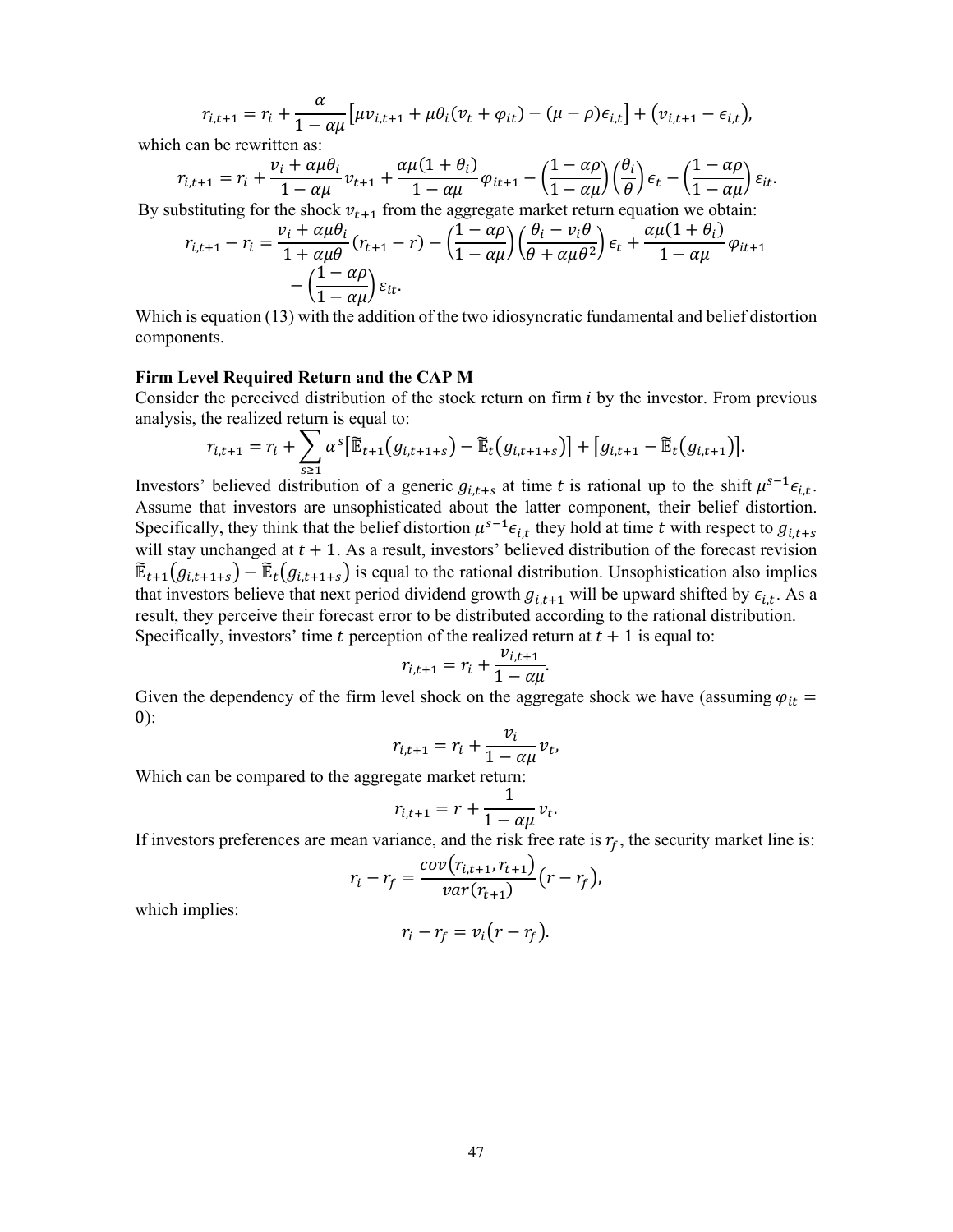### **Appendix B. Robustness and Further Results on Price Indices**

In this Appendix, we collect several results that complement the analysis of the synthetic price indices in Section 2.

Due to data availability, our analysis focused on expectations of earnings growth. We start by extending our analysis to expectations of dividend growth. We gather monthly data on stock market analyst forecasts for S&P500 firms from the IBES Unadjusted US Summary Statistics file, focusing on (median) annual forecasts of dividends per share  $(DPS)$ . Coverage starts on  $1/2002$ for *DPS*. We aggregate *DPS* following the same procedure as for *EPS* forecasts described in the text, and build synthetic price dividend ratios following:

$$
\tilde{p}_t^D - d_t = \frac{k - r}{1 - \alpha} + \ln\left(\frac{\mathbb{E}_t^O D P S_{t+1}}{D P S_t}\right) + \sum_{j=1}^{10} \alpha^{j-1} \mathbb{E}_t^O \Delta d_{t+j+1} + \frac{\alpha^{10}}{1 - \alpha} g \tag{B.1}
$$

where we assume that expectations of long run dividend growth are also described by  $LTG$ . The

table below shows that this index is highly correlated with the measured price dividend ratio.

#### **Table B.1**

We present partial correlations between: (a) the (log) price-dividend ratio,  $pd_t$ , (b) the difference between the (log) price index based on dividend forecasts  $\tilde{p}_t^D$  (Equation B.1) and log dividends,  $d_t$ , (c) the (log) price-earnings ratio,  $pe_t$ , (d) the difference between the rational benchmark index based on earnings  $(p_t^{RE,E}$ , footnote 8) and log earnings  $e_t$ , and (e) the difference between the price index based on earnings forecasts,  $\tilde{p}_t$ , (Equation 4) and log earnings,  $e_t$ . The sample period is 1982:12-2020:12. Superscripts: <sup>a</sup> significant at the 1% level,  $<sup>b</sup>$  significant at the 5% level, and  $<sup>c</sup>$  significant at the 10% level.</sup></sup>

|                       | $pd_t$                 | $\tilde{p}_t^D - d_t$  | $pe_t$           | $p_t^{RE,E}$<br>$-e_t$ |
|-----------------------|------------------------|------------------------|------------------|------------------------|
| $\tilde{p}_t^D - d_t$ | $0.5293$ <sup>a</sup>  |                        |                  |                        |
| $pe_t$                | 0.5829a                | $-0.5558$ <sup>a</sup> |                  |                        |
| $p_t^{RE,E} - e_t$    | $-0.2337$ <sup>a</sup> | $-0.6670$ <sup>a</sup> | $0.6143^{\circ}$ |                        |
| $\tilde{p}_t - e_t$   | 0.0580                 | $-0.4578$ <sup>a</sup> | $0.7740^a$       | $0.8687$ <sup>a</sup>  |

*Alternative definitions and excess volatility.* Here we consider an alternative definition of price  $\tilde{p}$ where expectations at time t of growth beyond year  $t + 5$  is inferred by applying the observed decay of observed cyclically adjusted earnings to  $LTG_t$ . Regressing caeps<sub>t</sub> – caeps<sub>t-t</sub> on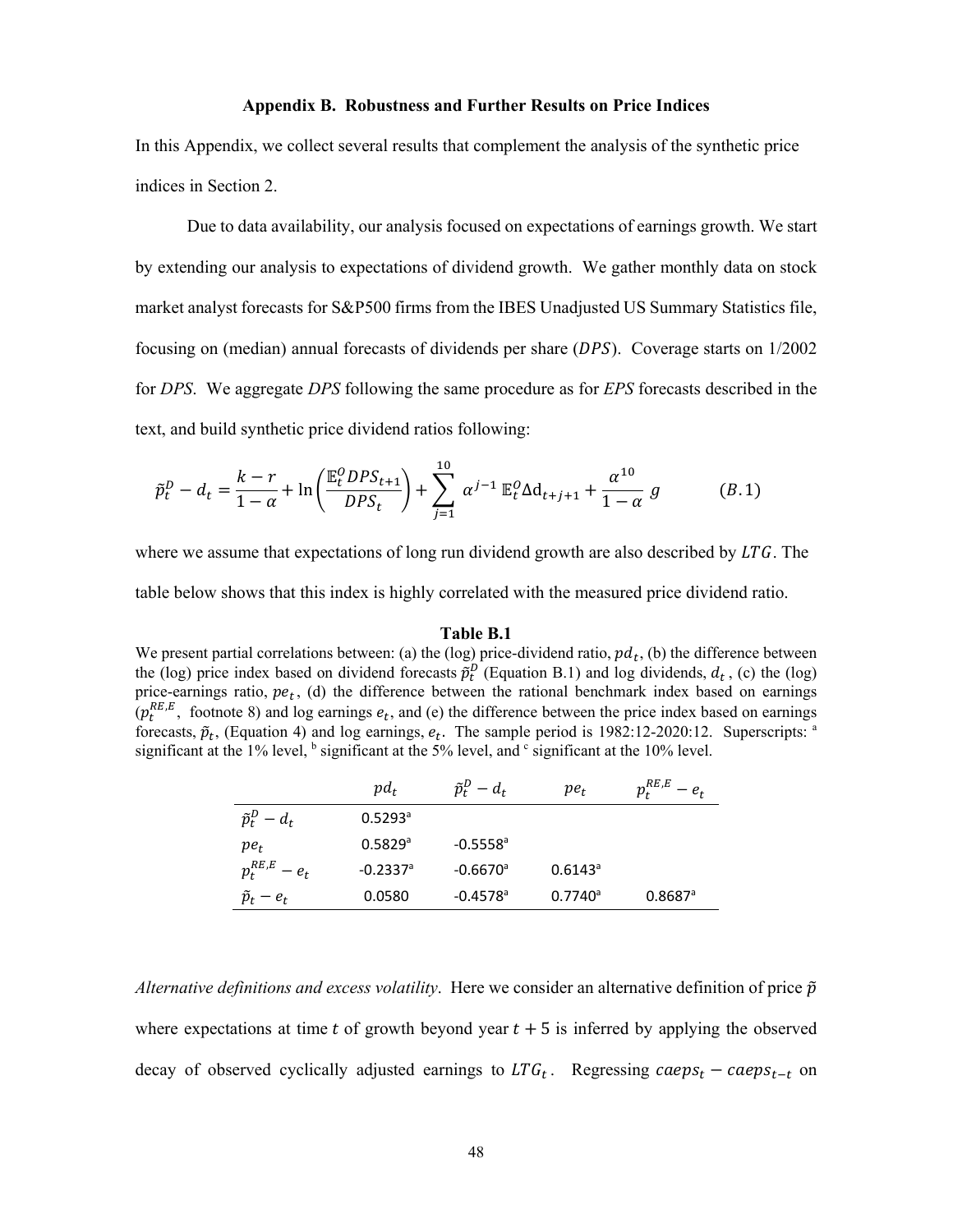$caeps<sub>t-5</sub> - caeps<sub>t-10</sub>$  yields a slope coefficient of roughly 0.4. Thus, for a ten-year forecasting horizon we set:

$$
\tilde{p}_t^{10} = e_t + \frac{\tilde{k} - r}{1 - \alpha} + \ln\left(\frac{E_t^O EPS_{t+1}}{EPS_t}\right) + \sum_{j=1}^5 \alpha^{j-1} E_t^O \Delta e_{t+j+1} + \sum_{j=6}^{10} \alpha^{j-1} \ln(1 + 0.4 * E_t^O \Delta e_{t+5}) + \frac{\alpha^{10}}{1 - \alpha} g_{10}.
$$
 (B.2)

and similarly for a 15 and 20-year forecasting horizon, as well as for an alternative dividend based index  $p_t^{D,10}$  (where long term growth is assumed to be described by LTG). Table B.2 shows the results.

#### **Table B.2**

Panel A reports the standard deviation of one-year change in: (a) the log of the price of the S&P500 index,  $\Delta p_t$ , (b) the one-year change in the index based on dividend forecasts,  $\Delta \tilde{p}_t^D$  (analogue of equation 4 for dividends), and (c) the one-year change in the alternative index based on dividend forecasts over 10, 15, and 20-year horizons ( $\Delta \tilde{p}_t^{D,10}$ ,  $\Delta \tilde{p}_t^{D,15}$ ,  $\Delta \tilde{p}_t^{D,20}$ , see Equation B.2). The sample period ranges from 11/2006 to 12/2020. Panel B reports the standard deviation of one-year change in: (a) the log of the price of the S&P500 index,  $\Delta p_t$ , (b) the one-year change in the index based on earnings forecasts,  $\Delta \tilde{p}_t$  (equation 4), and (c) the one-year change in the alternative index based on earnings forecasts over 10, 15, and 20-year horizons ( $\Delta \tilde{p}_t^{10}$ ,  $\Delta \tilde{p}_t^{15}$ ,  $\Delta \tilde{p}_t^{20}$  see Equation B.2). The sample period ranges from 12/1982 to 12/2020.

#### **Panel A: Dividend based synthetic price**

|   | Δр,   | $\Delta \widetilde{p}_t^D$ | $\Delta \widetilde{p}_{\textit{t}}^{\textit{D},10}$ | $\Delta \widetilde{p}_{t}^{D,15}$ | $\Delta \widetilde{p}_{t}^{D,20}$ |
|---|-------|----------------------------|-----------------------------------------------------|-----------------------------------|-----------------------------------|
| σ | 14.8% | 19.0%                      | 15.8%                                               | 16.7%                             | 17.0%                             |

## **Panel B: Earnings based synthetic price**

|   | $\Delta p_{\rm \star}$ | $\hat{p}_t$ | $\Delta \widetilde{p}_t^{10}$ | $\Delta \widetilde{p}_\text{\tiny{+}}^{15}$ | $\Delta \widetilde{p}_t^{20}$ |
|---|------------------------|-------------|-------------------------------|---------------------------------------------|-------------------------------|
| σ | 14.8%                  | 14.6%       | 12.4%                         | 13.0%                                       | 13.2%                         |

*Volatility of cointegrated series.* Finally, following Campbell and Shiller (1987) we assess the volatility of the cointegrated series  $P_t - \frac{D_t}{r}$  for different measures of prices. The first column in Table B.3 reproduces the volatility of changes in log prices from Table 1. The remaining columns assess the volatility of the co-integrated series  $P_t - \frac{D_t}{r}$  for different measures of prices.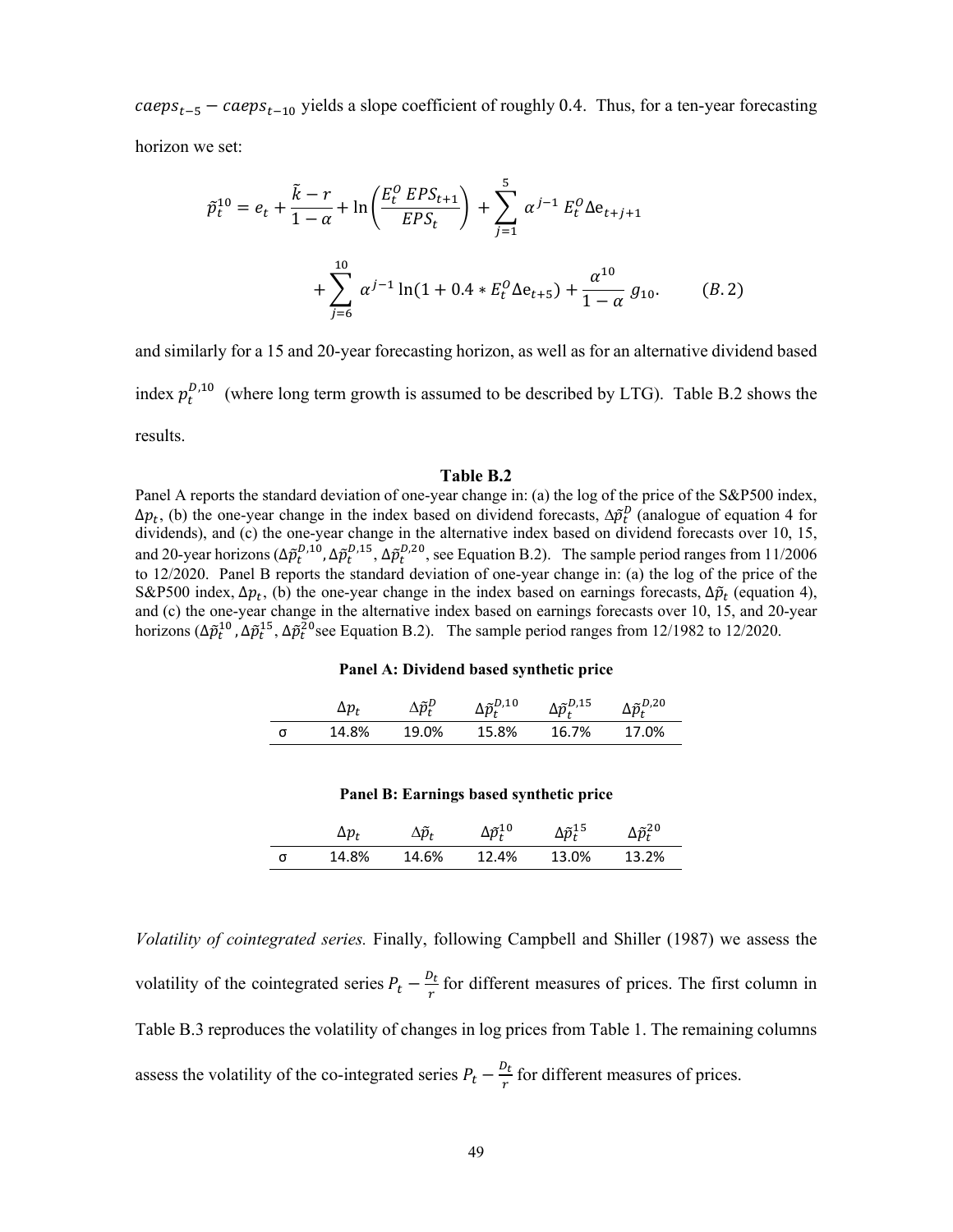### **Table B.3**

Panel A reports the standard deviation of the difference between: (a) the S&P index ( $P_t$ ) and the present value of dividends  $D_t/r$  in column [1], (b) the rational benchmark index based on dividends ( $P_t^{RE,D}$ , see footnote 10 for the log earnings version) and  $D_t/r$  in column [2], and (c) the price index based on dividend forecasts,  $\tilde{P}_t^D$  (see equation 4 for the log earnings version) and  $D_t/r$  in column [3]. Panel B repeats the calculations in Panel A but price indices are based on earnings rather than dividends. Panel C repeats the calculation in Panel B but differences are based on the present value of earnings,  $E_t/r$ , rather than dividends,  $D_t/r$ . The sample period ranges from 11/2005 to 12/2020 in Panel A and from 12/1981 to 12/2020 in Panels B and C. We use  $r = 8.48\%$ , the average return of the S&P during the period 1981:12-2020:12.

**Panel A: Dividend-based indices relative to the present value of dividends** 

|                | $\left( 2\right)$                    | З            |
|----------------|--------------------------------------|--------------|
| $\overline{ }$ | $P_t^{RE,D}$<br>$ -$<br>$\mathbf{r}$ | ñD<br>$\sim$ |
| 563            | 175                                  | 664          |

|  |                         | ence by carmings wasca marecs relative to the present value of urvius |                  |  |
|--|-------------------------|-----------------------------------------------------------------------|------------------|--|
|  | (1)                     | (2)                                                                   | (3)              |  |
|  | $\mu_t$<br>$P_t$ –<br>r | $P_t^{RE} - \frac{D_t}{T}$<br>$\boldsymbol{r}$                        | $\boldsymbol{r}$ |  |
|  | 658                     | 273                                                                   | 482              |  |

**Panel B: Earnings‐based indices relative to the present value of dividends**

**Panel C: Earnings‐based indices relative to the present value of earnings**

|   | (1)                      | (2)             | (3)                        |  |
|---|--------------------------|-----------------|----------------------------|--|
|   | E<br>$\overline{t}$<br>r | $P_t^{RE}$<br>r | Е<br>≃<br>$\boldsymbol{r}$ |  |
| σ | 476                      | 156             | 294                        |  |

We next reproduce Table 2, which examines the predictability of returns on the basis of

expectations, using excess (as opposed to raw) returns.

# **Table B.4**

This table examines the association between excess returns and forecasts for growth in earnings at different horizons. The dependent variables is the (log) one-year excess return in column [1] and the discounted value of the cumulative 3- and 5-year excess return in columns [2] and [3], respectively. Excess returns are defined as the difference between (log) returns and the 90-day T-bill rate. The independent variables are: (a) the forecast for earnings growth in the long run  $LTG_t$ , (b) the difference between  $LTG_t$  and the forecast for CPI inflation in year t+1 by the Survey of Professional Forecasters,  $\mathbb{E}^0_t$  [ $\pi_{t+1}$ ], (c) the forecast for one-year growth in aggregate earnings between year  $t+1$  and  $t+2$ ,  $\mathbb{E}_{t}^{0}[e_{t+2}-e_{t+1}]$ , and (d) the difference between  $\mathbb{E}^0_t[e_{t+2} - e_{t+1}]$  and,  $\mathbb{E}^0_t[\pi_{t+1}]$ . Variables are normalized to have zero mean and standard deviation of 1. Intercepts are not shown. The sample period is 1981:12-2015:12. We adjust standard errors for serial correlation using the Newey-West correction (number of lags ranges from 12 in the first column to 60 in the last one). Superscripts:  $a$  significant at the 1% level,  $b$  significant at the 5% level,  $\degree$  significant at the 10% level.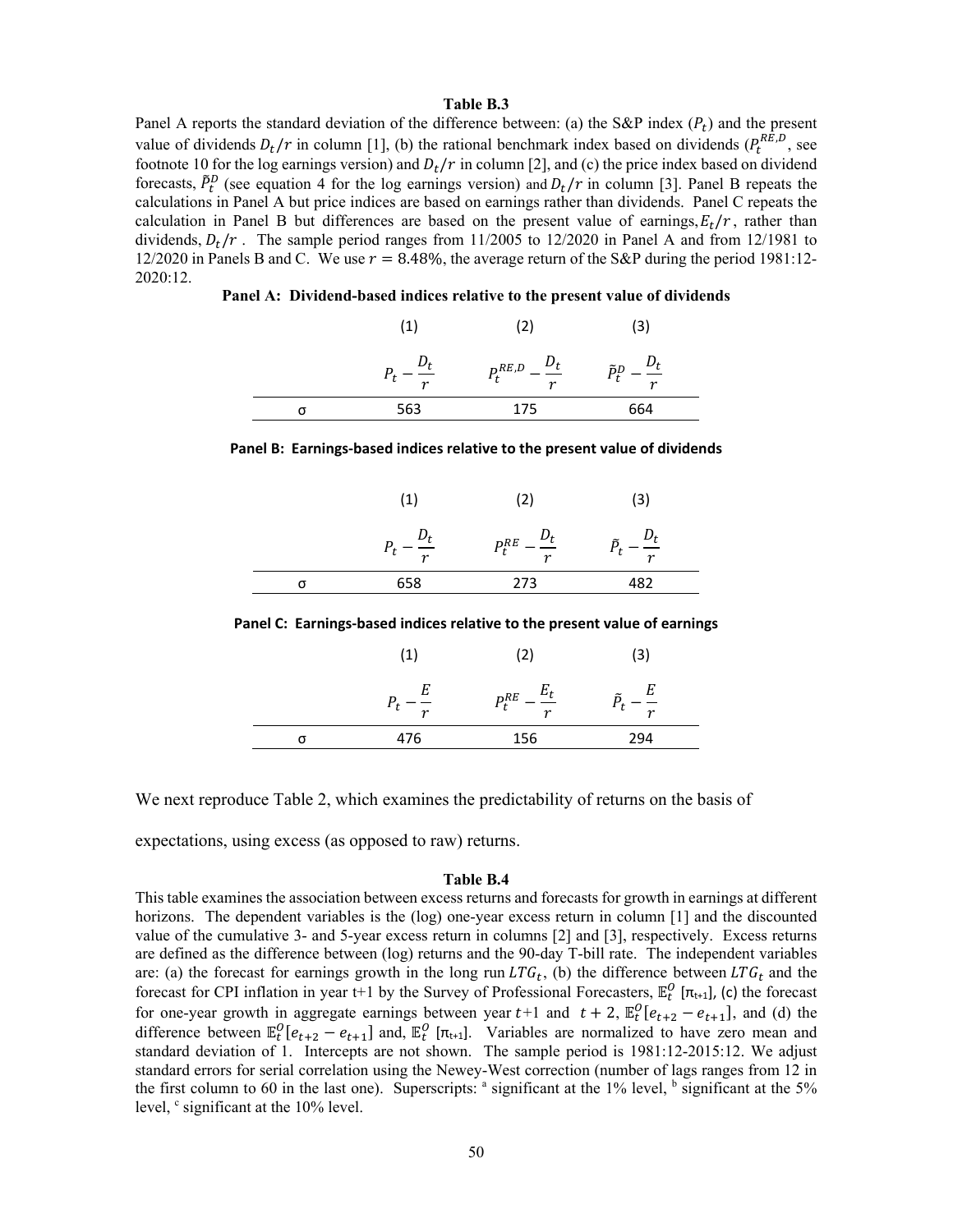|                                                                           | (1)                             | (2)                                                                 | (3)                    |  |
|---------------------------------------------------------------------------|---------------------------------|---------------------------------------------------------------------|------------------------|--|
|                                                                           | $xret_{t+1}$                    | $\sum_{i=1}^{3} \alpha^{j-1} xret \sum_{i=1}^{5} \alpha^{j-1} xret$ |                        |  |
|                                                                           | <b>Panel A: Returns and LTG</b> |                                                                     |                        |  |
| $LTG_t$                                                                   | $-0.3476$ <sup>a</sup>          | $-0.5624$ <sup>a</sup>                                              | $-0.5973$ <sup>a</sup> |  |
|                                                                           | (0.1074)                        | (0.0916)                                                            | (0.1110)               |  |
| Observations                                                              | 409                             | 409                                                                 | 409                    |  |
| Adjusted $R^2$                                                            | 13%                             | 31%                                                                 | 35%                    |  |
|                                                                           |                                 |                                                                     |                        |  |
|                                                                           |                                 | Panel B: Returns and LTG net of expected inflation                  |                        |  |
| $LTG_t - \mathbb{E}^0_t[\pi_{t+1}]$                                       | $-0.2975^{b}$                   | $-0.4534$ <sup>a</sup>                                              | $-0.4851$ <sup>a</sup> |  |
|                                                                           | (0.1318)                        | (0.1732)                                                            | (0.1690)               |  |
| Observations                                                              | 409                             | 409                                                                 | 409                    |  |
| Adjusted $R^2$                                                            | 9%                              | 20%                                                                 | 23%                    |  |
|                                                                           |                                 |                                                                     |                        |  |
|                                                                           |                                 | Panel C: Returns and growth forecast for year 2                     |                        |  |
| $\mathbb{E}^0_t[e_{t+2} - e_{t+1}]$                                       | $-0.0710$                       | 0.0230                                                              | 0.1979                 |  |
|                                                                           | (0.1186)                        | (0.2019)                                                            | (0.2176)               |  |
| Observations                                                              | 404                             | 404                                                                 | 404                    |  |
| Adjusted $R^2$                                                            | 0%                              | 0%                                                                  | 4%                     |  |
|                                                                           |                                 |                                                                     |                        |  |
| Panel D: Returns and growth forecast for year 2 net of expected inflation |                                 |                                                                     |                        |  |
| $\mathbb{E}_{t}^{0}[e_{t+2}-e_{t+1}-\pi_{t+1}]$                           | $-0.0755$                       | 0.0244                                                              | 0.1869                 |  |
|                                                                           | (0.1233)                        | (0.1901)                                                            | (0.2135)               |  |
| Observations                                                              | 404                             | 404                                                                 | 404                    |  |
| Adjusted $R^2$                                                            | 0%                              | 0%                                                                  | 3%                     |  |

We next reproduce Figure 1, which examines the expectation based price index (Equation 5), adjusting for inflation.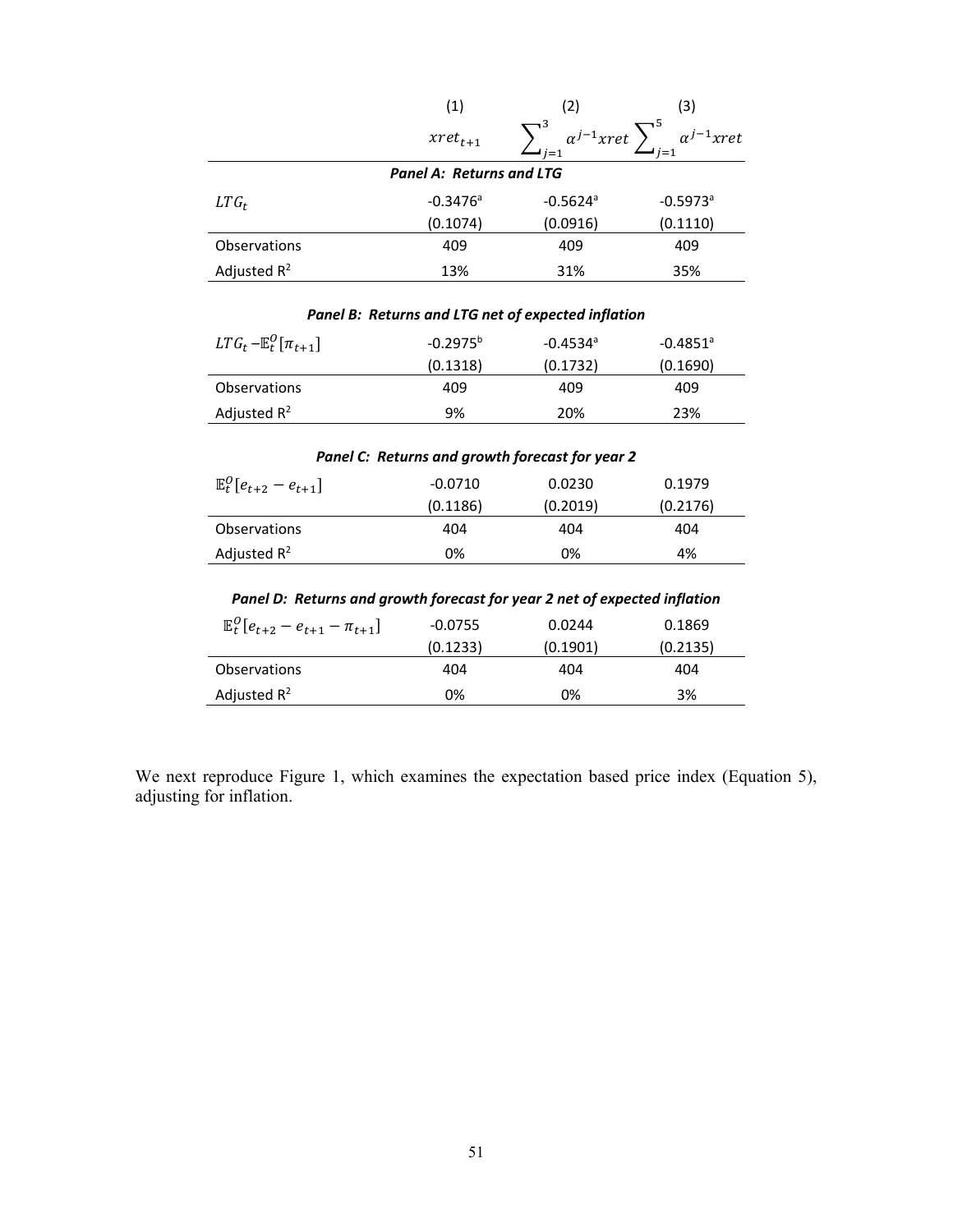

**Figure B.1**. We plot the S&P500 index (green line), the rational benchmark index ( $p_t^{RE}$ , see footnote 10, blue line) and our benchmark price index based on earnings expectations ( $\tilde{p}_t$  from equation [4], red line). All values are adjusted for inflation using the CPI index.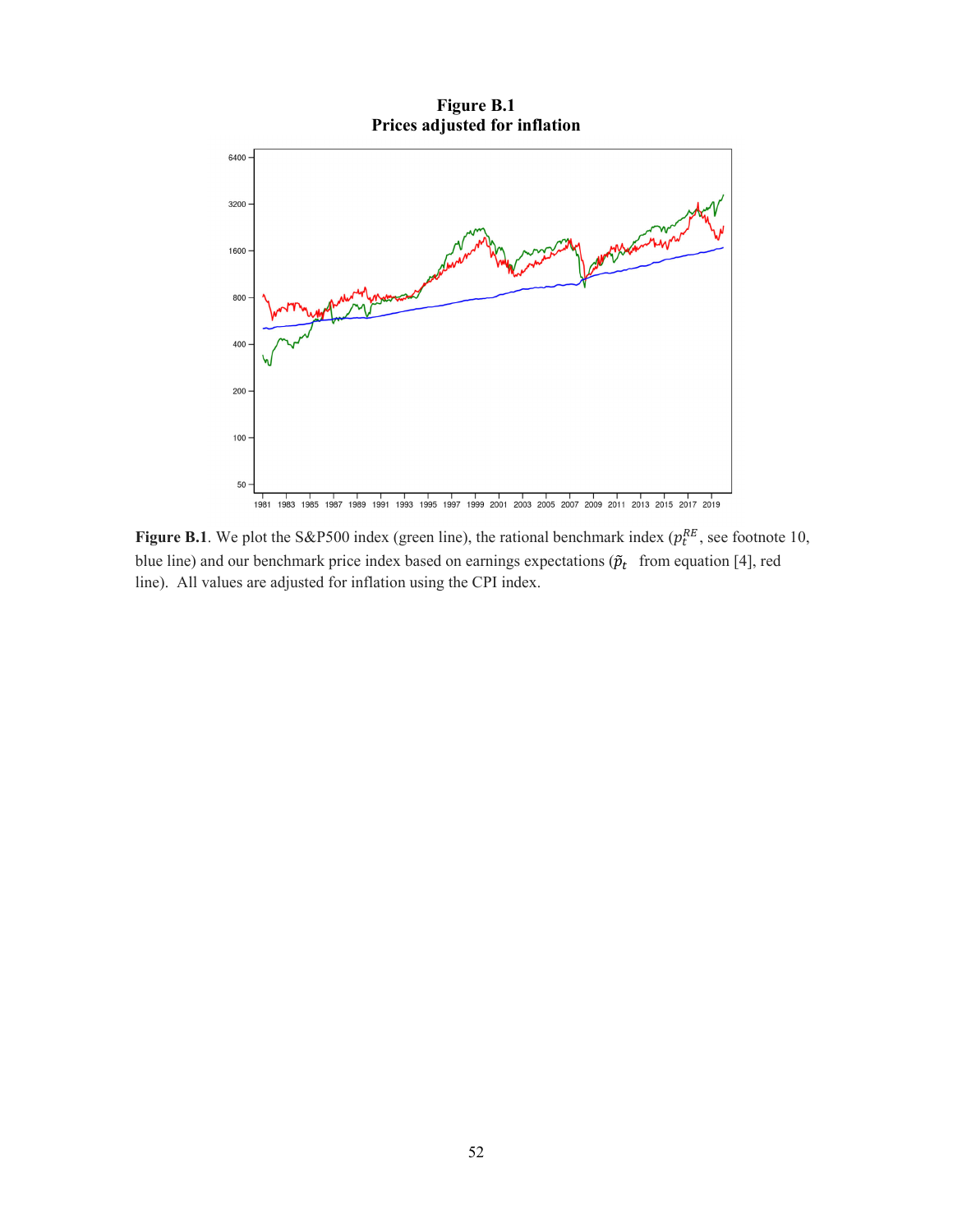#### **Appendix C. Robustness and other results on aggregate overreaction**

In this Appendix, we collect robustness checks regarding the analysis of Sections 2 and 3. We start by extending the analysis of Table 2, on the predictability of returns from LTG, to shorter horizons (1 and 3 years) and by including other measures of required returns.

# **Table C.1**

#### **Return predictability and proxies for required returns at different horizons**

This table examines the association between realized returns and ex-ante proxies for required returns as well as macroeconomic predictors of returns. The dependent variable is the one-year return in Panel A and the discounted value of the cumulative return between year  $t$  and  $t + 3$  in Panel B The independent variables are: (a) the forecast for earnings growth in the long run  $LTG_t$ , (b) the Campbell and Cochrane (1999) surplus consumption ratio,  $spc_t$ , in column [1], (c) the Lettau and Ludvigson (2001) consumptionwealth ratio,  $cay_t$ , in column [2], (d) the Martin (2013) expected return on the market,  $SVIX_t^2$ , in column [3], (e) the term spread defined as the log difference between the gross yield of 10-year and 1-year US government bonds from the St. Louis Fed in column [4], (f) the credit spread defined as the log difference between the gross yield of BAA and AAA bonds from the St. Louis Fed in column [5], the Baker et al. (2016) economic policy uncertainty index in column [6], and (g) the Kelly and Pruitt (2013) optimal forecast of aggregate equity market returns in column [7]. The sample period is 1981:12-2015:12. Data is quarterly in column [2] and monthly elsewhere. All variables are normalized to have zero mean and standard deviation of 1. Intercepts are not shown. The sample period is 1981:12-2015:12. We adjust standard errors for serial correlation using the Newey-West correction (with 60 lags). Superscripts: <sup>a</sup> significant at the 1% level,  $\frac{1}{2}$  significant at the 5% level, and  $\frac{1}{2}$  significant at the 10% level.

| Panel A: Predictability of one-year returns                            |                           |                                    |                                    |                                               |                                         |                                    |                                    |
|------------------------------------------------------------------------|---------------------------|------------------------------------|------------------------------------|-----------------------------------------------|-----------------------------------------|------------------------------------|------------------------------------|
|                                                                        | (1)                       | (2)                                | (3)                                | (4)                                           | (5)                                     | (6)                                | (7)                                |
|                                                                        |                           |                                    |                                    | Dependent Variable: One-year Return $r_{t+1}$ |                                         |                                    |                                    |
| $LTG_t$                                                                | $-0.3421^{b}$<br>(0.1334) | $-0.3755$ <sup>a</sup><br>(0.1272) | $-0.3193$ <sup>a</sup><br>(0.1066) | $-0.3743$ <sup>a</sup><br>(0.1120)            | $-0.2891$ <sup>a</sup><br>(0.1109)      | $-0.3228$ <sup>a</sup><br>(0.0954) | $-0.2952$ <sup>c</sup><br>(0.1544) |
| $X_{t}$                                                                | 0.1065<br>(0.1352)        | 0.2395<br>(0.1561)                 | 0.1504<br>(0.1104)                 | $-0.1727$<br>(0.1348)                         | 0.0675<br>(0.1544)                      | 0.0176<br>(0.1245)                 | 0.0448<br>(0.1587)                 |
| Observations                                                           | 409                       | 137                                | 193                                | 409                                           | 409                                     | 372                                | 134                                |
| Adjusted $R^2$                                                         | 10%                       | 14%                                | 12%                                | 11%                                           | 9%                                      | 11%                                | 9%                                 |
| $X_{t}$                                                                | $spc_t$                   | $cay_t$                            | $SVIX_t^2$                         | Term<br>$S$ <i>pread</i> $t$                  | Credit<br>$S$ <i>pread</i> <sub>t</sub> | Uncertainty<br>$Index_t$           | <b>Kelly Pruitt</b><br>$MRP_{t}$   |
|                                                                        |                           |                                    |                                    | Panel B: Predictability of three-year returns |                                         |                                    |                                    |
|                                                                        | (1)                       | (2)                                | (3)                                | (4)                                           | (5)                                     | (6)                                | (7)                                |
| Dependent Variable: Three- year Return $\sum_{t=1}^{3} \rho^t r_{t+i}$ |                           |                                    |                                    |                                               |                                         |                                    |                                    |
| $LTG_t$                                                                | $-0.5156^a$<br>(0.1063)   | $-0.5811$ <sup>a</sup><br>(0.1378) | $-0.4770$ <sup>a</sup><br>(0.1391) | $-0.4356$ <sup>a</sup><br>(0.1626)            | $-0.4826$ <sup>a</sup><br>(0.1244)      | $-0.4862$ <sup>a</sup><br>(0.1161) | $-0.6561$ <sup>a</sup><br>(0.0900) |
| $X_{t}$                                                                | 0.0623<br>(0.0694)        | 0.3234c<br>(0.1946)                | 0.1662<br>(0.2621)                 | 0.1342<br>(0.2115)                            | 0.0502<br>(0.1885)                      | 0.1201<br>(0.2241)                 | $-0.1646$<br>(0.1112)              |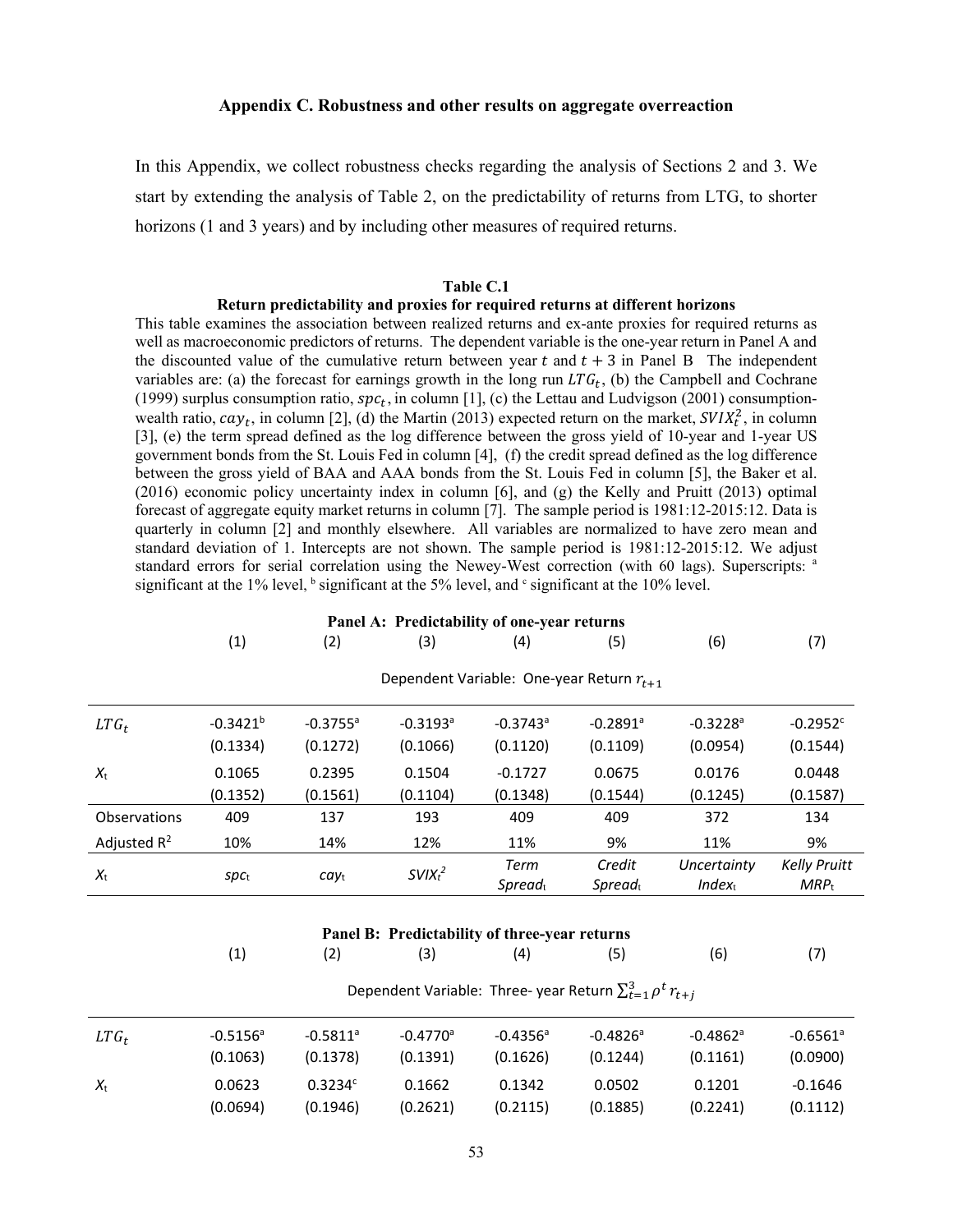| <b>Observations</b> | 409                                         | 137  | 193        | 409                         | 409                           | 372                        | 134                              |
|---------------------|---------------------------------------------|------|------------|-----------------------------|-------------------------------|----------------------------|----------------------------------|
| Adjusted $R^2$      | 24%                                         | 33%  | 28%        | 25%                         | 24%                           | 30%                        | 25%                              |
| $X_{t}$             | $\mathsf{S}\mathsf{p}\mathsf{C}_\mathsf{t}$ | cayt | $SVIX_t^2$ | Term<br>Spread <sub>t</sub> | Credit<br>Spread <sub>t</sub> | Uncertainty<br>$Index_{t}$ | <b>Kelly Pruitt</b><br>$MRP_{t}$ |

We next extent the results of Table 4, on the determinants of LTG revisions, by considering other measures of required returns.

# **Table C.2 Determinants of LTG revisions**

This table examines the association between one-year changes in the forecast for growth in the long run and ex-ante proxies for required returns. The dependent variable is the change in the forecast for growth in earnings in the long run  $LTG_t$  between year t and t-1,  $\Delta LTG_t$  The independent variables are: (a) the oneyear lagged value of  $LTG_t$ , (b) log of earnings for the S&P500 in year t relative to cyclically-adjusted earnings in year  $t - 5$ ,  $e_t - cae_{t-5}$ , (c) the term spread defined as the log difference between the gross yield of 10-year and 1-year US government bonds from the St. Louis Fed in column [1], (d) the credit spread defined as the log difference between the gross yield of BAA and AAA bonds from the St. Louis Fed in column [2], (e) the Baker et al. (2016) economic policy uncertainty index in column [3], and (f) the Kelly and Pruitt (2013) optimal forecast of aggregate equity market returns in column [4]. The sample period is 1981:12-2015:12. All variables are normalized to have zero mean and standard deviation of 1. Intercepts are not shown.The sample period is 1981:12-2015:12. We adjust standard errors for serial correlation using the Newey-West correction (with 60 lags). Superscripts: <sup>a</sup> significant at the 1% level, <sup>b</sup> significant at the 5% level, and  $\textdegree$  significant at the 10% level.

|                        | (1)                   | (2)                                | (3)                        | (4)                            |  |  |
|------------------------|-----------------------|------------------------------------|----------------------------|--------------------------------|--|--|
|                        |                       | Dependent Variable: $\Delta LTG_t$ |                            |                                |  |  |
| $LTG_{t-1}$            | $-0.2903b$            | $-0.2746^b$                        | $-0.4187$ <sup>a</sup>     | $-0.5720$ <sup>a</sup>         |  |  |
|                        | (0.1281)              | (0.1337)                           | (0.1455)                   | (0.0923)                       |  |  |
| $e_{t}$ - ca $e_{t-5}$ | $0.2400$ <sup>a</sup> | $0.3199$ <sup>a</sup>              | $0.3363$ <sup>a</sup>      | $0.1544$ <sup>a</sup>          |  |  |
|                        | (0.0505)              | (0.0632)                           | (0.0727)                   | (0.0597)                       |  |  |
| $X_{t}$                | $-0.2642^{b}$         | $-0.2079$ <sup>a</sup>             | $-0.2413^{b}$              | $-0.5268$ <sup>a</sup>         |  |  |
|                        | (0.1110)              | (0.0602)                           | (0.1094)                   | (0.0982)                       |  |  |
| Observations           | 433                   | 441                                | 432                        | 130                            |  |  |
| Adjusted $R^2$         | 36%                   | 35%                                | 36%                        | 66%                            |  |  |
| $X_{t}$                | Term Spreadt          | Credit spreadt                     | Uncertainty<br>$Index_{t}$ | <b>Kelly Pruitt</b><br>$MRP_t$ |  |  |

We next generalize Table 5 on the predictability of returns from predicted forecast errors, to horizons of 1 and 3 years.

### **Table C.3**

# **Return predictability and predictable forecast errors**

We present results for firm-level IV regressions for firms in the IBES sample. The dependent variable is: (a) the (log) one-year return,  $r_{i,t+1}$ , in column [1], (b) the discounted value of cumulative (log) return for firm *i* between year t and  $t+3$ ,  $\sum_{j=1}^{3} \alpha^{j-1} r_{i,t+j}$ , in column [2], or (c) the discounted value of cumulative (log) return for firm *i* between year t and  $t+5$ ,  $\sum_{j=1}^{5} \alpha^{j-1} r_{i,t+j}$ , in column [3]. The independent variable is the forecast error, defined as the difference between (a) the annual growth in firm *i*'s earnings per share between year t and  $t + 5$ ,  $\Delta_5 e_{i,t+5}$ /5, and (b) the expected long term growth in firm *i*'s earnings, LTG<sub>i,t</sub>. We instrument forecast errors using: (a) the one year change in the forecast for firm's growth in long-term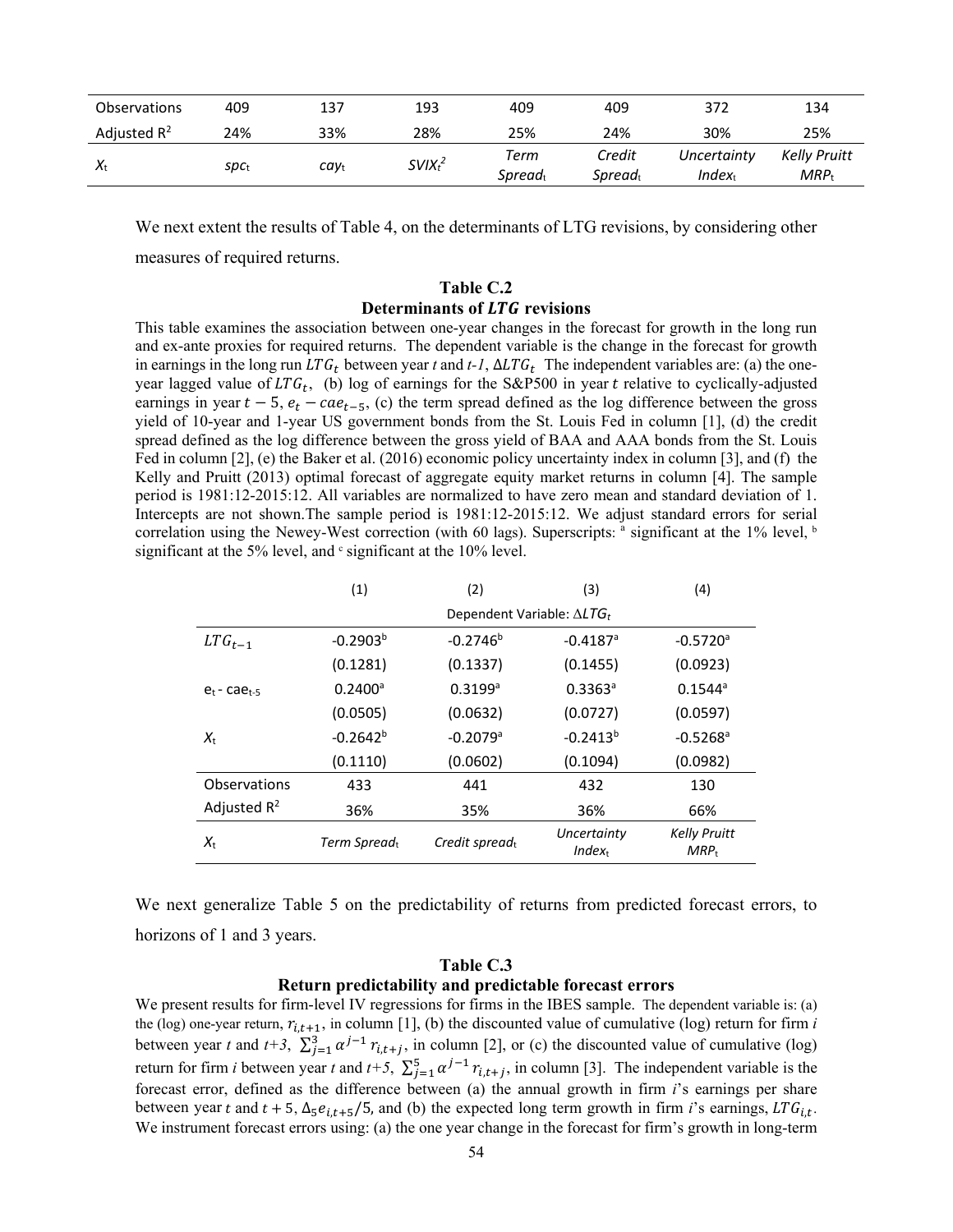growth in earnings,  $\Delta LTG_{i,t}$  and (b) the forecast for growth in earnings in the long term made in year *t-1*,  $LTG_{i,t-1}$ . Except for  $\Delta LTG_{i,t}$ , variables are normalized to have zero mean and standard deviation equal to 1. Regressions include time- and firm-fixed effects, which we do not report. The sample period is 1982:12- 2015:12. We report Driscoll–Kraay standard errors with autocorrelation of up to 60 lags. Superscripts: <sup>a</sup> significant at the 1% level,  $<sup>b</sup>$  significant at the 5% level, and  $<sup>c</sup>$  significant at the 10% level.</sup></sup>

|                                              | (1)                                    | (2)                                                                       | (3)                                   |  |  |
|----------------------------------------------|----------------------------------------|---------------------------------------------------------------------------|---------------------------------------|--|--|
|                                              | Dependent Variable:                    |                                                                           |                                       |  |  |
|                                              | $r_{t+1}$                              | $\sum_{j=1}^{5} \alpha^{j-1} r_{t+j} \sum_{i=1}^{5} \alpha^{j-1} r_{t+j}$ |                                       |  |  |
| $\Delta_5 e_{i.t+5}$ / 5 - LTG <sub>it</sub> | $0.3815^{\circ}$                       | $0.5164^a$                                                                | $0.5768$ <sup>a</sup>                 |  |  |
|                                              | (0.0598)                               | (0.0865)                                                                  | (0.0919)                              |  |  |
| Obs                                          | 371,571                                | 371,571                                                                   | 371,571                               |  |  |
| Adj $R^2$                                    | $-1\%$                                 | 8%                                                                        | 20%                                   |  |  |
| KP F-stat                                    | 275.8                                  | 124.6                                                                     | 101.8                                 |  |  |
| Adj $R^2$ Reduced<br>Form                    | 1%                                     | 2%.                                                                       | 2%                                    |  |  |
| Year FE                                      | Yes                                    | <b>Yes</b>                                                                | Yes                                   |  |  |
| Firm FE                                      | Yes                                    | Yes                                                                       | Yes                                   |  |  |
| Instrument                                   | $LTG_{i,t-1}$<br>$\Delta$ LT $G_{i.t}$ | $LTG_{i,t-1}$<br>$\Delta \mathsf{LTG}_{\text{i.t}}$                       | $LTG_{i,t-1}$<br>$\Delta L T G_{i,t}$ |  |  |

We next confirm that aggregate returns are predictable from recent earnings growth, in line with

the reduce form analysis of Proposition 2, and consistent with findings by Nagel and Xu (2019).

# **Table C.4 Return predictability from recent earnings growth**

This table examines the association between returns and past growth in earnings. The dependent variables is the (log) one-year return in column [1] and the discounted value of the cumulative return between year t and  $t + 3$  in column [2] and between t and  $t + 5$  in column [3]. The independent variable is the log of earnings for the S&P500 in year t relative to cyclically-adjusted earnings in year  $t - 5$ ,  $e_t - ca_{t-5}$ . Variables are normalized to have zero mean and standard deviation of 1. Intercepts are not shown. The sample period is 1981:12-2015:12. We adjust standard errors for serial correlation using the Newey-West correction (number of lags ranges from 12 in the first column to 60 in the last one). Superscripts: <sup>a</sup> significant at the 1% level,  $\frac{b}{n}$  significant at the 5% level,  $\frac{c}{n}$  significant at the 10% level.

|                     | (1)       | (2)       | (3)                                                                   |
|---------------------|-----------|-----------|-----------------------------------------------------------------------|
|                     | $r_{t+1}$ |           | $\sum_{j=1}^3 \alpha^{j-1} r_{t+j} \sum_{j=1}^5 \alpha^{j-1} r_{t+j}$ |
| $e_t - cae_{t-\pi}$ | $-0.0758$ | $-0.1999$ | $-0.3384^{b}$                                                         |
|                     | (0.0830)  | (0.1413)  | (0.1355)                                                              |
| Observations        | 409       | 409       | 409                                                                   |
| Adjusted $R^2$      | 1%        | 5%        | 13%                                                                   |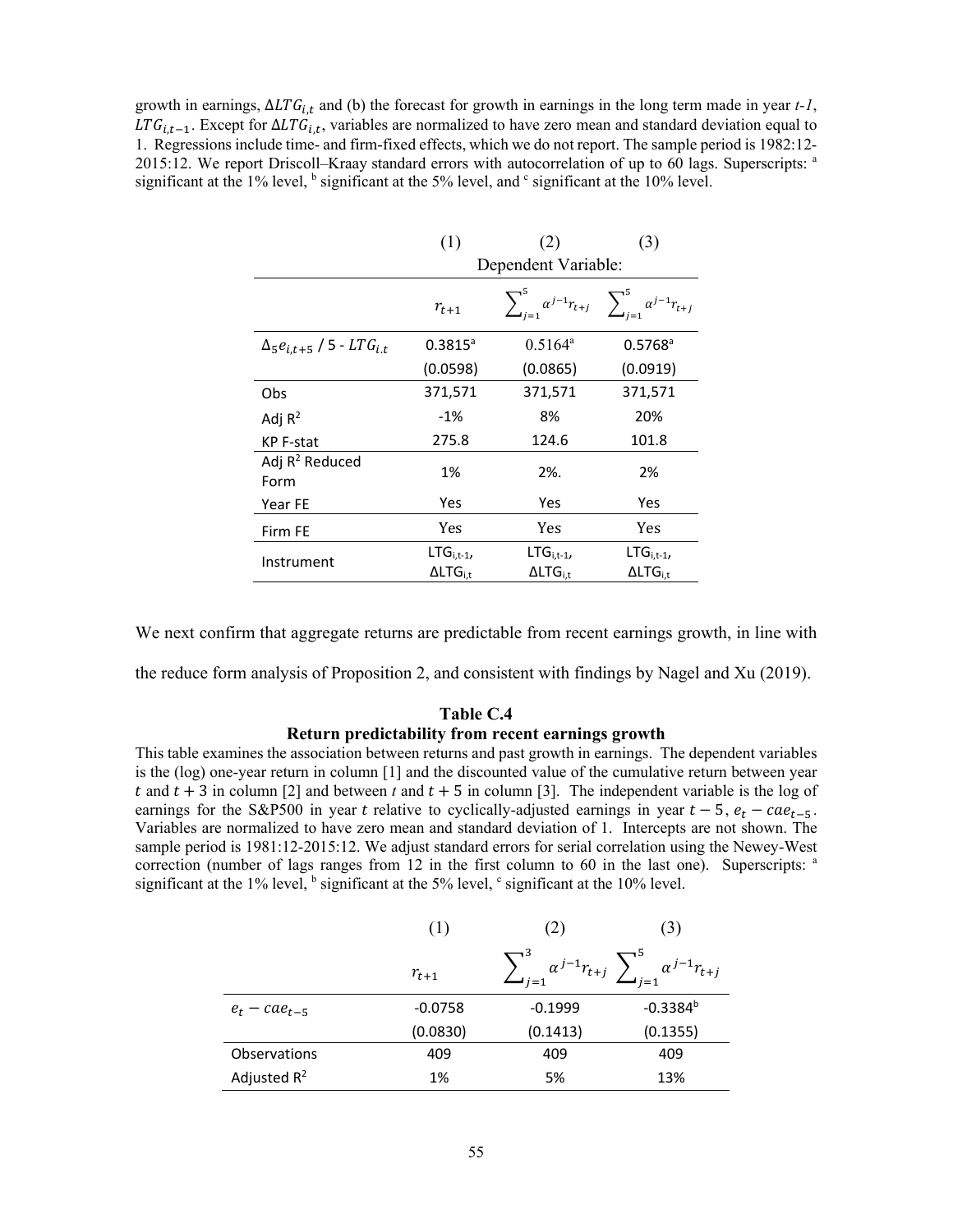Finally, we examine the result in Table 5, Column 1, and confirm that one year revisions and lagged LTG predicts forecast errors at 3 and 7 year horizons.

|                | (1)                      | (2)                      | (3)                      |
|----------------|--------------------------|--------------------------|--------------------------|
|                | $\Delta_3 e_t/3 - LTG_t$ | $\Delta_5 e_t/5 - LTG_t$ | $\Delta_7 e_t/7 - LTG_t$ |
| $\Delta LTG_t$ | $-0.8740$ <sup>a</sup>   | $-0.7667$ <sup>a</sup>   | $-0.5305c$               |
|                | (0.1500)                 | (0.1828)                 | (0.2753)                 |
| $LTG_{t-1}$    | $-0.3480a$               | $-0.2199$                | $-0.4566$ <sup>a</sup>   |
|                | (0.1061)                 | (0.1350)                 | (0.1208)                 |
| Observations   | 409                      | 409                      | 388                      |
| Adjusted $R^2$ | 30%                      | 22%                      | 22%                      |

# **Table C.5 Predictability of forecast errors at different horizons**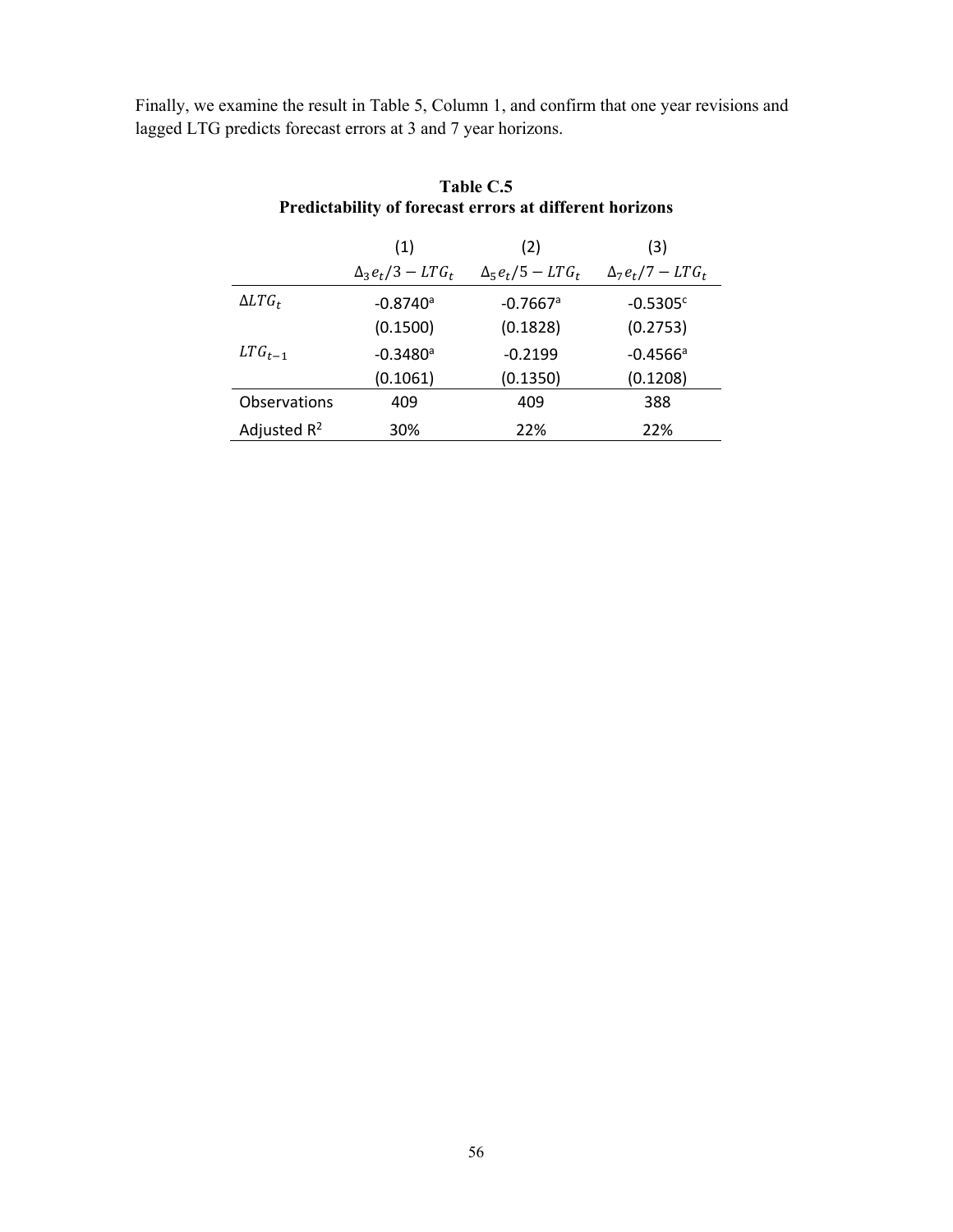# **Appendix D. Robustness and other results on cross sectional returns**

We present a benchmark for Table 9, namely a univariate regression of factor returns on the market factor. In Table D.1 panel A, we present the regression. Panel B compares the variation explained by the univariate regression to that explained by the bivariate regressions in Table 9.

#### **Table D.1**

## **Predictability of factor returns and forecast errors**

The dependent variables is the cumulative (log) return between year t and  $t + 5$  of the low-minus-high LTG portfolio, PMO, in column [1], (b) the high-minus-low book-to market portfolio, HML, in column [2], (c) the robust-minus-weak profitability portfolio, RMW in column [3], (d) the conservative-minusaggressive investment portfolio, CMA, in column [4], or (e) the small-minus-big factor portfolio, SMB, in column [5]. The independent variable in Panel A is the (log) five-year return of CRSP's value-weighted index between t and  $t + 5$ ,  $\ln(Mkt_{t,t+5})$ . Panel B reports the adjusted R squared from bivariate regressions using as independent variables: (a) the one-year change in the expected long term growth in earnings,  $\Delta LTG_t$ , and (b) the one-year lagged forecast for long term growth in earning,  $LTG_{t-1}$ . For comparison purpose, we also report the adjusted R squared from the univariate regressions in Panel A. Variables are normalized to have zero mean and standard deviation of 1. The sample period is 1982:12- 2015:12. We adjust standard errors for serial correlation using the Newey-West correction (with 60 lags). Superscripts:  $a$  significant at the 1% level,  $b$  significant at the 5% level, and  $c$  significant at the 10% level.

|                   | (1)                    | 2)        | (3)                    | (4)        | (5)                    |
|-------------------|------------------------|-----------|------------------------|------------|------------------------|
|                   | <b>PMO</b>             | HML       | <b>RMW</b>             | <b>CMA</b> | <b>SMB</b>             |
| $ln(Mkt_{t,t+5})$ | $-0.5108$ <sup>a</sup> | $-0.0971$ | $-0.5305$ <sup>a</sup> | $-0.3903$  | $-0.6512$ <sup>a</sup> |
|                   | (0.1921)               | (0.2855)  | (0.1366)               | (0.3097)   | (0.1671)               |
| Obs               | 397                    | 397       | 397                    | 397        | 397                    |
| Adj R2            | 25%                    | 1%        | 27%                    | 14%        | 40%                    |

# **Panel A: Predictability of factor returns from market factor**

| Panel B: Summary of $\mathbb{R}^2$ |                 |     |            |     |            |
|------------------------------------|-----------------|-----|------------|-----|------------|
|                                    | $\vert 1 \vert$ | (2) | (3)        | (4) | (5)        |
|                                    | <b>PMO</b>      | HML | <b>RMW</b> | CMA | <b>SMB</b> |
| Adjusted R <sup>2</sup> Univariate |                 |     |            |     |            |
| Regression                         | 25%             | 1%  | 27%        | 14% | 40%        |
| Adjusted R <sup>2</sup> Bivariate  |                 |     |            |     |            |
| Regression                         | 46%             | 50% | 20%        | 52% | 49%        |

Finally, in Table D.2, we add *cay* and its interaction with the market return to the benchmark specification in Table 9.

### **Table D.2**

### **Predictability of factor returns and role of** *cay*

This table links beliefs about growth in earnings to Fama-French factor returns. The dependent variables are the compounded (log) return between year t and  $t + 5$  of the following 4 factors: (a) high-minus-low book-to market (HML) in column [1], (b) robust-minus-weak profitability factor (RMW) in column [2],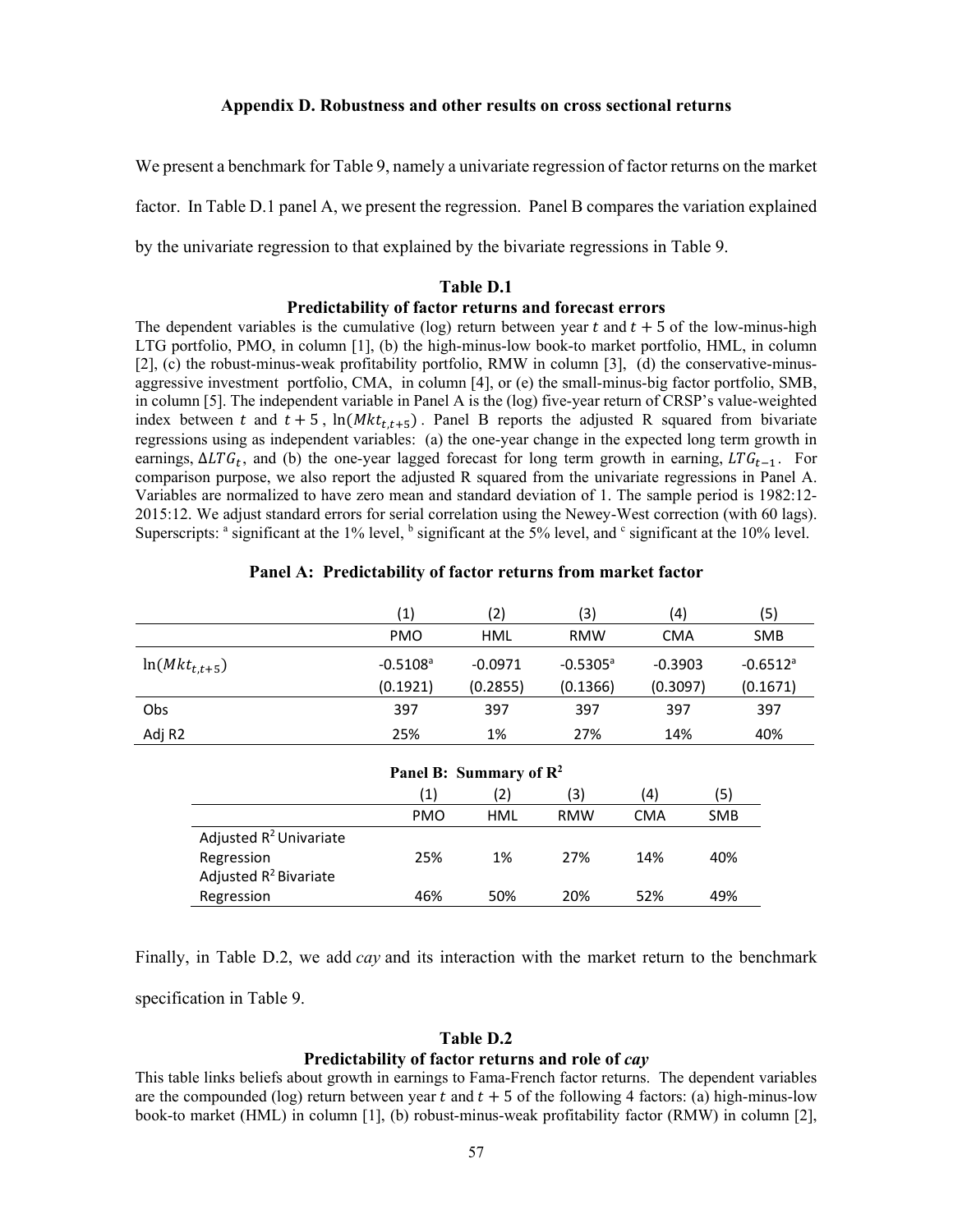(c) conservative-minus-aggressive investment (CMA) in column [3], and (d) small-minus-big factor (SMB) in column [4]. The independent variables are: (a) the one-year change in the expected long term growth in earnings,  $\Delta LTG_t$ , (b) the one-year lagged forecast for long term growth in earning,  $LTG_{t-1}$ , (c) the (log) five-year return of CRSP's value-weighted index between t and  $t + 5$ ,  $\ln(Mkt_{t,t+5})$ , (d) the Lettau and Ludvigson (2001) consumption-wealth ratio,  $cay_t$ , and (e) the interaction between  $ln(Mkt_{t,t+5})$ and  $cay_t$ , ln( $Mkt_{t,t+5}$ ) \*  $cay_t$ . Except  $\Delta LTG_t$ , variables are normalized to have zero mean and standard deviation of 1. Intercepts are not shown. The sample period is 1982:12-2015:12. We adjust standard errors for serial correlation using the Newey-West correction (with 60 lags). Superscripts: <sup>a</sup> significant at the 1% level,  $\frac{b}{b}$  significant at the 5% level, and  $\frac{c}{c}$  significant at the 10% level.

|                           | (1)                    | (2)           | (3)                                           | (4)                    |
|---------------------------|------------------------|---------------|-----------------------------------------------|------------------------|
|                           |                        |               | Dependent Variable: Five-year (log) Return of |                        |
|                           | HML                    | RMW           | <b>CMA</b>                                    | <b>SMB</b>             |
| $\Delta LTG_t$            | $0.8462$ <sup>a</sup>  | 0.1706        | $0.6653$ <sup>a</sup>                         | $0.3516^{b}$           |
|                           | (0.1317)               | (0.2304)      | (0.2210)                                      | (0.1595)               |
| $LTG_{t-1}$               | $0.7546^a$             | 0.0651        | $0.4404^{\circ}$                              | $0.5505^{\circ}$       |
|                           | (0.0947)               | (0.1402)      | (0.0948)                                      | (0.0994)               |
| $ln(Mkt_{t,t+5})$         | $0.5781^{a}$           | $-0.5109^{b}$ | 0.1971                                        | $-0.1076$              |
|                           | (0.1758)               | (0.2109)      | (0.1394)                                      | (0.0797)               |
| $cay_t$                   | $1.1376^a$             | 0.4046        | $1.4857$ <sup>a</sup>                         | 0.5593c                |
|                           | (0.2730)               | (0.3492)      | (0.1776)                                      | (0.2949)               |
| $ln(Mkt_{t,t+5}) * cay_t$ | $-0.8570$ <sup>a</sup> | $-0.0441$     | $-1.0620$ <sup>a</sup>                        | $-0.7292$ <sup>a</sup> |
|                           | (0.2870)               | (0.3492)      | (0.2001)                                      | (0.1978)               |
| Observations              | 133                    | 133           | 133                                           | 133                    |
| Adjusted $R^2$            | 68%                    | 36%           | 66%                                           | 65%                    |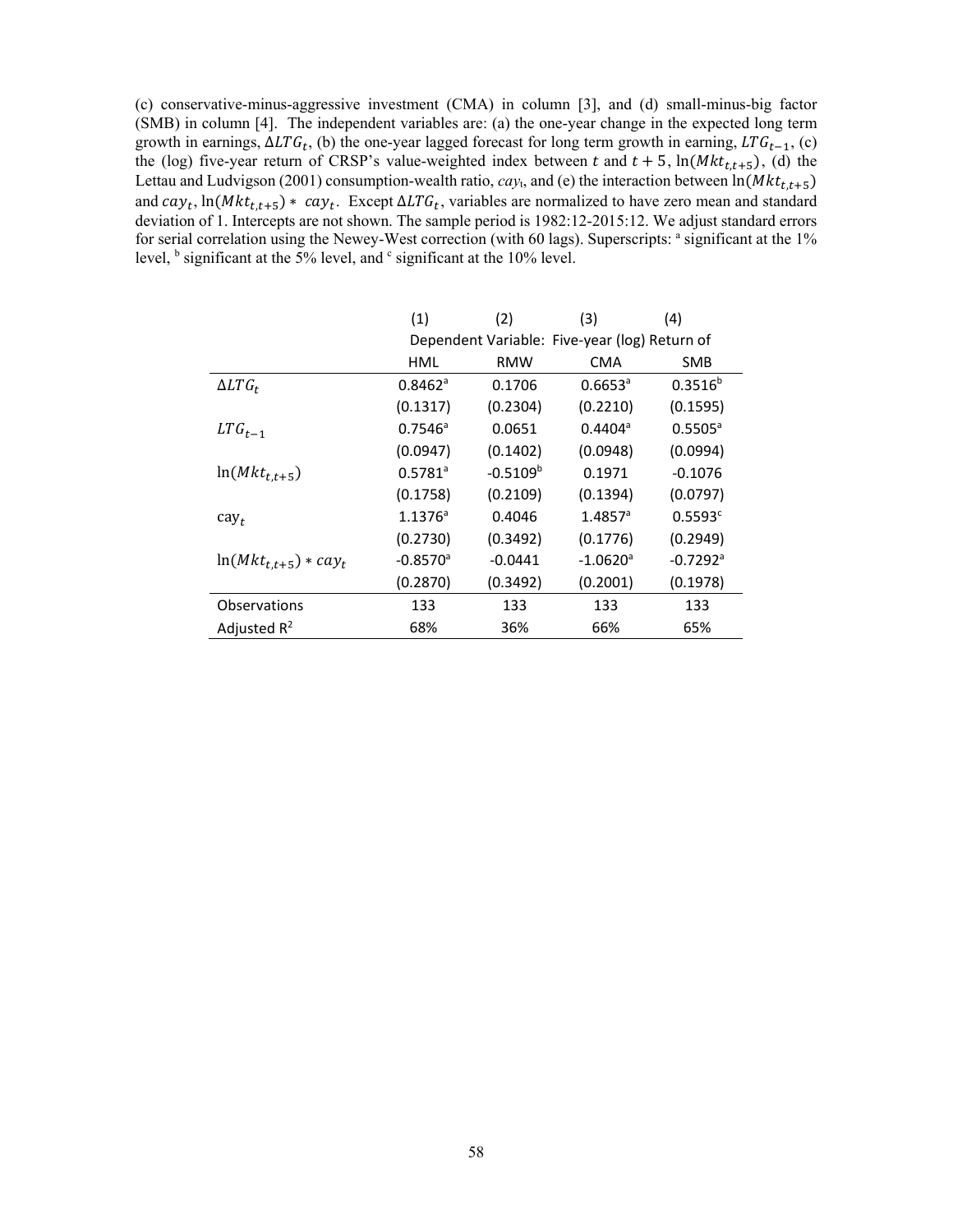# **Appendix E. Return Predictability, Tangible News, Intangible News**

Our key methodological innovation is to use expectations data, and in particular measured expectations of long-term fundamentals, as direct predictors of both returns and forecast errors for the aggregate stock market, for individual firms, and in the cross section of stocks. Throughout, we have been agnostic as to whether the sources of overreaction are tangible or intangible news. Previous work that does not rely on expectations data and tries to measure news directly has found conflicting results. Daniel and Titman (2006) show that past fundamentals do not predict future stock returns, and argue that this is consistent with an outsized role of (unmeasured) intangible news. Nagel and Xu (2019) construct a proxy for five years earnings growth and show that it can predict future aggregate returns, consistent with a key role of tangible news in shaping beliefs (through fading memory).

We revisit this issue. We predict returns using  $LTG$  revisions and lagged  $LTG$ , but also control for our proxy for five-year fundamental growth  $e_t - cae_{t-5}$ . In this exercise, the explanatory power of past fundamentals  $e_t - cae_{t-5}$  can derive either from their ability to capture fundamentals-driven movements in beliefs not embodied in  $LTG$  (e.g., changes in short term expectations or noise in  $LTG$  revisions), or from their ability to capture fundamentals-driven discount rate movements. This exercise then allows us to jointly assess the role of tangible news, the informativeness of  $LTG$  data, and mechanisms based on fundamentals driven required returns.

Table 10 reports the results. In panel A we regress the five years ahead return on the  $LTG$ revision and lagged *LTG*, controlling for  $e_t - cae_{t-5}$ . Column (1) performs the exercise at the aggregate level, using aggregate  $LTG$  revision and lagged  $LTG$ . Column (2) does the same at the firm level, using firm level  $LTG$  revisions and lagged  $LTG$ . Here we proxy for past fundamentals using five years earnings growth. Panel B looks at cross sectional return spreads.

#### **Table E.1**

This table links beliefs about growth in earnings to the return on the market portfolio (Panel A, column [1]), firm-level returns (Panel A, column [2]), and portfolio returns (Panel B). In Panel A, the dependent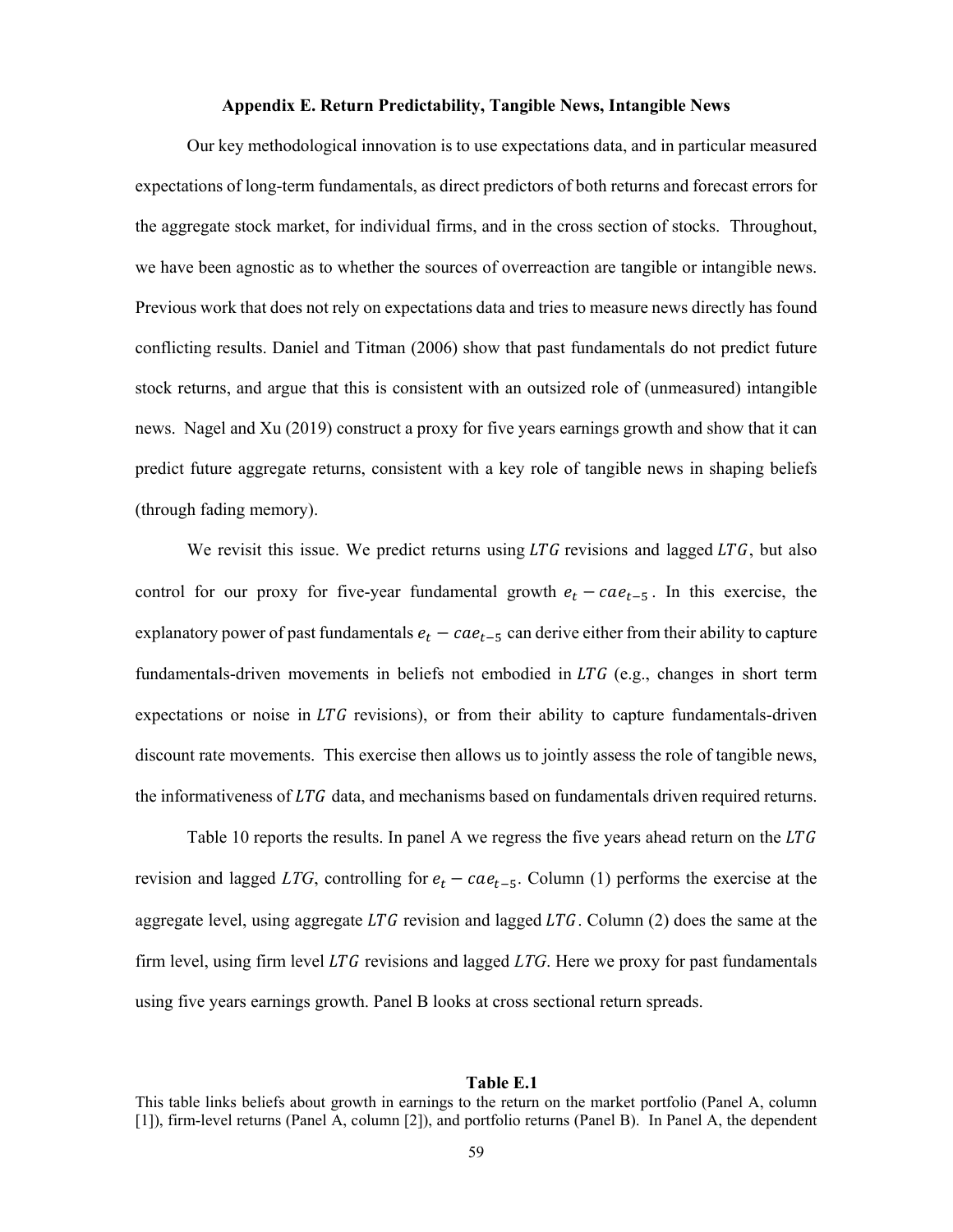variable is the five-year discounted value of the cumulative (log) return for the market,  $\sum_{j=1}^{5} \alpha^{j-1} r_{t+j}$ , and for all firms on IBES,  $\sum_{j=1}^{5} \alpha^{j-1} r_{i,t+j}$ , in columns [1] and [2], respectively. In column [1] the independent variables are: (a) the one-year change in the expected long term growth in earnings,  $\Delta LTG_t$ , (b) the one-year lagged forecast for long term growth in earning,  $LTG_{t-1}$ , and (d) the log of earnings in year t relative to cyclically-adjusted earnings in year  $t - 5$ ,  $e_t - cae_{t-5}$ . In column [2] the independent variables are: (a)  $\Delta LTG_{i,t}$ , (b)  $LTG_{i,t-1}$ , and (c) the growth in firm *i*'s earnings of between *t* and *t+5*,  $\Delta_5 e_{i,t+5}$ . In column [2] of Panel A, we also include time- and firm-fixed effects, which we do not report. The dependent variables in Panel B is the cumulative (log) return between year  $t$  and  $t + 5$  of the lowminus-high LTG portfolio (PMO) in column [1], (b) the high-minus-low book-to market portfolio (HML) in column [2], (c) the robust-minus-weak profitability portfolio (RMW) in column [3], (d) the conservative-minus-aggressive investment (CMA) portfolio in column [4], or (e) the small-minus-big factor (SMB) portfolio in column [5]. The independent variables on Panel B are: (a)  $\Delta LTG_t$ , (b)  $LTG_{t-1}$ , (c) (log) five-year return of CRSP's value-weighted index between t and  $t + 5$ , ln( $Mkt_{t,t+5}$ ), and (d)  $e_t$  $cae_{t-5}$ . Except  $\Delta LTG_t$  and  $\Delta LTG_{i,t}$ , variables are normalized to have zero mean and standard deviation of 1. The sample period is 1982:12-2015:12. We adjust standard errors for serial correlation using the Newey-West correction (with 60 lags), except in column [2] of Panel A where we report Driscoll–Kraay standard errors. Superscripts:  $\degree$  significant at the 1% level,  $\frac{1}{2}$  significant at the 5% level, and  $\degree$  significant at the 10% level.

|                    |                        | $\sum_{i=1}^5 \alpha^{j-1} r_{t+j} \sum_{j=1}^5 \alpha^{j-1} r_{i,t+j}$ |
|--------------------|------------------------|-------------------------------------------------------------------------|
| $\Delta LTG_t$     | $-0.4168^{b}$          | $-0.1544$ <sup>a</sup>                                                  |
|                    | (0.1946)               | (0.0360)                                                                |
| $LTG_{t-1}$        | $-0.4681$ <sup>a</sup> | $-0.1824$ <sup>a</sup>                                                  |
|                    | (0.0975)               | (0.0403)                                                                |
| $e_t - cae_{t-5}$  | $-0.2526$              |                                                                         |
|                    | (0.1824)               |                                                                         |
| $\Delta_5 e_{i.t}$ |                        | $-0.0830$ <sup>a</sup>                                                  |
|                    |                        | (0.0116)                                                                |
| Observations       | 397                    | 284,406                                                                 |
| Adjusted $R^2$     | 34%                    | 2%                                                                      |

#### **Panel A: Aggregate and firm-level returns**

 $(1)$   $(2)$ 

#### **Panel B: Portfolio returns**

|                   | (1)                   | (2)                                           | (3)        | (4)                   | (5)                    |  |  |
|-------------------|-----------------------|-----------------------------------------------|------------|-----------------------|------------------------|--|--|
|                   |                       | Dependent Variable: Five-year (log) Return of |            |                       |                        |  |  |
|                   | <b>PMO</b>            | HML                                           | <b>RMW</b> | <b>CMA</b>            | <b>SMB</b>             |  |  |
| $\Delta LTG_t$    | $0.5230$ <sup>a</sup> | $1.2439$ <sup>a</sup>                         | 0.2893     | $1.1471$ <sup>a</sup> | $0.5654^{\circ}$       |  |  |
|                   | (0.2003)              | (0.1389)                                      | (0.2302)   | (0.1993)              | (0.1101)               |  |  |
| $LTG_{t-1}$       | $0.6097$ <sup>a</sup> | $0.9525^{\circ}$                              | 0.1864     | $0.7065^a$            | $0.5694^{\circ}$       |  |  |
|                   | (0.1033)              | (0.1270)                                      | (0.1833)   | (0.1343)              | (0.0811)               |  |  |
| $ln(Mkt_{t,t+5})$ | $-0.2545$             | $0.3343$ <sup>a</sup>                         | $-0.3807b$ | $-0.0420$             | $-0.4994$ <sup>a</sup> |  |  |
|                   | (0.2335)              | (0.1265)                                      | (0.1750)   | (0.1775)              | (0.1206)               |  |  |